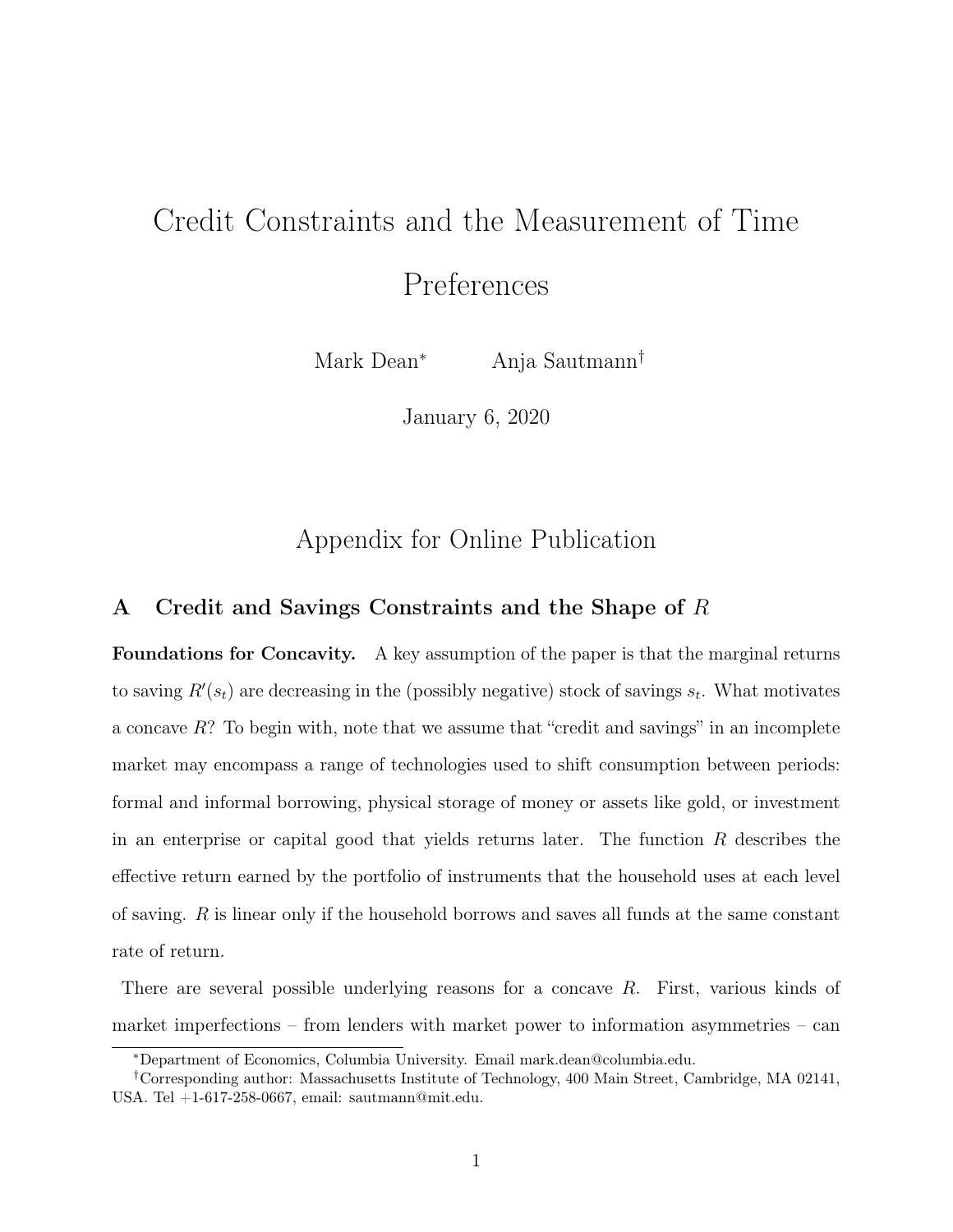mean that individual demand for financial instruments affects the interest rate (price) paid. Second, if there are large frictions in the capital market, households may save by investing in a productive asset or enterprise (e.g. Rosenzweig and Wolpin, 1993). Diminishing returns to capital in the production function then imply decreasing returns to savings. Indeed, De Mel et al. (2008) have shown empirically that small businesses in Sri Lanka that receive a cash or in-kind grant exhibit lower returns if their owners report higher household wealth to begin with.

Last, concavity of R also arises if the household has access to a range of different borrowing and savings tools with different rates of return and with limits to the amounts that can be borrowed or saved through each. Empirically, limits on the amounts that can be borrowed through one instrument are common, especially in informal markets and when borrowers cannot provide collateral. Poor households are known to use complex and varied portfolios of financial instruments (see Collins et al. (2009) for examples). There is also evidence for substantial savings constraints and an unfilled demand for savings instruments, to the point that some savers are willing to accept negative interest rates (Ashraf et al. (2006); Dupas and Robinson (2013a)). This indicates that they cannot even store the proverbial "cash under the mattress", possibly due to demands for transfers from others, the risk of theft or loss, and inflation (Dupas and Robinson (2013b)).

We assume that households will use these different instruments in order of attractiveness. For example, when reducing its debt, the household will first pay off the loan with the highest interest rates, or when short of money, it will first exhaust its store credit before taking a loan with interest. This means that the household uses more expensive forms of credit the more it borrows, and earns lower interest rates the more it saves. As long as the available instruments individually exhibit constant or decreasing returns, the resulting returns function is continuous and concave, and can be approximated arbitrarily well by a differentiable R. An extreme version of such limits is a hard credit constraint, as in classical liquidity constraint models, where the agent is free to borrow at the market interest rate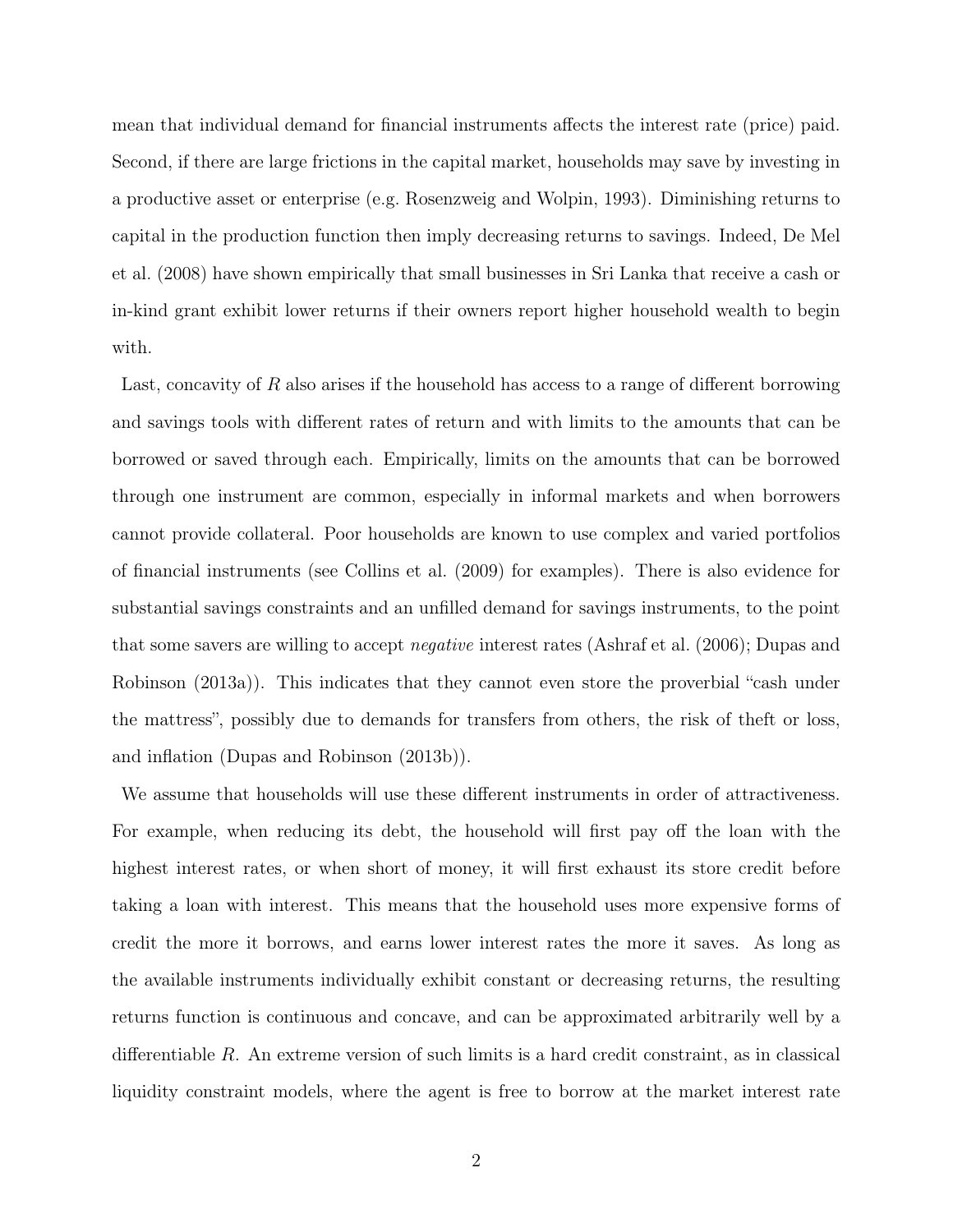down to a hard limit  $B$  (as in buffer-stock models of wealth and precautionary savings, Zeldes (1989); Deaton (1991)). Adverse selection, moral hazard, and contract enforcement problems can all lead to this form of credit rationing, because restricting loan sizes helps lenders mitigate the risks of intentional and involuntary default (see e.g. Ghosh et al. (2000) for an overview). This model can be recast as a linear budget constraint with a "kink" at  $B$ , which is another limit case of our model.

Non-differentiable R. key predictions from section 1.5 are robust to a concave and piecewise linear (non-differentiable) return function, as well as the possibility of infinite slope implied by a hard constraint. As an illustration, consider the simple case in which the decision maker faces one interest rate on savings, and another, higher rate for borrowing, leading to a budget curve that is concave and piecewise linear with a kink at zero.

MRS as measured by our experiment equals the ratio of marginal utility today to the discounted expected value of money tomorrow. For savings not equal to zero, the SHEE will still hold with equality, so measured MRS is equal to the prevailing interest rate. At zero savings, measured MRS can take many values, but is bounded between the interest rates for borrowing and saving. Thus, measured MRS would now be a set-valued, but still weakly decreasing function of savings, meaning that our prediction regarding MRS and savings continues to hold.

Shocks will also have the same impact on measured MRS in the piecewise linear case as they do in the partial constraints case. For example, our current proof in Appendix B shows that savings must weakly decrease in response to a negative income shock. If savings strictly decrease, then the negative relationship between savings and marginal returns is enough to guarantee that measured MRS must (weakly) rise. If savings do not decrease (as they might not at the kink), current consumption must decrease, while future expected marginal value of income remains the same, which will also increase the MRS. These arguments readily extend to the case in which there are multiple kinks in the return function, and to the case of a single, hard borrowing constraint.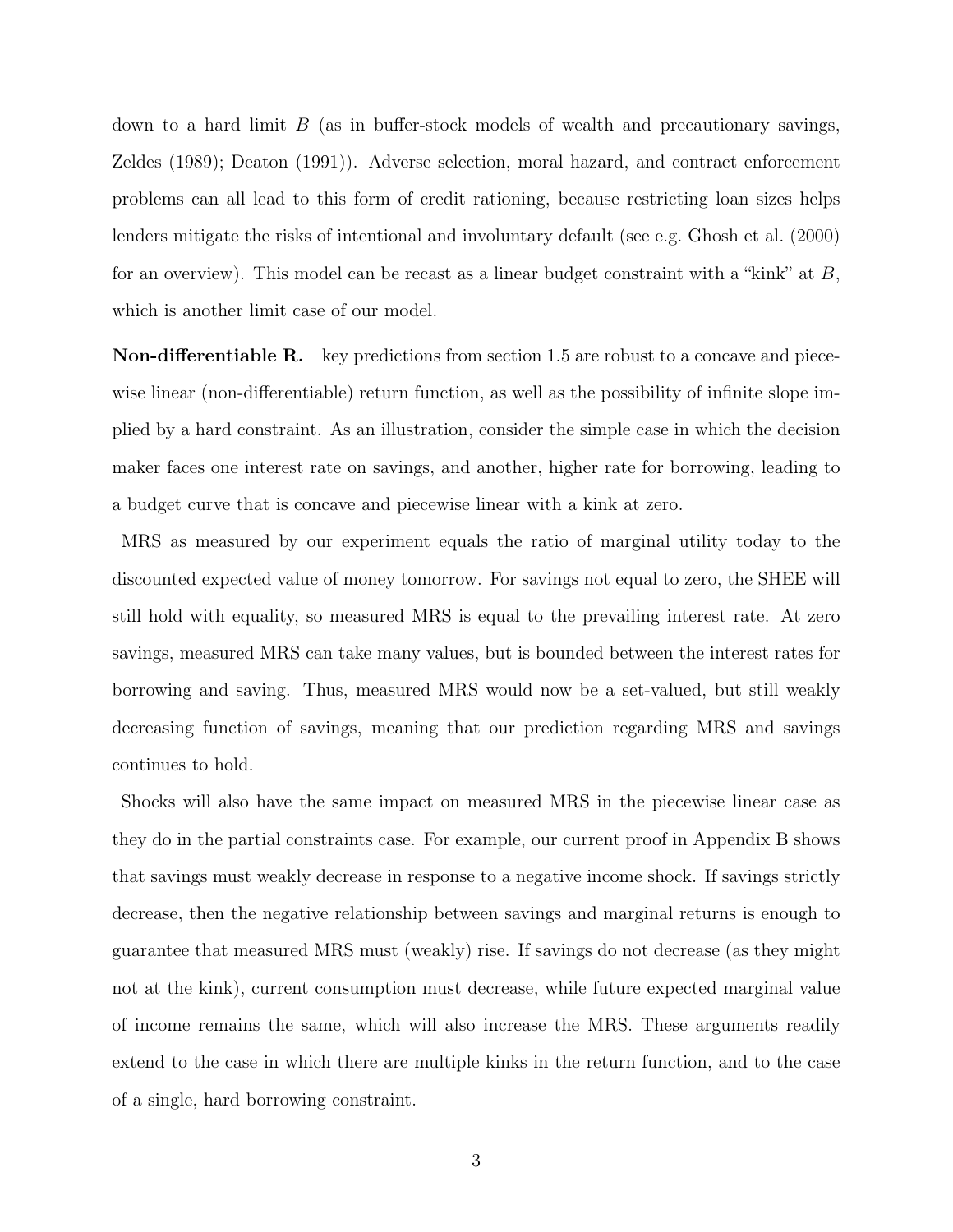Convexity in the returns function. It may in principle be possible that  $R$  is convex rather than concave in some places. This can for example arise when there are lump-sum investment or borrowing opportunities, such as an indivisible asset, or a formal loan for a larger amount that offers a lower effective interest rate. We do not believe these instances to be important in our data. Our population has very little access to formal banking. Moreover, in weekly data and considering week-to-week intertemporal trade-offs, it is likely that an opportunity as the one just described is a rare event. Lastly, since these instruments also have in common that they are often illiquid, and oftentimes are used to transform one form of asset holdings into another (rather than for saving and dissaving for consumption smoothing), they may be better described by a shock to the interest rate curve, rather than a convex portion to that curve.

## B Proof of Propositions in Section 1.4

**Proof of Proposition 1**: Case 1: Suppose that  $a_0$  must be consumed right away, while  $a_1$ is added to the stock of wealth in the next period. Then the decision maker strictly prefers  $a_0$  over  $a_1$  if

$$
u(w_t - s_t^* + a_0, \rho_t) + \beta \delta E_t V(y_{t+1} + R(s_t^*)) > u(w_t - s_t^*, \rho_t) + \beta \delta E V(y_{t+1} + R(s_t^*) + a_1)
$$

or

$$
\frac{u(w_t - s_t^* + a_0, \rho_t) - u(w_t - s_t^*, \rho_t)}{a_0} > \frac{a_1}{a_0} \frac{\beta \delta \left[ E_t V(y_{t+1} + R(s_t^*) + a_1) - E_t V(y_{t+1} + R(s_t^*)) \right]}{a_1} \tag{1}
$$

The fractions on the left and right converge to the derivatives of u and  $\beta \delta E_t V$ , respectively, as  $a_0$  and  $a_1$  converge to zero. Now take any sequence of payments such that both transfers converge to zero, while their ratio stays constant at  $R$ . Since equation 3 holds in the limit, and using the fact that  $\beta \delta V'(w_{t+1}^*) = d_{t+1}u'(c(w_{t+1}, \rho_{t+1}), \rho_{t+1})$  (see Harris and Laibson  $(2001)$ , there must be some nonzero lower bound  $a_0$  (and associated  $a_1$ ) where inequality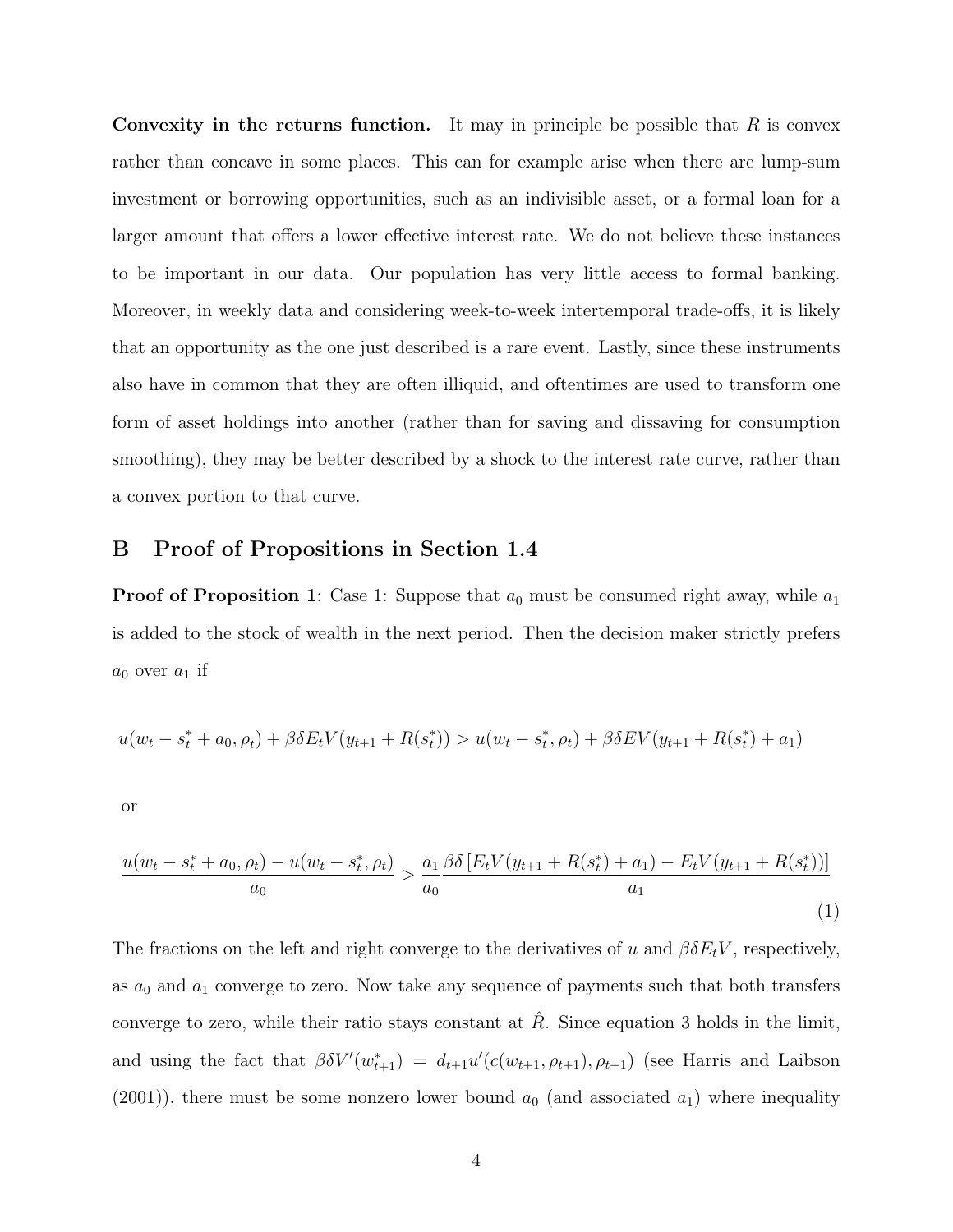(1) also holds. Finally, using equation (2) to equate MRS with the derivative of R gives the desired result.

A similar argument shows that  $a_1$  is preferred if  $\frac{u'(c_t^*, \rho_t)}{\beta \delta E_t V'(w^*)}$  $\frac{u'(c_t^*,\rho_t)}{\beta\delta E_t V'(w_{t+1}^*)} < \frac{a_1}{a_0}$  $\frac{a_1}{a_0}$ .

Case 2: Suppose the decision maker can re-optimize their savings choice after receiving  $a_0$ . Preferences between monetary payments can then be established via an arbitrage argument. Consider a decision maker that would like to change their consumption in t by  $c(a_1)$  if promised  $a_1$  in  $t + 1$ . Wealth in period  $t + 1$  will then be  $R(s_t^* - c(a_1)) + a_1$ . Now if the decision maker received  $a_0$  instead, one possible strategy would be to change consumption by the same amount  $c(a_1)$  and have  $R(s_t^* - c(a_1) + a_0)$  in  $t + 1$ . These two strategies now provide exactly the same consumption in period  $t$ , and differ only in the amount of money available in period  $t + 1$ . Thus, receiving  $a_0$  must be strictly preferred to  $a_1$  if

$$
R(s_t^* - c(a_1) + a_0) > R(s_t^* - c(a_1)) + a_1
$$

or

$$
\frac{R(s_t^* - c(a_1) + a_0) - R(s_t^* - c(a_1))}{a_0} > \frac{a_1}{a_0} \tag{2}
$$

Constructing a sequence as above and noting both that the fraction on the left converges to the derivative of R and that equation (3) holds in the limit, there must be a non-zero  $a_0$ below which inequality (2) holds and the earlier payment is preferred. Parallel arguments show that the later payment is strictly preferred if  $R'(s_t) < \frac{a_1}{a_0}$  $\frac{a_1}{a_0}$ .

**Proof of Proposition 2:** Consider a decision maker in period t who is given a surprise choice between  $b_1$  in  $t+1$  and  $b_2$  in  $t+2$ . We will proceed by first approximating the value to the decision maker of receiving  $b_2$  in period  $t+2$  with the value of receiving an appropriately discounted amount in period  $t + 1$  upon learning  $w_{t+1}$ , which we call  $t(b_2 : w_{t+1})$ . We will then examine the "approximation error" that results from replacing  $b_2$  with this transfer. As we will show, this "error" is equal to zero unless the decision maker is time inconsistent and the interest rate varies with savings. In other cases we can determine the direction of this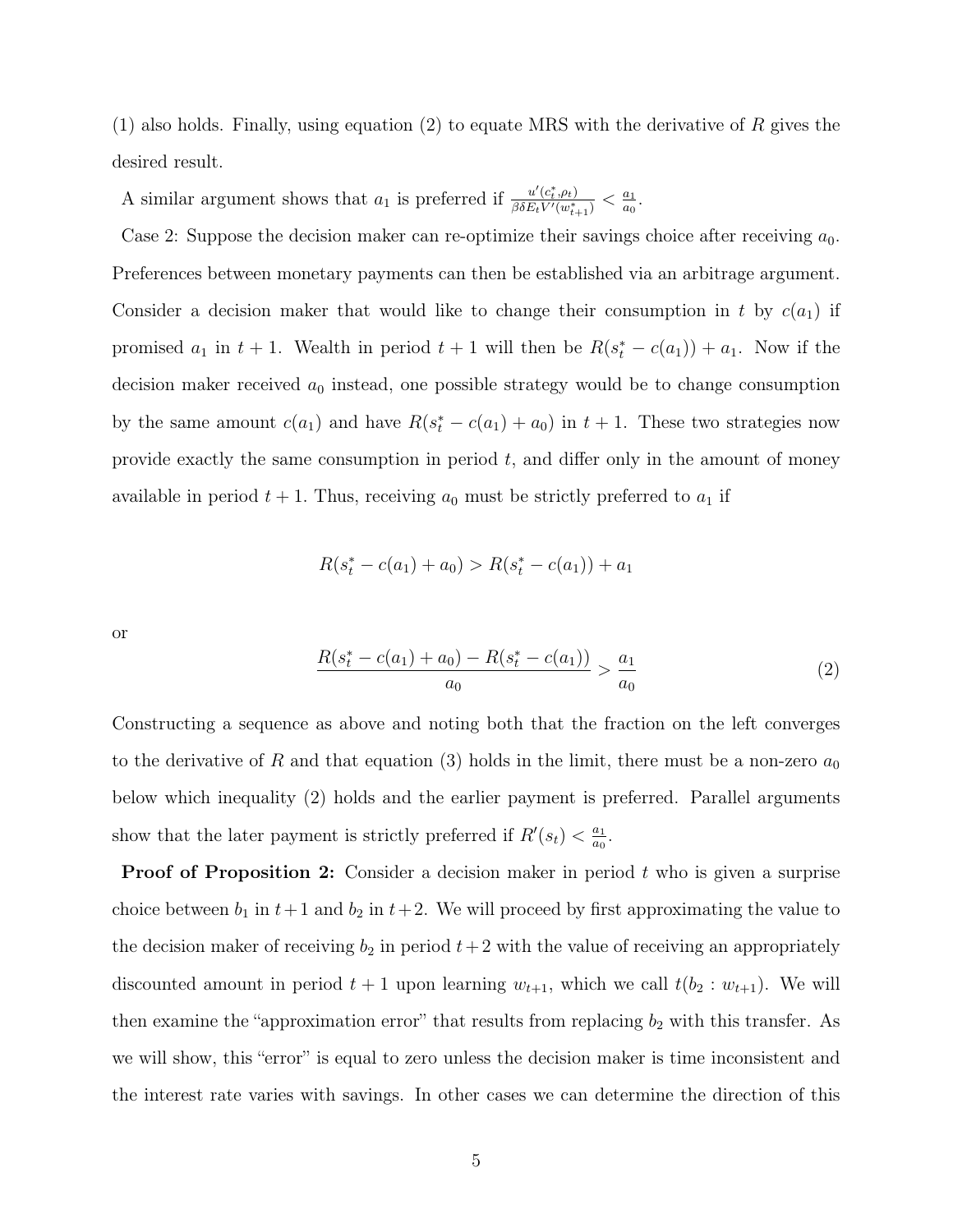error as long as the decision maker is not too present biased.

Let  $s(b_2 : w)$  be the savings rate in period  $t + 1$  if the decision maker has wealth w in that period and anticipates receiving a transfer of  $b_2$  in period  $t + 2$ . We define the equivalent transfer to  $b_2$  as

$$
t(b_2: w) = R^{-1}(R(s(b_2: w)) + b_2) - s(b_2: w)
$$

Note that this is exactly the discounted value of  $b_2$  in period  $t + 1$  if the interest rate is constant.

The decision maker at time  $t$  will prefer the earlier payment  $b_1$  if

$$
\beta \delta E_t V(w_{t+1} + b_1) > \beta \delta E_t V(w_{t+1} + t(b_2 : w_{t+1})) + E_t O(b_2 : w_{t+1}), \tag{3}
$$

where O is the approximation error. If we let  $W(\cdot)$  equal the value of wealth in period  $t+2$ from the perspective of the period  $t$  self, we can write

$$
O(b_2: w_{t+1}) = \beta \delta u (w_{t+1} - s(b_2: w_{t+1}), \rho_{t+1})
$$
  
+  $\beta \delta^2 E_{t+1} W (y_{t+2} + R(s(b_2: w_{t+1})) + b_2)$   
-  $\beta \delta u (w_{t+1} + t(b_2: w_{t+1}) - s(0: t(b_2: w_{t+1}) + w_{t+1}), \rho_{t+1})$   
-  $\beta \delta^2 E_{t+1} W (y_{t+2} + R(s(0: t(b_2: w_{t+1}) + w_{t+1})))$ 

where  $s(0 : t(b_2 : w_{t+1}) + w_{t+1})$  is savings in period  $t + 1$  with wealth  $w_{t+1}$  and transfer  $t(b_2 : w_{t+1})$  in  $t+1$  but no transfer in period  $t+2$ . We will return to the nature of O below. For now, note that this implies that the earlier payment will be preferred to the latter payment if

$$
\beta \delta E_t \frac{V(w_{t+1}+b_1)-V(w_{t+1})}{b_1} > \frac{b_2}{b_1} \left[ \beta \delta E_t \frac{V(w_{t+1}+t(b_2:w_{t+1}))-V(w_{t+1})}{b_2} + E_t \frac{O(b_2:w_{t+1})}{b_2} \right].
$$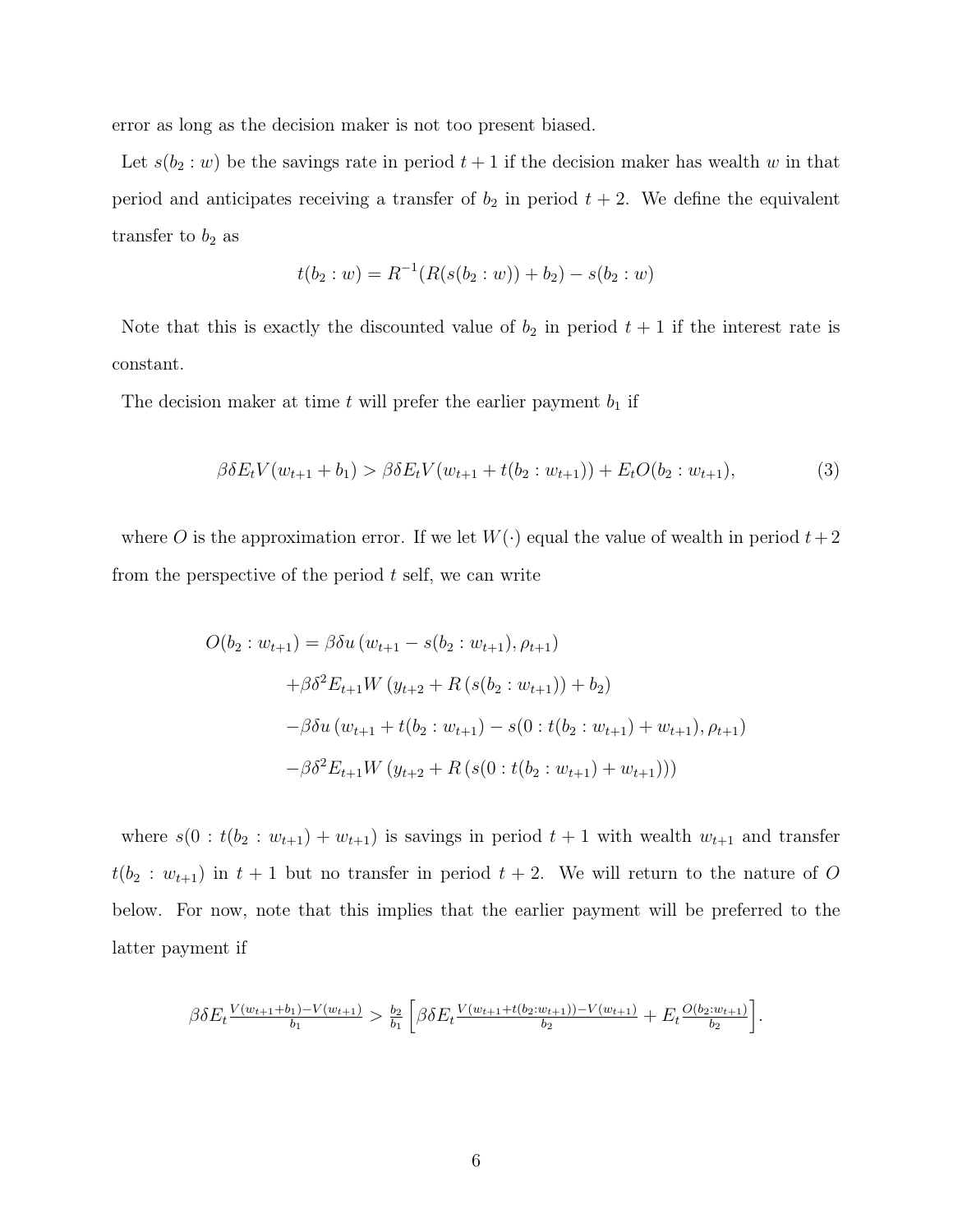Note that

$$
\lim_{b_2 \to 0} \frac{t(b_2:w)}{b_2} = \lim_{b_2 \to 0} \frac{R^{-1}(R(s(b_2:w)) + b_2) - s(b_2:w)}{b_2}
$$

$$
= \frac{1}{R'(s(0:w))}
$$

and so, holding the ratio of payments  $\frac{b_2}{b_1}$  constant, letting  $b_1 \to 0$  gives:

$$
\beta \delta E_t V'(w_{t+1}) > \frac{b_2}{b_1} \left[ \beta \delta E_t \left[ \frac{V'(w_{t+1})}{R'(s(w_{t+1}))} \right] + E_t O_b(b_2 : w_{t+1}) \right]
$$

where  $O_b(b_2:w_{t+1}) = \lim_{b_2 \to 0} \frac{O(b_2:w_{t+1})}{b_2}$  $\frac{w_{t+1}}{b_2}$  and we use  $s(w_{t+1})$  as a shorthand for  $s(0:w_{t+1})$ . Using that  $\beta \delta V'(w_{t+1}) = d_{t+1} u'(c_{t+1})$  and  $R'(s(w_{t+1})) = MRS_{t+1} = \frac{u'(c_{t+1}, \rho_{t+1})}{d_{t+1} u'(c_{t+1}, \rho_{t+1})}$  $\frac{u'(c_{t+1}, \rho_{t+1})}{d_{t+2}u'(c_{t+2}, \rho_{t+2})}$  gives

$$
\frac{E_t \left[d_{t+1} u'(c_{t+1}, \rho_{t+1})\right]}{E_t \left[d_{t+1} d_{t+2} u'(c_{t+2}, \rho_{t+2}) + O_b(b_2 : w_{t+1})\right]} > \frac{b_2}{b_1}.
$$
\n(4)

Using equivalent arguments to those deployed in the proof of Proposition 1, this is enough to conclude the existence of a lower bound  $\bar{b_1}$  such that for all pairs of payments  $b_1 < \bar{b_1}$ ,  $b_2 = b_1 \hat{R}$ , the earlier payment will be preferred if  $\hat{R}$  is below the left hand side of the above inequality. An equivalent argument shows that the decision maker prefers  $b_2$  if the opposite inequality holds.

We now discuss the nature of  $O_b(b_2 : w_{t+1})$  (for convenience we will suppress the preference parameter  $\rho$ ). In order to do so we add and subtract to  $O(b_2 : w)$  the value of the status quo, i.e. receiving no transfers:

$$
\beta \delta u (w - s(0:w)) + \beta \delta^2 E_{t+1} W (y + R (s(0:w))) .
$$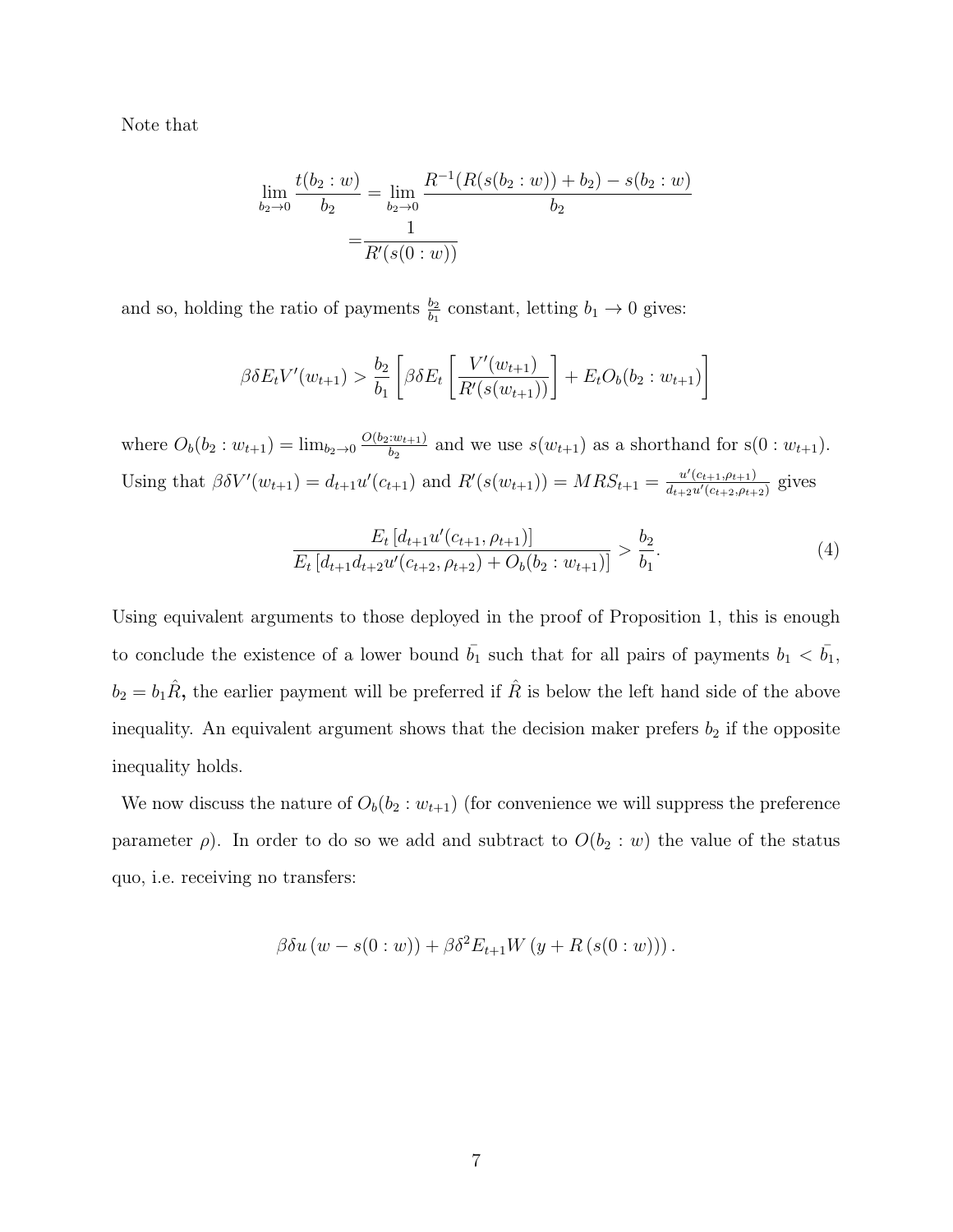Doing so allows us to write

$$
\frac{O(b_2:w)}{b_2} = \beta \delta \frac{u (w - s(b_2:w)) - u (w - s(0:w))}{b_2}
$$
  
\n
$$
- \beta \delta \frac{u (w + t(b_2:w) - s(0:w + t(b_2:w))) - u (w - s(0:w))}{b_2}
$$
  
\n
$$
+ \beta \delta^2 \frac{E_{t+1}W (y_{t+2} + R(s(b_2:w)) + b_2) - E_{t+1}W (y + R(s(0:w)))}{b_2}
$$
  
\n
$$
- \beta \delta^2 \frac{E_{t+1}W (y_{t+2} + R(s(0:w + t(b_2:w)))) - E_{t+1}W (y + R(s(0:w)))}{b_2}
$$

Taking the limit as  $b_2$  goes to zero gives

$$
\beta \delta \frac{u'(c(w))}{R'(s(0:w))} [-1 - R'(s(0:w))s_b(0:w) + s_w(0:w)]
$$
  
+
$$
\beta \delta^2 E_{t+1} W'(y_{t+2} + R(s(0:w))) [1 + R'(s(0:w)s_b(0:w) - s_w(0:w))]
$$

where  $s_w$  and  $s_b$  are respectively the marginal propensity to save from current income and the future transfer b. This means that

$$
O_b(b_2: w_{t+1}) =
$$
  

$$
\left[\beta \delta^2 E_{t+1} W'(y + R(s(0:w))) - \frac{\beta \delta u'(c(w))}{R'(s(0:w))}\right] [1 + R'(s(0:w))s_b(0:w) - s_w(0:w)]
$$

The approximation error will therefore be zero if either of the two bracketed terms is equal to zero. If  $\beta = 1$ , the agent is *dynamically consistent*, and W will be equal to the value of money in period  $t + 2$  from the perspective of  $t + 1$ . Thus, the Euler equation for the  $t + 1$ agent ensures that the first term is equal to zero.

If  $\beta$  < 1, we can explore the nature of the error term by deriving expressions for  $s_b$  and  $s_w$  using the SHEE. Note that the SHEE must continue to hold in response to infinitesimal changes in income in the current period. The derivatives of the left and right hand side of the SHEE in response to a change in  $w$  must be equal, and so (suppressing the transfer term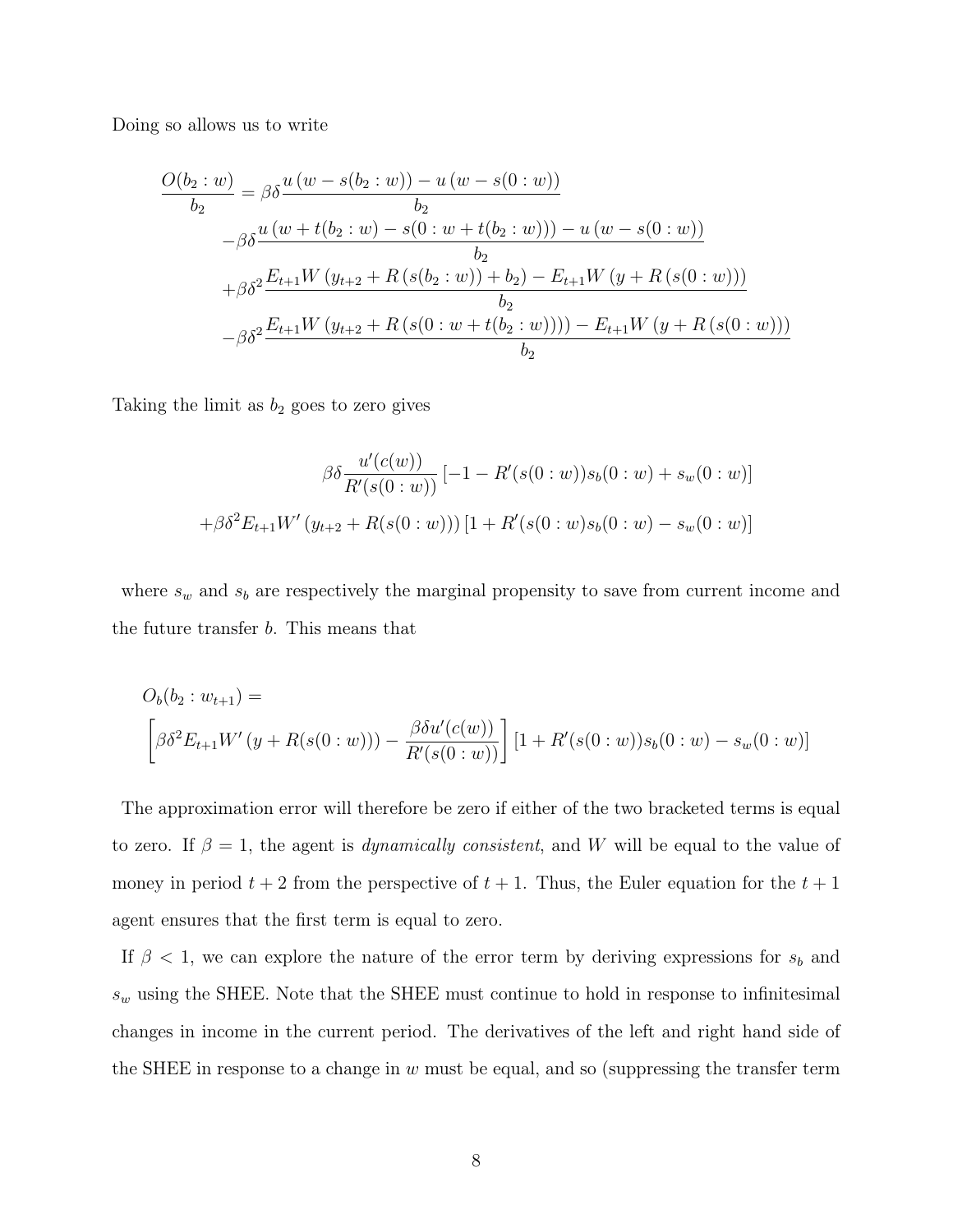in savings  $s(0:w) = s(w)$ 

$$
(1 - s_w(w)) u''(c(w)) = s_w(w) R''(s(w)) E [d(w') u'(c(w'))]
$$
  
+
$$
+ s_w(w) [R'(s(w))]^2 E [d'(w')u'(c(w')) + d(w')c'(w')u''(c(w))]
$$

where  $w' = y + R(s(w))$ . This implies

$$
s_w(w) = \frac{u''(c(w))}{u''(c(w)) + R''(s(w))E[d(w')u'(c(w'))] + [R'(s(w))]^2E[d'(w')u'(c(w')) + d(w')c'(w')u''(c(w'))]}
$$

Similarly, taking derivatives with respect to an anticipated increase in  $y$  (or equivalently,  $b_2$ ) in all states of the world gives

$$
-s_b(w)u''(c(w)) = s_b(w)R''(s(w))E[d(w')u'(c(w'))]
$$
  
+  $(R'(s(w))s_b(w) + 1) R'(s(w))E[d'(w')u'(c(w')) + d(w')c'(w')u''(c(w'))]$ 

meaning

$$
s_b(w) = \frac{-R'(s(w))E[d'(w')u'(c(w')) + d(w')c'(w')u''(c(w'))}{u''(c(w)) + R''(s(w))E[d(w')u'(c(w'))] + [R'(s(w))]^2E[d'(w')u'(c(w')) + d(w')c'(w')u''(c(w'))]}
$$

The key term for the evaluation of  $O_b(b_2 : w_{t+1})$  is  $1 + R'(s(w))s_b(w) - s_w(w)$ . Plugging in the above expressions gives

$$
1 - \frac{[R'(s(w))]^2 E[d'(w')u'(c(w')) + d(w')c'(w')u''(c(w')) + u''(c(w))}{R''(s(w))E[d(w')u'(c(w'))] + [R'(s(w))]^2 E[d'(w')u'(c(w')) + d(w')c'(w')u''(c(w'))] + u''(c(w))}
$$
(5)

Notice first that  $R''(s(w)) = 0$  when there are no credit constraints, so that  $O_b(b_2 : w_{t+1}) =$ 0. Thus, the approximation error is equal to zero if either there is no present bias, or if interest rates are not a function of savings s.

Outside these cases, it is possible to sign the term  $O_b(b_2 : w_{t+1})$  under mild conditions. Note that  $R''(s(w))$  and  $u''(c(w'))$  are negative, and  $d(w')$ ,  $c'(w')$ , and  $u'(c(w'))$  are positive, so as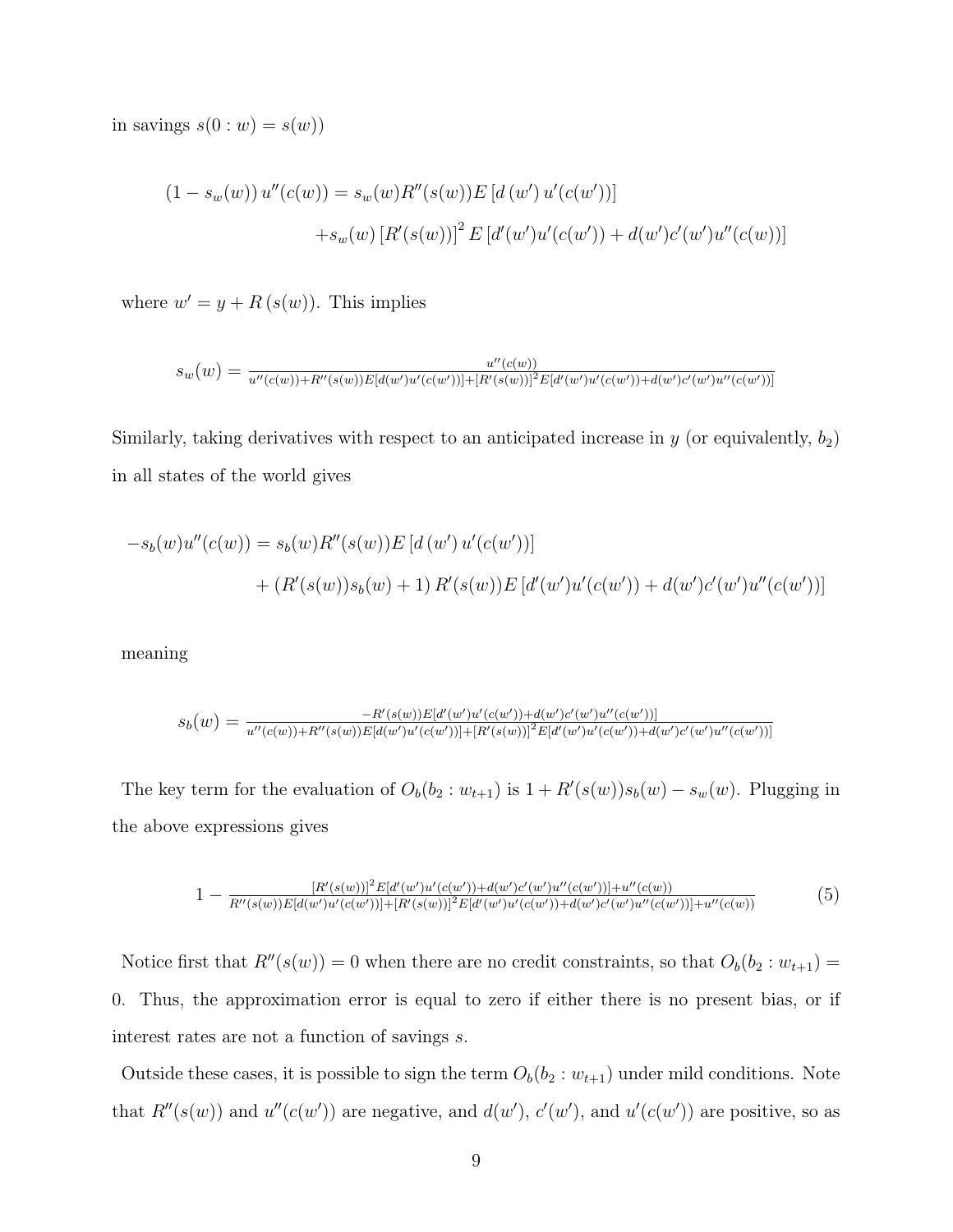long as  $d'(w')u'(c(w'))$  is small in magnitude,<sup>1</sup> the numerator and denominator will both be negative, and the whole fraction will be less than 1. Thus the expression (5) is positive and less than 1.

Next, consider the term  $\beta \delta^2 E_{t+1} W'(y + R(s(w))) - \frac{\beta \delta u'(c(w))}{R'(s(w))}$ . Recall that if the agent were time consistent, this would equal zero. A present-biased decision maker will consume more in period  $t + 1$  than is desirable from the perspective of the agent in period t, meaning that the marginal utility of consumption will be lower, and so this expression will be positive. Thus it must be the case that  $O_b(b_2:w_{t+1})>0$ . Looking at the expression in 4, the presence of a positive  $O_b(b_2 : w_{t+1})$  term will reduce the left-hand side, meaning that it will reduce the break-even value of  $\frac{b_2}{b_1}$  – in other words, it will make Decision B look more patient than without the bias.  $\Box$ 

# C Proofs for the Claims in Section 1.5

We begin by proving the two predictions in section 1.5 that are not proved in the text.

Prediction (Income shocks and MRS): Consider a decision maker who holds savings from the previous period  $s_{t-1}$  and has preference parameter  $\rho_t$ . For any two possible income realizations  $y_t$ ,  $y'_t$  and associated  $MRS_t$ ,  $MRS'_t$ ,  $y_t > y'_t$  implies  $MRS_t < MRS'_t$ .

*Proof.* We show that savings  $s_t$  must increase with with  $y_t$  and thus reduce  $R'(s_t)$ . Consider two optimal savings levels s and s' at wealth  $w_t > w'_t$ . It must be the case that

$$
u(w_t - s, \rho) + \beta \delta EV(R(s) + y_{t+1}) \geq u(w_t - s', \rho) + \beta \delta EV(R(s') + y_{t+1}) \Rightarrow
$$
  

$$
u(w_t - s, \rho) - u(w_t - s', \rho) \geq \beta \delta EV(R(s') + y_{t+1}) - \beta \delta EV(R(s) + y_{t+1})
$$

If  $s \leq s'$ , the left hand side is positive: it is the increase in instantaneous utility from

<sup>&</sup>lt;sup>1</sup>Specifically if  $\left| [R'(s(w))]^2 E[d'(w')u'(c(w))] \right| < \left| [R'(s(w))]^2 E[d(w')c'(w')u''(c(w))] + u''(c(w)) \right|$ . This will be the case if  $\beta$  is close to 1 – i.e. the decision maker is not too present biased – as in the limit where  $\beta = 1, d$  becomes constant.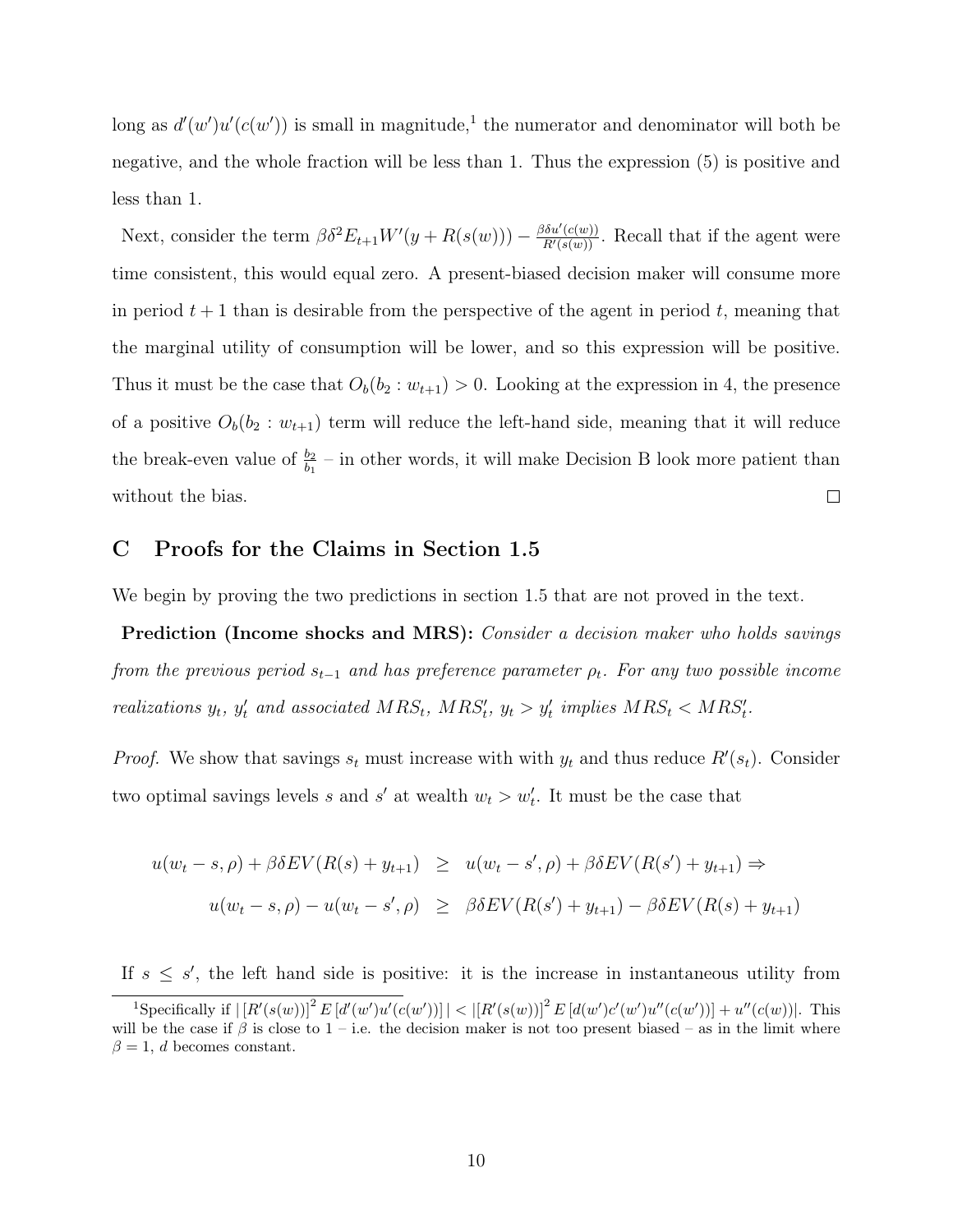reducing savings from  $s'$  to s. Moreover, by the concavity of u we have

$$
u(w'_t - s, \rho) - u(w'_t - s', \rho) > u(w_t - s, \rho) - u(w_t - s', \rho)
$$
  
\n
$$
\Rightarrow u(w'_t - s, \rho) + \beta \delta EV(R(s) + y_{t+1}) > u(w'_t - s', \rho) + \beta \delta EV(R(s') + y_{t+1})
$$

contradicting the optimality of s' for  $w'_t$ . Thus,  $s > s'$  and  $R'(s) < R'(s')$ .  $\Box$ 

Prediction (Preference shocks and MRS): *Consider a decision maker with cash on* hand  $w_t$ . For any two realizations of the preference shock  $\rho_t$ ,  $\rho'_t$  and the associated  $MRS_t$ ,  $MRS'_t$ ,  $\rho_t < \rho'_t$  (and therefore  $\frac{\partial u(c,\rho_t)}{\partial c} < \frac{\partial u(c,\rho'_t)}{\partial c}$  for all c) implies  $MRS_t < MRS'_t$ .

*Proof.* Assume that preference parameters  $\rho$  and  $\rho'$  are such that  $\frac{\partial u(c,\rho)}{\partial c} < \frac{\partial u(c,\rho')}{\partial c}$  for all c. Let s and s' be the optimal savings rates for the two parameters respectively (for given  $w_t$ ). If  $s \leq s'$  (i.e. the consumer saves more when current-period marginal utility is higher) it must be the case that

$$
u(w_t - s, \rho') - u(w_t - s', \rho') > u(w_t - s, \rho) - u(w_t - s', \rho)
$$
  
\n
$$
\geq \beta \delta EV(R(s') + y_{t+1}) - \beta \delta EV(R(s) + y_{t+1})
$$
  
\n
$$
\Rightarrow u(w_t - s, \rho') + \beta \delta EV(R(s) + y_{t+1}) > u(w_t - s', \rho') + \beta \delta EV(R(s') + y_{t+1}),
$$

 $\Box$ 

a contradiction. Thus,  $s > s'$  and  $R'(s) < R'(s')$ .

We next discuss the conditions under which these predictions mean that MRS will exhibit covariance with the financial variable of interest of the appropriate sign. In each case, the object of interest is the expectation of a sample covariance between a variable  $x$  (which could be income shocks, preference shocks, spending, etc.) and MRS, calculated from a T length sample. That is, we consider

$$
E\left(T^{-1}\sum_{t=1}^T\left(MRS_t - \overline{MRS}\right)(x_t - \bar{x})\right),\,
$$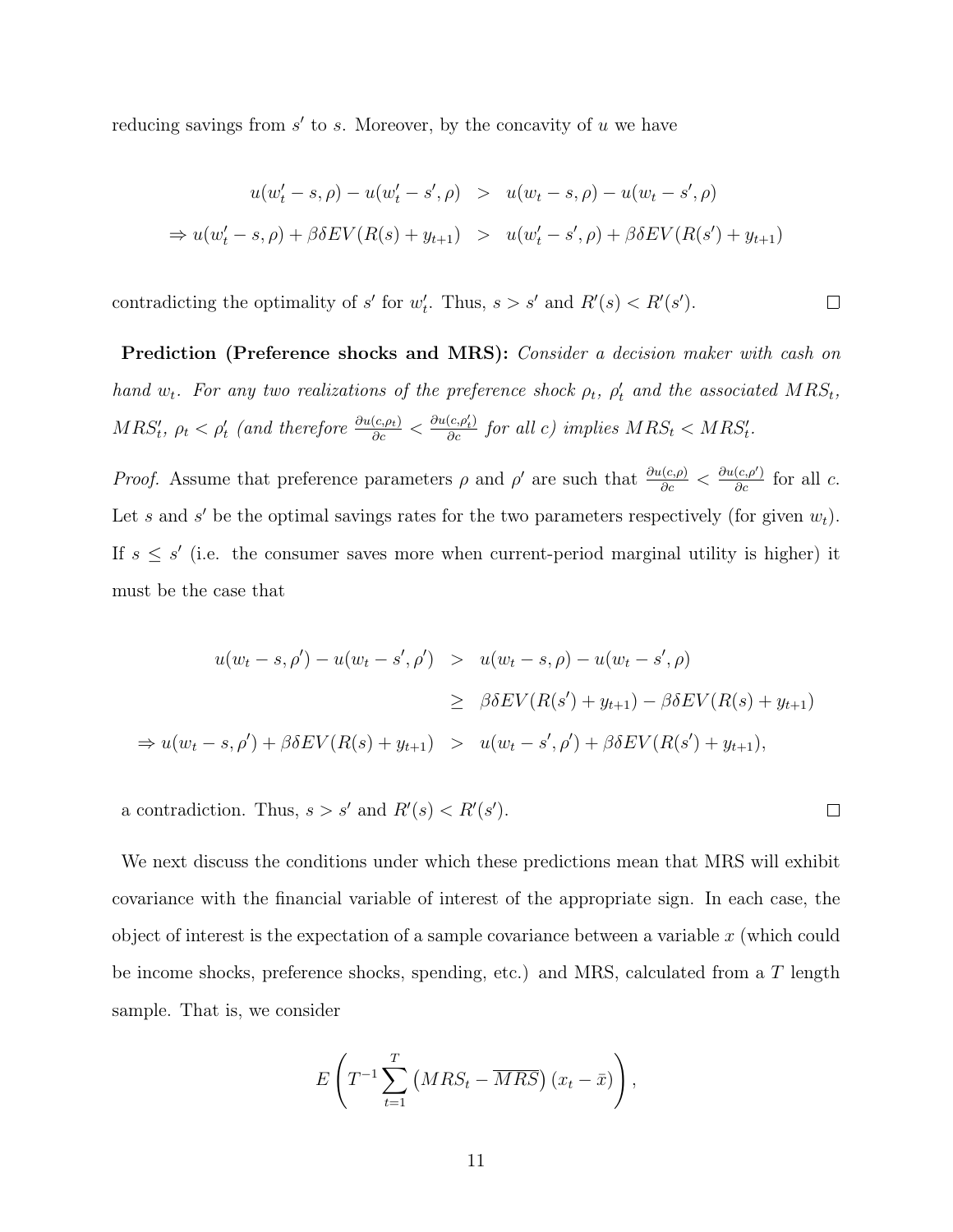where  $\overline{MRS} = T^{-1} \sum_{t=1}^{T} MRS_t$  and  $\bar{x} = T^{-1} \sum_{t=1}^{T} x_t$ .

We will show the following: if  $x_t$  is positively (negatively) related to  $MRS_t$  for any (fixed) realization of the other state variables, $<sup>2</sup>$  as in the propositions above, we can conclude that</sup> the related sample covariance will be weakly positive (negative) in expectation, provided that

- 1. the distribution for the initial savings stock  $s_0$  and the parameterization of the model described in section 1.2 is such that, at any subsequent time  $t$  the distributions of MRS and x conditional on the remaining state variables have finite second moments; and
- 2. the magnitude of the covariance between  $MRS_t$  and  $x_t$  is larger than between  $MRS_t$ and  $x_s$  for any  $s \neq t$ , that is

$$
|E[(MRS_t - E(MRS))(x_t - E(x))]| \ge
$$
  

$$
|E((MRS_t - E(MRS))(x_s - E(x)))|
$$

for any  $t>0$  and  $s \neq t$ .

Whether or not this second condition holds will of course depend on the underlying parameters of the model. However, this formulation has an intuitive interpretation - financial variables must be more strongly related to MRS in the concurrent period than in future or lagged periods. This holds true for the simulations we run on various parameterized versions of the model in appendix D.

Note that this covariance is zero for  $s > t$  if income and preference shocks are iid, so this assumption requires only that MRS is more strongly related to current than to lagged values of these variables.

<sup>&</sup>lt;sup>2</sup>The state variables are the preference shock, the income shock, and last-period savings.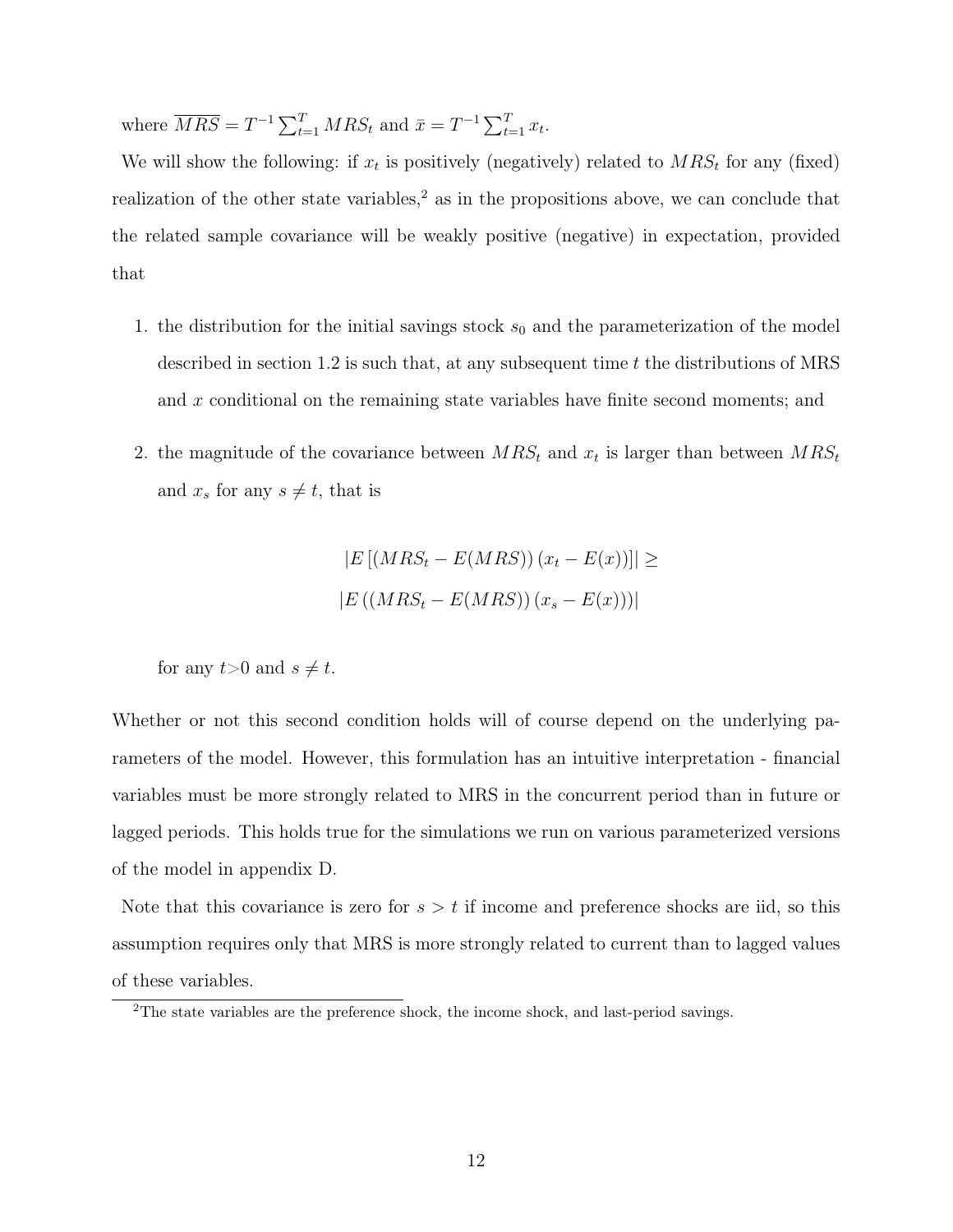First, note that

$$
E\left(T^{-1}\sum_{t=1}^{T} \left(MRS_t - \overline{MRS}\right)(x_t - \bar{x})\right) =
$$

$$
E\left(T^{-1}\sum_{t=1}^{T} MRS_t(x_t - \bar{x})\right) - E\left(T^{-1}\sum_{t=1}^{T} \overline{MRS}\left(x_t - \bar{x}\right)\right) =
$$

$$
E\left(T^{-1}\sum_{t=1}^{T} MRS_t(x_t - \bar{x})\right),
$$

so we can focus on the expression in which only  $x$  is centered.

We will assume that MRS and  $x$  are negatively related and show that the sample covariance is negative in expectation. The argument for a positive relation and positive covariance is entirely analogous.

Fix some  $1 \leq \tau \leq T$ . In order to prove the result, it is sufficient to show that, for any such  $\tau,$ 

$$
E\left[MRS_{\tau}\left(x_{\tau}-\bar{x}\right)\right]\leq0
$$

as the sample covariance is simply the sum of such expectations across all  $\tau$ . Note that

$$
E\left[MS_{\tau}\left(x_{\tau}-\bar{x}\right)\right] = E\left[MS_{\tau}\left(x_{\tau}-T^{-1}\sum_{t=1}^{T}x_{t}\right)\right]
$$

$$
=\frac{1}{T}\sum_{t=1}^{T}E\left[MS_{\tau}\left(x_{\tau}-x_{t}\right)\right]
$$

It is enough therefore to show that  $E[MRS_{\tau}(x_{\tau}-x_t)]$  is weakly negative for every  $\tau$ . If  $t = \tau$  then we have  $E\left[ MRS_{\tau} (y_{\tau} - y_{\tau}) \right] = 0$ . Otherwise, add and subtract  $E(x)$ :

$$
E\left[MRS_{\tau}\left(x_{\tau}-x_{t}\right)\right]=
$$

$$
E\left[MRS_{\tau}\left(x_{\tau}-E(x)\right)\right]-E\left[MRS_{\tau}\left(x_{t}-E(x)\right)\right]
$$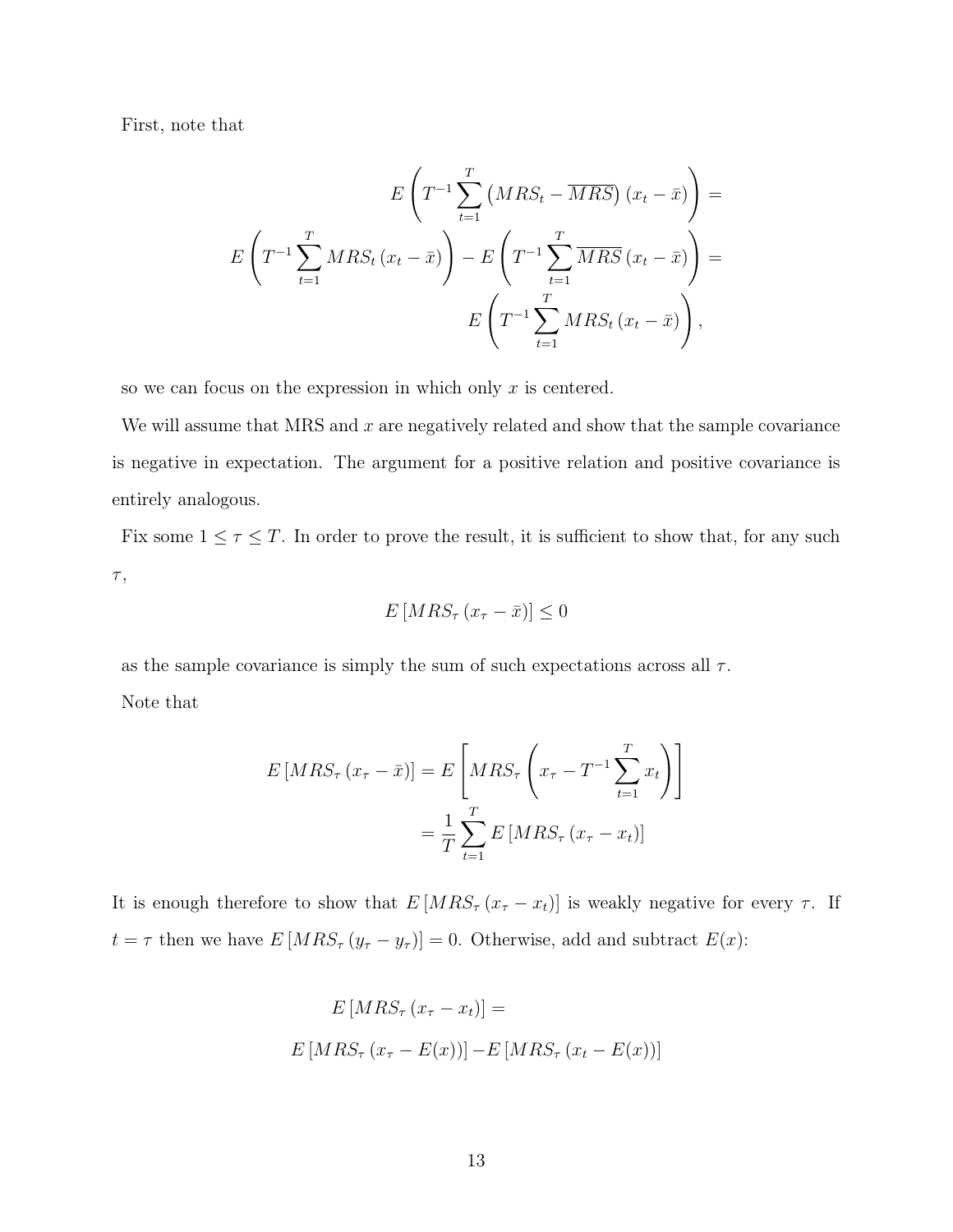The first term is the covariance of  $MRS_{\tau}$  and  $x_{\tau}$ . Using the law of iterated expectations we have

$$
E\left[MRS_{\tau}\left(x_{\tau}-E(x)\right)\right] = E\left[E\left(MRS_{\tau}\left(x_{\tau}-E(x)\right)|z_{\tau}\right)\right],
$$

where  $z_{\tau}$  is the value of the remaining state variables at time  $\tau$ . By assumption, we know that for any  $z_{\tau}$ ,  $MRS_{\tau}$  is a monotonically decreasing function of  $x_{\tau}$ . This is sufficient to guarantee that the conditional covariance is weakly negative under assumption (1) of finite second moments for MRS and  $x$  (see for example Schmidt (2003)). The unconditional covariance, as the expectation of weakly negative numbers, must also be weakly negative. The second term is the covariance between  $MRS_{\tau}$  and  $x_t$  for  $t \neq \tau$  which, by assumption (2), is smaller in magnitude than the first term. Thus the difference between the two must also be weakly negative.

#### C.1 Relationship between Spending and MRS

In the partial constraints model with both income and preference shocks the relationship between spending and measured MRS is indeterminate: on the one hand, a positive income shock (such as an unexpected payment) will lead to an increase in consumption expenditure,<sup>3</sup> accompanied by a fall in MRS. On the other hand, a preference shock which increases the marginal utility of consumption (such as the illness of a child) will lead to a rise in consumption spending as well as a rise in measured MRS. Thus, the two different types of shock can lead to either a positive or negative relationship between consumption spending and measured MRS. The average relationship can therefore tell us something about the relative importance of each type of shock.

We illustrate this claim using a simple example with a particular type of preference shock, where the household spends money that does not generate utility in the way that regular consumption does. Consider for example a household that usually spends all its income on food. In one period, suppose an asset used for household production breaks and has to be

<sup>3</sup>Harris and Laibson (2001) show that the consumption function is strictly increasing in wealth provided that  $\beta$  is sufficiently close to 1 and  $f_y$  and u are three times continuously differentiable.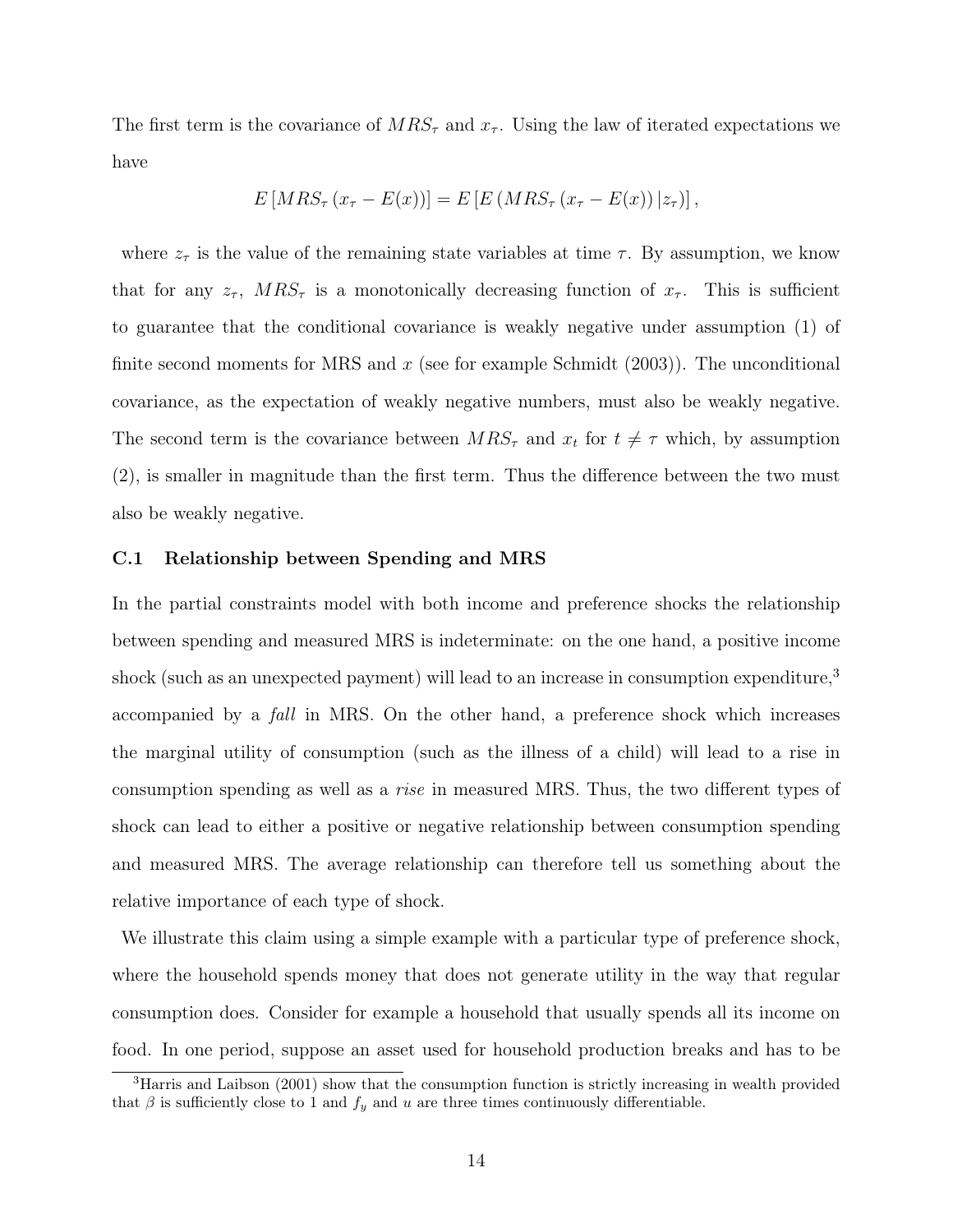replaced at the cost of \$10. A total expenditure of  $x$  (on food and the asset) then leads to the same marginal utility of consumption that would be associated with the expenditure level  $x - $10$  absent the need to replace the asset. Such a "spending shock" therefore causes variation in the marginal utility of consumption at given observed consumption levels. We can write this as  $u(c_t, \rho_t) = u(n_t)$  where  $n_t = c_t - \rho_t$ : utility depends on "net consumption"  $n_t$ . The individual maximizes

$$
E\sum_{t=0}^{\infty}u(n_t)
$$

with wealth at  $t = 0$  given and under the constraint  $s_t + n_t = w_t - \rho_t$ . The decision maker chooses  $n_t$  conditional on wealth  $w_t$  and preference shock  $\rho_t$ . Note that preference shocks act essentially as negative income shocks; they reduce the funds available for consumption and savings  $s_t + n_t$ . We assume that the researcher observes consumption expenditure  $c_t$  but not  $n_t$  or  $\rho_t$ .

In order to examine the relative importance of shocks to  $w_t$  and  $\rho_t$ , one can examine the relationship between spending  $c_t$  and  $MRS_t$ . Since  $R'' < 0$ , this is determined by the negative of the covariance of savings and spending. In the canonical model without preference shocks, we have  $c_t = n_t$ , and any increase in spending is caused by an increase in income. An increase in income also leads to higher savings and so to a lower MRS. By contrast, a preference shock – i.e. an increase in  $\rho_t$  – increases  $c_t$ , but reduces savings, leading to a higher MRS.

Taking a Taylor series expansion of s around the average levels of the wealth and preference shocks  $\bar{w}$  and  $\bar{\rho}$ , we get

$$
s_t(w_t, \rho_t) \approx \bar{w} - \bar{\rho} - n(\bar{w}, \bar{\rho}) + \left(1 - \frac{\partial n_t}{\partial w_t}\right)(w_t - \bar{w}) - \left(1 + \frac{\partial n_t}{\partial \rho_t}\right)(\rho_t - \bar{\rho})
$$

where  $\frac{\partial n_t}{\partial w_t}$  is the marginal propensity to consume out of wealth and  $\frac{\partial n_t}{\partial \rho_t}$  the marginal effect of preference shocks on consumption. Note that  $(w_t - \bar{w})$  incorporates both income shocks and differences in the current stock of savings relative to  $\bar{w}$ . We can similarly approximate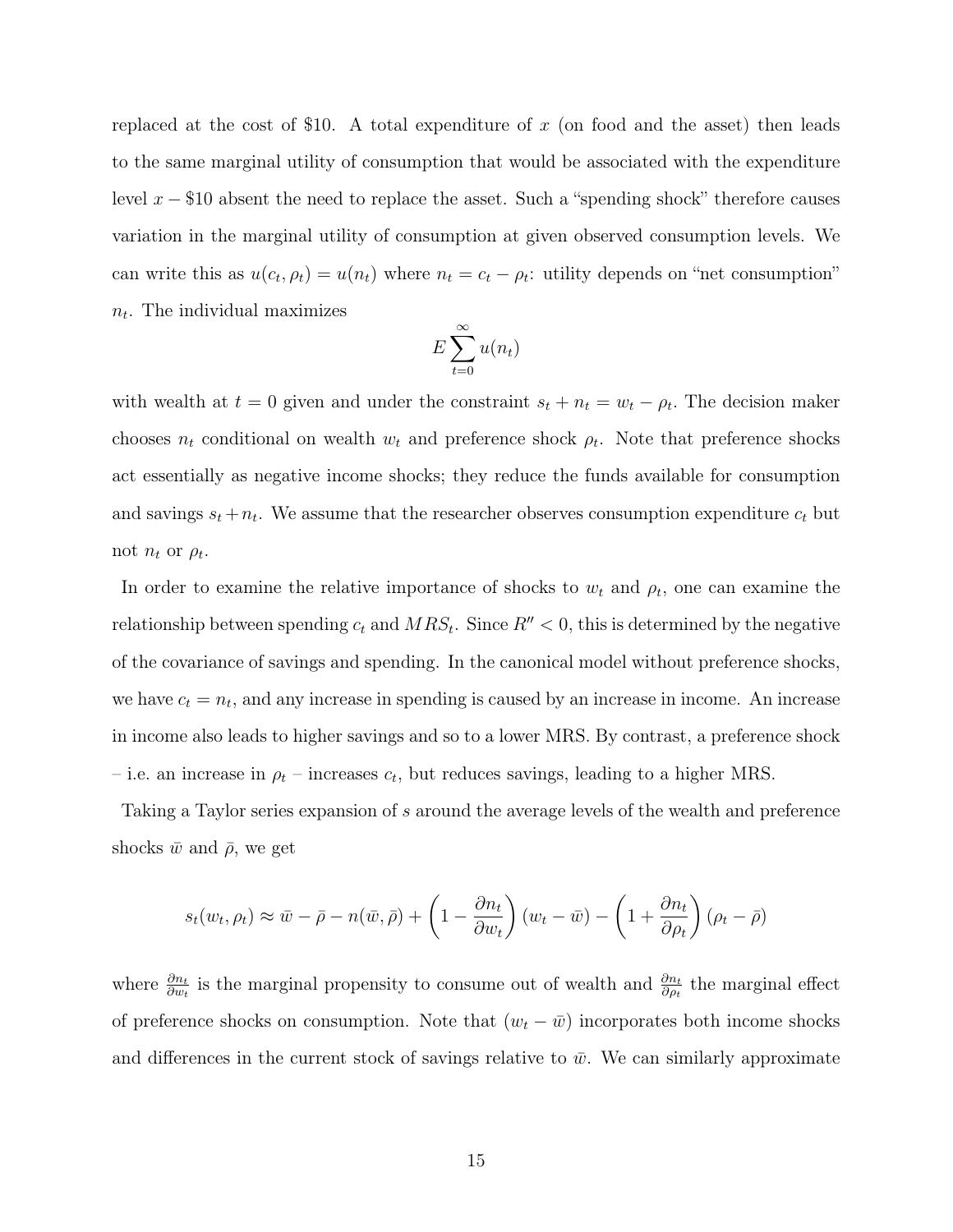spending as

$$
c_t(w_t, \rho_t) \approx c(\bar{w}, \bar{\rho}) + \frac{\partial n_t}{\partial w_t}(w_t - \bar{w}) + \left(1 + \frac{\partial n_t}{\partial \rho_t}\right)(\rho_t - \bar{\rho}).
$$

Assuming that preference shocks are distributed independently of wealth, this implies<sup>4</sup>

$$
Cov(s_t, c_t) \approx \left(1 - \frac{\partial n_t}{\partial w_t}\right) \frac{\partial n_t}{\partial w_t} Var(w_t) - \left(1 + \frac{\partial n_t}{\partial \rho_t}\right)^2 Var(\rho_t).
$$

For the purpose of consumption choice, changes to  $w<sub>t</sub>$  are equivalent to negative changes to  $\rho_t$ , so we have  $-\frac{\partial n_t}{\partial w_t}$  $\frac{\partial n_t}{\partial w_t} = \frac{\partial n_t}{\partial \rho_t}$  $\frac{\partial n_t}{\partial \rho_t}$ , and therefore

$$
Cov(s_t, c_t) \approx \left(1 - \frac{\partial n_t}{\partial w_t}\right) \left[\frac{\partial n_t}{\partial w_t} Var(w_t) - \left(1 - \frac{\partial n_t}{\partial w_t}\right) Var(\rho_t)\right].
$$
 (6)

Equation (6) says that the covariance of savings and spending is the difference between the variance of income and preference shocks, weighted by  $\frac{\partial n_t}{\partial w_t}$ , and scaled by the marginal propensity to save. If the marginal propensity to consume is high, net consumption and therefore total spending closely follows income, but total spending is relatively unaffected by preference shocks, since those are almost entirely compensated by (net) consumption changes  $n_t$ . If  $\frac{\partial n_t}{\partial w_t}$  is low, income shocks have little effect on net consumption, but preference shocks translate almost entirely into spending changes. Taken together, this means that MRS and consumption will be positively related if

$$
\frac{\partial n_t}{\partial w_t} Var(w_t) < \left(1 - \frac{\partial n_t}{\partial w_t}\right) Var(\rho_t) \tag{7}
$$

and negative otherwise.<sup>5</sup> Thus, with an estimate of  $\frac{\partial n_t}{\partial w_t}$  we can bound the relative variance of the two types of shock.

<sup>&</sup>lt;sup>4</sup>Here we can think of expectations being taken with regard to the distribution of  $\rho_t$  and  $w_t$  conditional on  $w_{t-1}$ , though the following approximation holds for any distribution in which wealth and preference shocks are independent.

<sup>5</sup>Following the logic of the proof in appendix C, under mild conditions this ensures that the expectation of the sample covariance calculated from a T-length sample will have the same sign.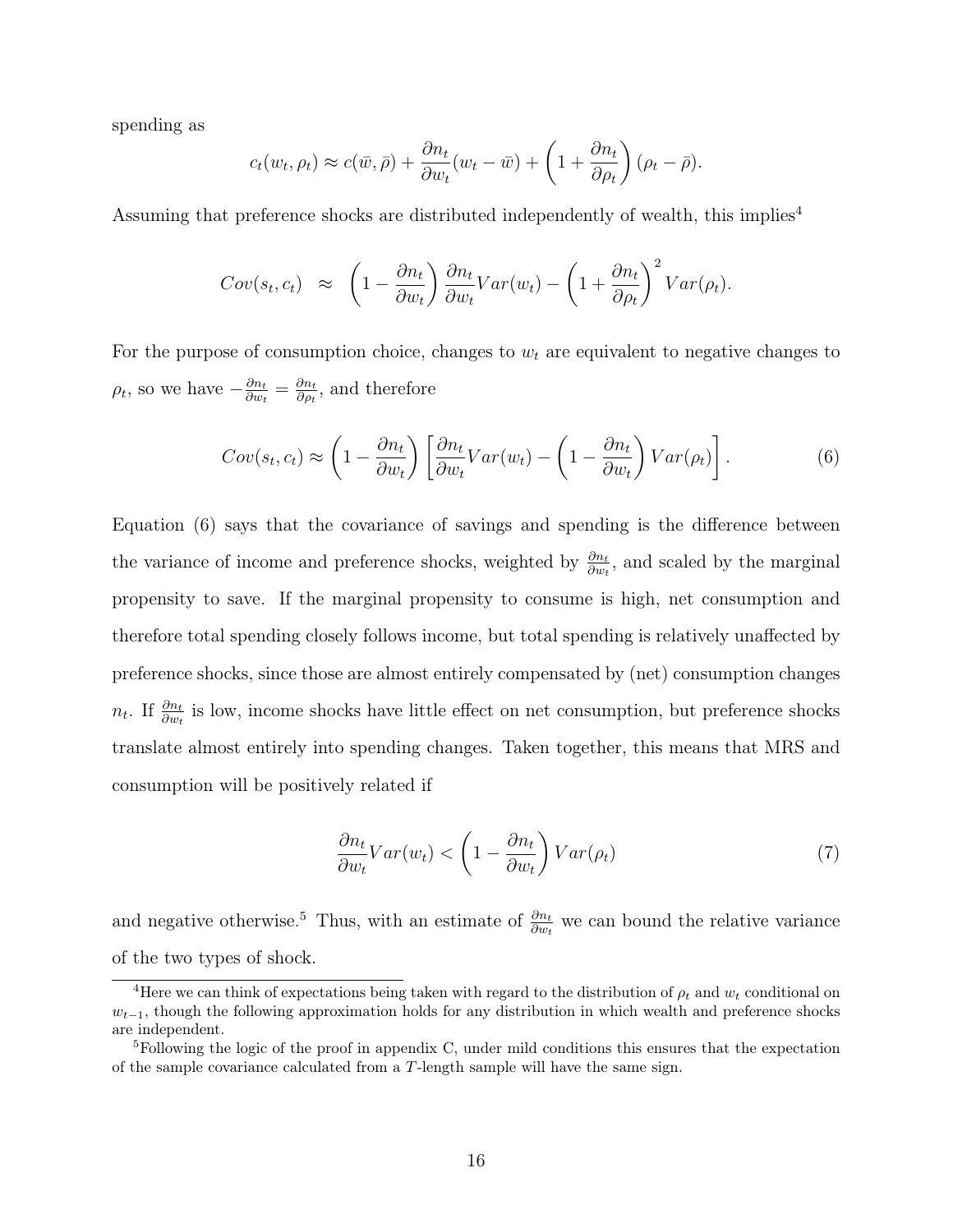# D Model Extensions

### D.1 Endogenous Income Sources

While some income variation is exogenous and beyond the control of the household, the household can likely also endogenously change their income in response to shocks. Most obviously they can adjust the time or effort spent on working, but in our population informal transfers are also likely to be an important endogenous income source (gifts and remittances are about 2% of total average income). Households may also request RoSCA payments or sell items they own.

Here we analyze a model which allows for this possibility. We show that the results of section 1.5 go through under mild conditions: MRS is negatively related to exogenous income shocks, positively related to preference shocks, and negatively related to savings. We also show that endogenous increases in income will be *positively* related to MRS.<sup>6</sup> For example, a preference shock that increases the marginal utility from consumption or an exogenous drop in income will lead the household to increase its endogenous (labor) income and decrease its savings, and measured MRS will be higher. This implies that sources of income which are more under the household's control will be less negatively or even positively related to MRS. Moreover, the endogenous income response has an attenuating effect not only on the relationship between  $MRS_t$  and total income, but also between  $MRS_t$  and preference shocks.

In order to capture endogenous income, we extend our model to allow for endogenous labor supply. Other endogenous income sources such as gifts would work in a similar way, assuming they are subject to a utility cost that is increasing and convex in the size of the gift (for example because households have altruistic preferences, because they suffer some shame, or because they will have to reciprocate at some point in the future). In addition to non-labor income  $y_t$ , in each period the consumer has one unit of leisure, any fraction of which she can either consume (as leisure  $l_t$ ) or sell at wage rate W. Utility is now given by

<sup>6</sup>Assuming that changes are driven by shocks to income and preferences, and not shocks to the wage rate.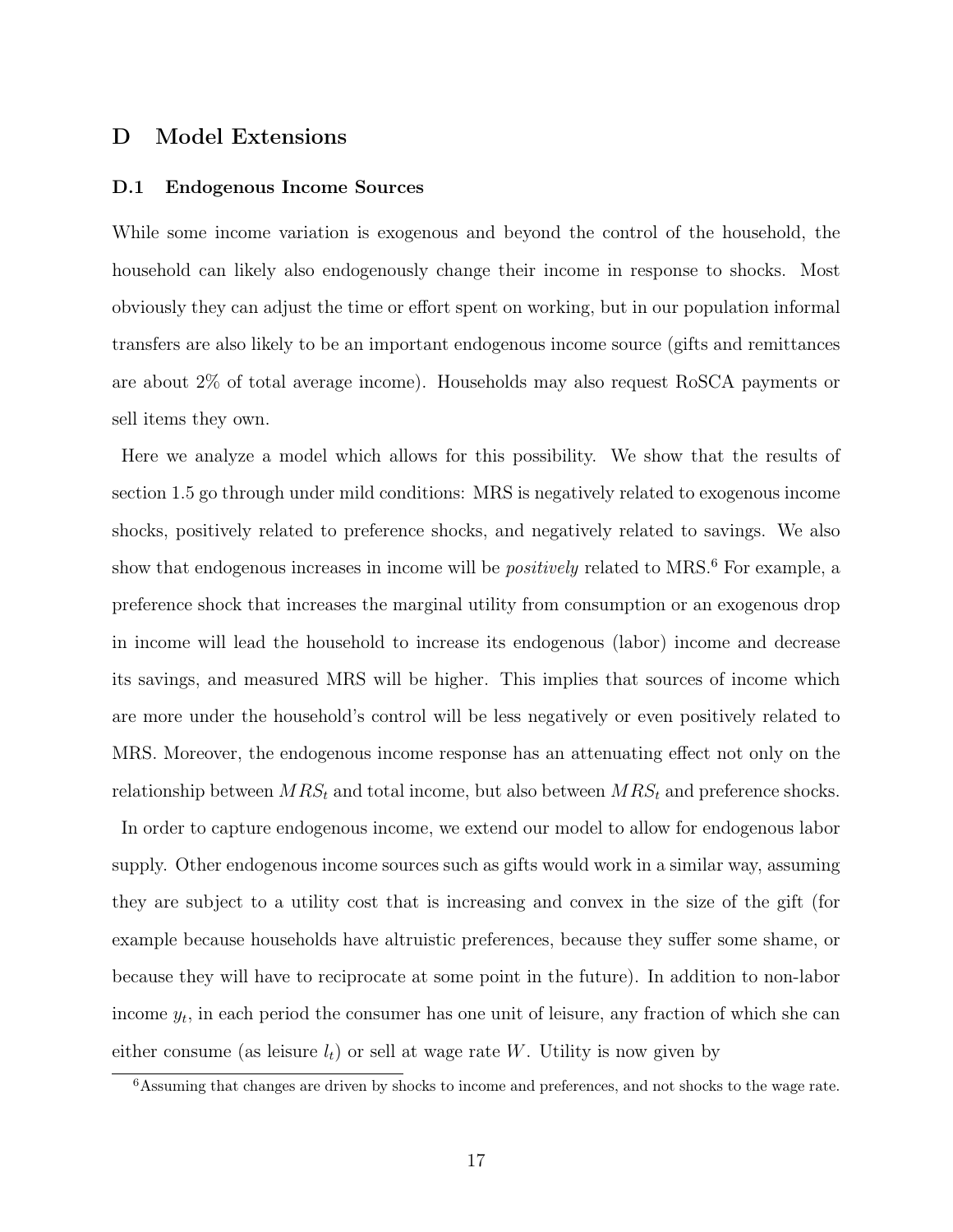$$
u(c_0, \rho_0, l_0) + \beta E_0 \sum_{t=1}^{\infty} \delta^t u(c_t, \rho_t, l_t),
$$

and current-period resources are  $y_t + W(1 - l_t) + R(s_{t-1})$ .

Define the instantaneous function  $v(e_t, \rho_t)$  to be the utility of net spending  $e_t$ , defined as any expenditure above labor earnings  $W(1 - l_t)$  in period t, assuming that the leisure-labor trade-off has been made optimally, i.e.

$$
v(e_t, \rho_t) = \max_{c_t, l_t} u(c_t, \rho_t, l_t)
$$

subject to

$$
c_t - W(1 - l_t) = e_t.
$$

We can think of this as the instantaneous utility obtained if the decision maker adjusts their savings by the amount  $e_t$  in period  $t$ , and therefore rewrite the dynamic problem purely in terms of choice of  $e_t$ :

$$
v(e_0, \rho_0) + \beta E_0 \sum_{t=1}^{\infty} \delta^t v(e_t, \rho_t)
$$

such that

$$
e_t = w_t - s_t
$$
  
\n
$$
w_t = y_t + R(s_{t-1})
$$
  
\n
$$
w_0 \text{ given.}
$$

We showed in section 1.5 that exogenous income shocks (i.e. changes in  $y_t$ ) are negatively related to  $MRS_t$ . The argument holds equivalently if the function v is concave in its first argument. Conditions on the utility function  $u$  which guarantee that this is the case are well known: for example that  $u$  is concave in both  $c$  and  $l$ , and that consumption and leisure are both normal goods (see Bordley (1995)). Similarly, the result pertaining to the relationship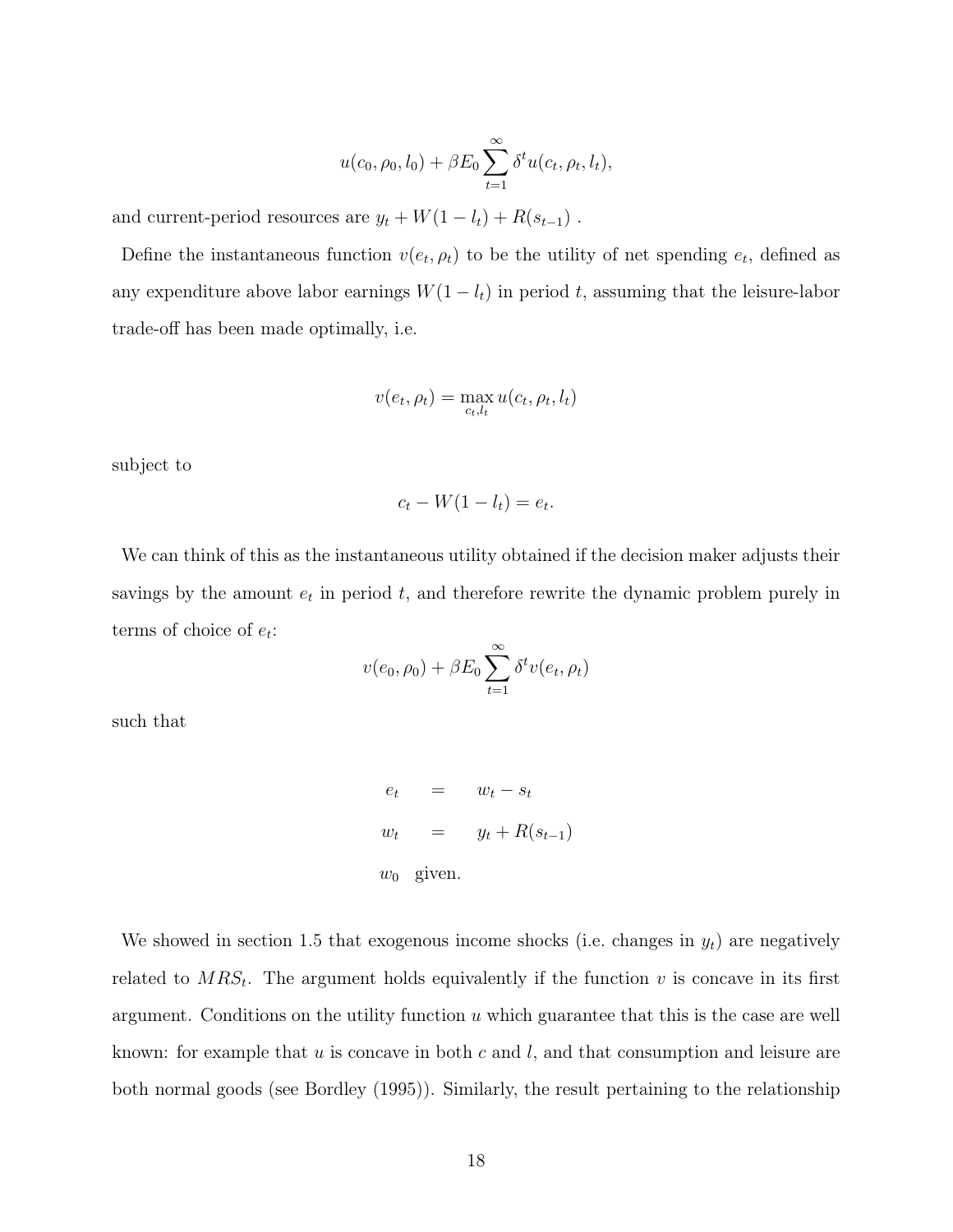between preference shocks and MRS goes through if we replace the original assumption, that an increase in  $\rho_t$  everywhere increases the derivative of u with respect to c, with the assumption that it everywhere increases the derivative of  $v$  with respect to  $e$ . Finally, savings remain negatively related to MRS by identity. By contrast, endogenous increases in income (i.e. in  $W(1 - l_t)$ ) will be *positively* related to MRS.<sup>7</sup>

Lastly, note that some types of *spending* may also respond to shocks in similar ways as labor supply. Specifically, consider spending that does not directly enter the utility function, but is a response to a preference shock; say, the repair of a motorbike. The amount spent can be adjusted to some degree at the cost of a reduction in utility (e.g. spending time searching for a used motorbike part and doing the repair oneself). An argument similar to the above applies; instead of increasing income by increasing effort, the household can reduce spending by increasing effort, and this endogenous response may attenuate the effect of the relationship between MRS and spending on shocks as well as MRS and income shocks. We address this by instrumenting for spending on shocks with the occurrence of the shock (see section 3).

#### D.2 Serially Correlated Income and Preference Shocks

Our baseline model assumes that income and preference shocks are independent over time. There are, however, circumstances in which this may be unrealistic, especially for income – for example, poor business conditions in one week may be predictive of bad conditions in the following week, lowering income today as well as expected income tomorrow. Do our results hold up in the case of correlated shocks? For the relationship between savings and MRS the answer is yes. The relationship between savings and the interest rate is mechanical, rather than behavioral, and so the two remain negatively related by assumption. Moreover, it is still the case that measured MRS reflects the interest rate and so the third prediction of section 1.5 holds.

For the relationship between shocks and MRS, the answer depends on the degree of cor-

<sup>7</sup>Assuming that changes are driven by shocks to income and preferences, and not shocks to the wage rate.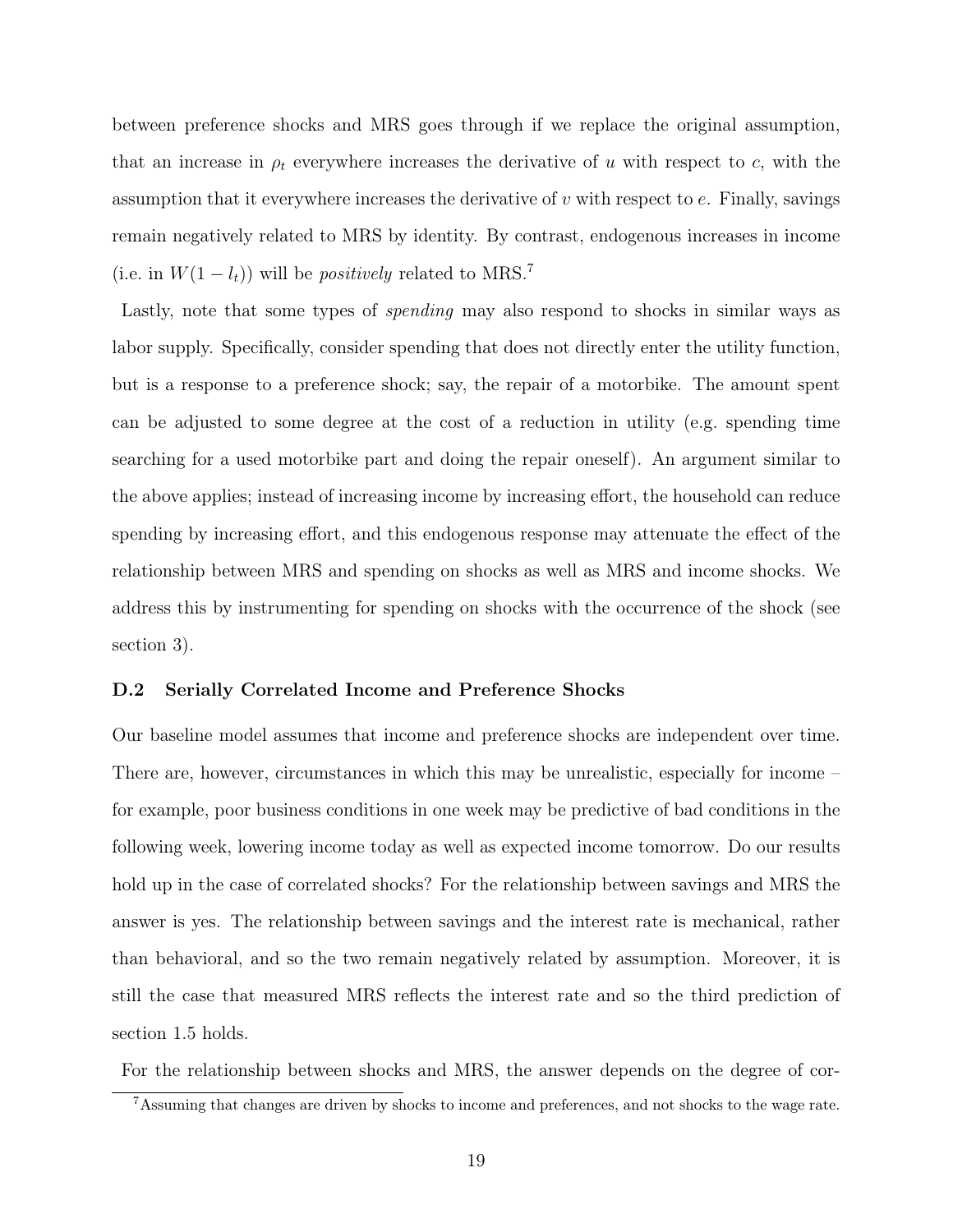relation. Consider first whether income shocks are negatively related to MRS. In the case of the partial constraints model, this boils down to the question of whether the marginal propensity to consume from the shock is less than one: if so, then a positive income shock will lead to increased savings, and so a fall in MRS. If not, then the shock will lead to a decrease in savings and so an *increase* in MRS, the opposite of our prediction.

The question when correlated income shocks lead to an increase in savings has been studied in macroeconomics (see for example Uribe and Schmitt-Grohé (2017)). Broadly speaking, the answer is that if a shock raises current income more than permanent income, savings will increase, because the decision maker wishes to move resources into the future. Thus, if an AR(1) income process has a parameter of less than one, a positive shock will increase savings, as current income increases more than lifetime income. If the parameter is greater than one, however, a positive shock can decrease savings and the results of section 1.5 will not hold. In the case of exponential discounting, quadratic utility, and constant interest rates, this result can be readily established analytically (see Uribe and Schmitt-Grohé (2017) chapter 2). Maliar and Maliar (2004) show that the same result holds in the special case of quasi-hyperbolic discounting, exponential utility, and no credit constraints.

Outside these simple cases, and in particular in the presence of partial credit constraints, analytical results can no longer be obtained.<sup>8</sup> We therefore numerically simulate our more complex model and show that for autoregressive parameters less than one, the marginal propensity to save is strictly positive for a wide range of parameters. Thus, we know our results are not robust for autoregressive parameters greater than 1, but we have not been able to find counterexamples for parameters less than 1.

These simulation results are based on the following parameterization of the model. Utility is assumed to be of the Constant Relative Risk Aversion (CRRA) form. We abstract from preference shocks:

$$
u(c, \rho) = u(c) = \frac{c^{1-\gamma} - 1}{1 - \gamma}
$$

<sup>8</sup>Uribe and Schmitt-Grohé (2017) (chapter 4) use numerical simulations to derive similar results for the case of upward-sloping interest rates and capital accumulation, for example.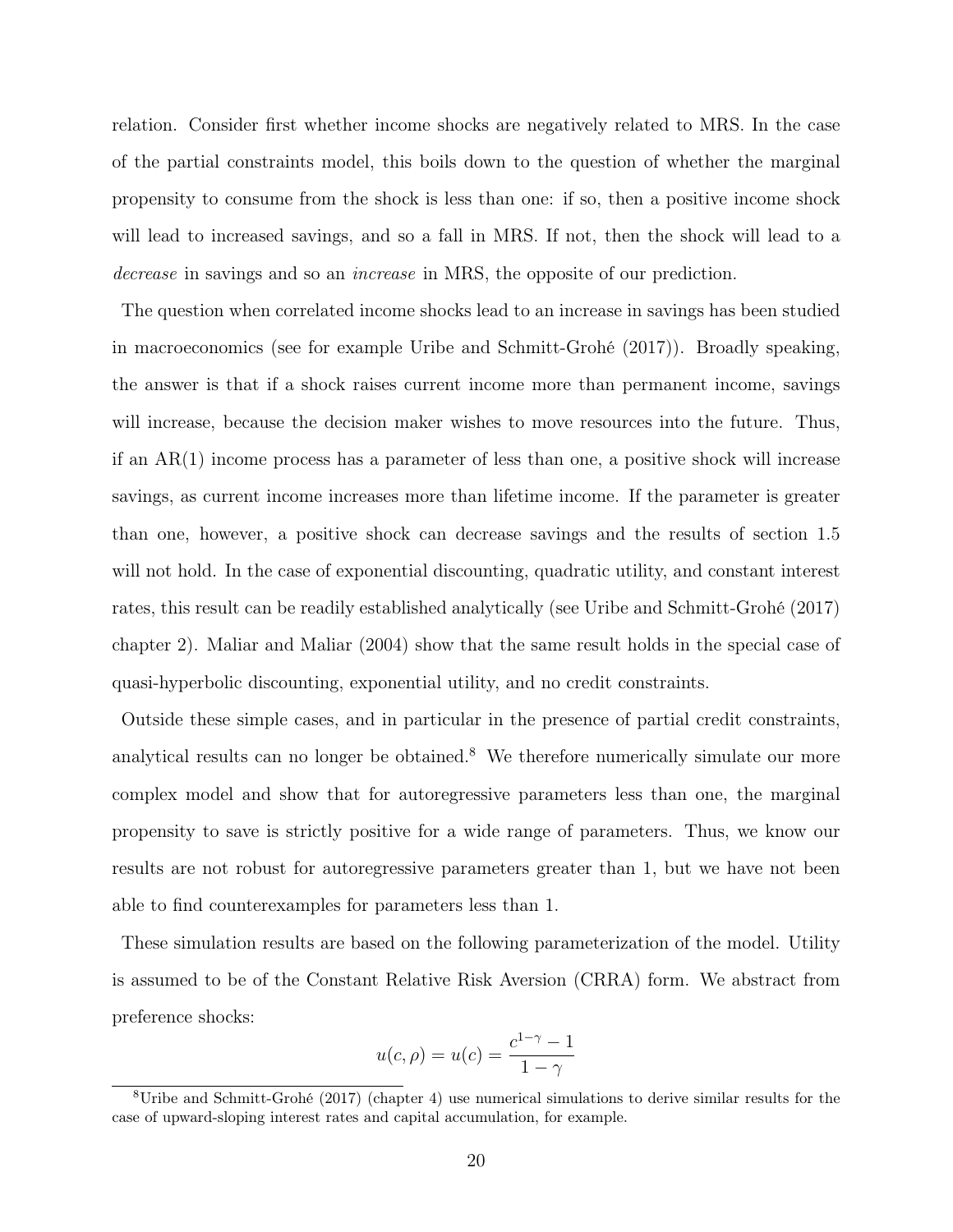Log income is assumed to follow an autoregressive process

$$
\ln(y_t) = \mu \ln(y_{t-1}) + \epsilon_t,
$$

where  $\epsilon_t$  is drawn independently from a normal distribution with standard deviation  $\sigma$ . We use an  $AR(1)$  process in log income in order to ensure that income is positive.

The interest rate function is given by

$$
R(s) = a - ae^{-bs}.
$$

 $R(s)$  is concave, with  $R(0) = 0$  and a savings ceiling a (note that  $R(s) \to a$  as  $s \to \infty$ ). b determines the curvature of R.

This means that the model has seven parameters:  $\gamma$  (curvature of the utility function),  $\mu$ (persistence of income shocks),  $\sigma$  (standard deviation of income shocks), a and b (curvature of the interest rate function),  $\beta$  (present bias) and  $\delta$  (discount rate).

This model can be solved numerically using Euler equation iteration. There are two state variables: income  $y$  and savings  $s$ . The numeric approach approximates the optimal policy (i.e. consumption) on a discrete grid of values for the two state variables. This in turn allows us to approximate the marginal propensity to consume (MPC) from income shocks at each point on this grid.

In table D.1, we report the maximal MPC across all grid points for various different parameterizations of the model. The key question is whether the MPC is always less then one: if so, then savings will rise with increases in income, as they do in the iid case, meaning that income and MRS are negatively related. Each row varies the degree of income autocorrelation, given by  $\mu$ . Each column reports results for different configurations for the other six variables, as described below:

• Baseline:  $\gamma = 2, \sigma = 0.01, a = 1.05, b = 0.98, \beta = 0.97, \delta = 0.99$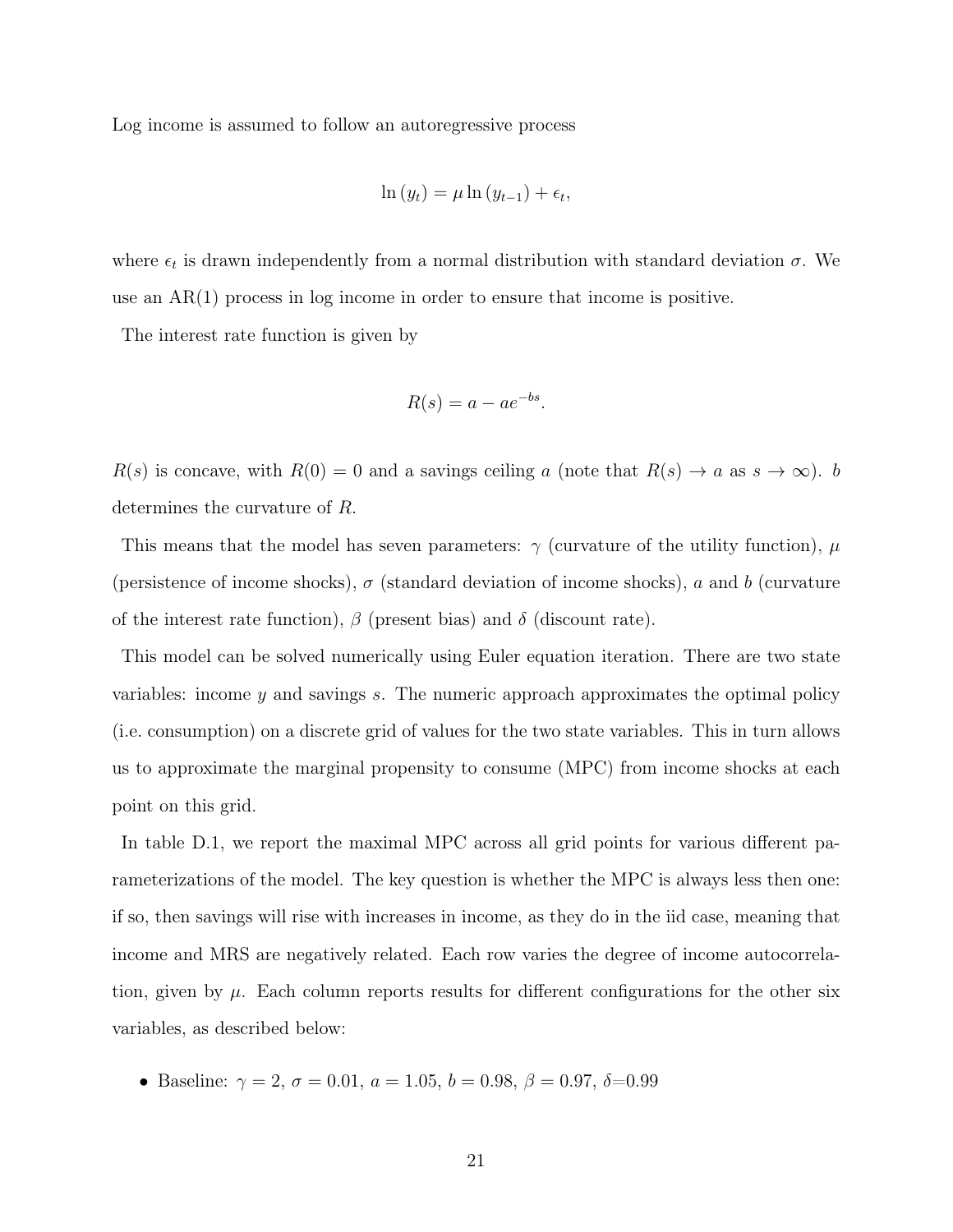- High risk aversion: As Baseline, apart from  $\gamma = 4$
- High income variation: As Baseline, apart from  $\sigma = 0.04$
- High credit constraints: As Baseline, apart from  $a = 0.94$  and  $b = 1.06$
- High present bias: As Baseline, apart from  $\beta = 0.95$
- High discounting: As Baseline, apart from  $\delta = 0.9$

The final row reports the average correlation between income and savings across 100 repetitions of 20-period samples, drawn from the stationary distribution of the model under each configuration.

|                    |                 | High                                                                       |                 |                            |              |                |  |  |
|--------------------|-----------------|----------------------------------------------------------------------------|-----------------|----------------------------|--------------|----------------|--|--|
| Persistence of the | <b>Baseline</b> | Risk aversion                                                              | Variance        | Fin. constraints           | Present bias | Discounting    |  |  |
| income shock $\mu$ |                 | $\nu = 4$                                                                  | $\sigma = 0.04$ | $a=0.94, b=1.06$           | $B=0.95$     | $\delta = 0.9$ |  |  |
|                    |                 |                                                                            |                 | Maximal MPC in simulations |              |                |  |  |
| 0.65               | 0.78            | 0.67                                                                       | 0.78            | 0.79                       | 0.80         | 0.85           |  |  |
| 0.70               | 0.81            | 0.70                                                                       | 0.80            | 0.82                       | 0.83         | 0.88           |  |  |
| 0.75               | 0.84            | 0.74                                                                       | 0.83            | 0.84                       | 0.85         | 0.91           |  |  |
| 0.80               | 0.87            | 0.78                                                                       | 0.86            | 0.87                       | 0.88         | 0.94           |  |  |
| 0.85               | 0.90            | 0.83                                                                       | 0.89            | 0.91                       | 0.92         | 0.98           |  |  |
| 0.90               | 0.94            | 0.88                                                                       | 0.93            | 0.94                       | 0.95         | 0.95           |  |  |
| 0.95               | 0.98            | 0.95                                                                       | 0.97            | 0.98                       | 0.99         | 0.99           |  |  |
|                    |                 | Average estimated correlation between income and savings (100 simulations) |                 |                            |              |                |  |  |
|                    | 0.55            | 0.58                                                                       | 0.58            | 0.50                       | 0.48         | 0.55           |  |  |

Table D.1: Maximal MPC and simulated correlation of income and savings from parameterized model.

*Baseline: γ=2, σ=0.01, a=1.05, b=0.98, β=0.97, δ=0.99. Each column represents a different parameterization of the model as described in the text. Each row uses a different µ, the persistence of the income shock.*

Our results show that, for a wide range of parameterizations, the marginal propensity to consume is less than one (meaning that savings increase as a result of income shocks) and the average sample correlation between income and saving is positive.

The same reasoning holds true when considering correlated preference shocks: as long as shocks are not 'too' correlated, our results go through. This can be seen directly in the special case of appendix C.1, where preference shocks work as negative income shocks.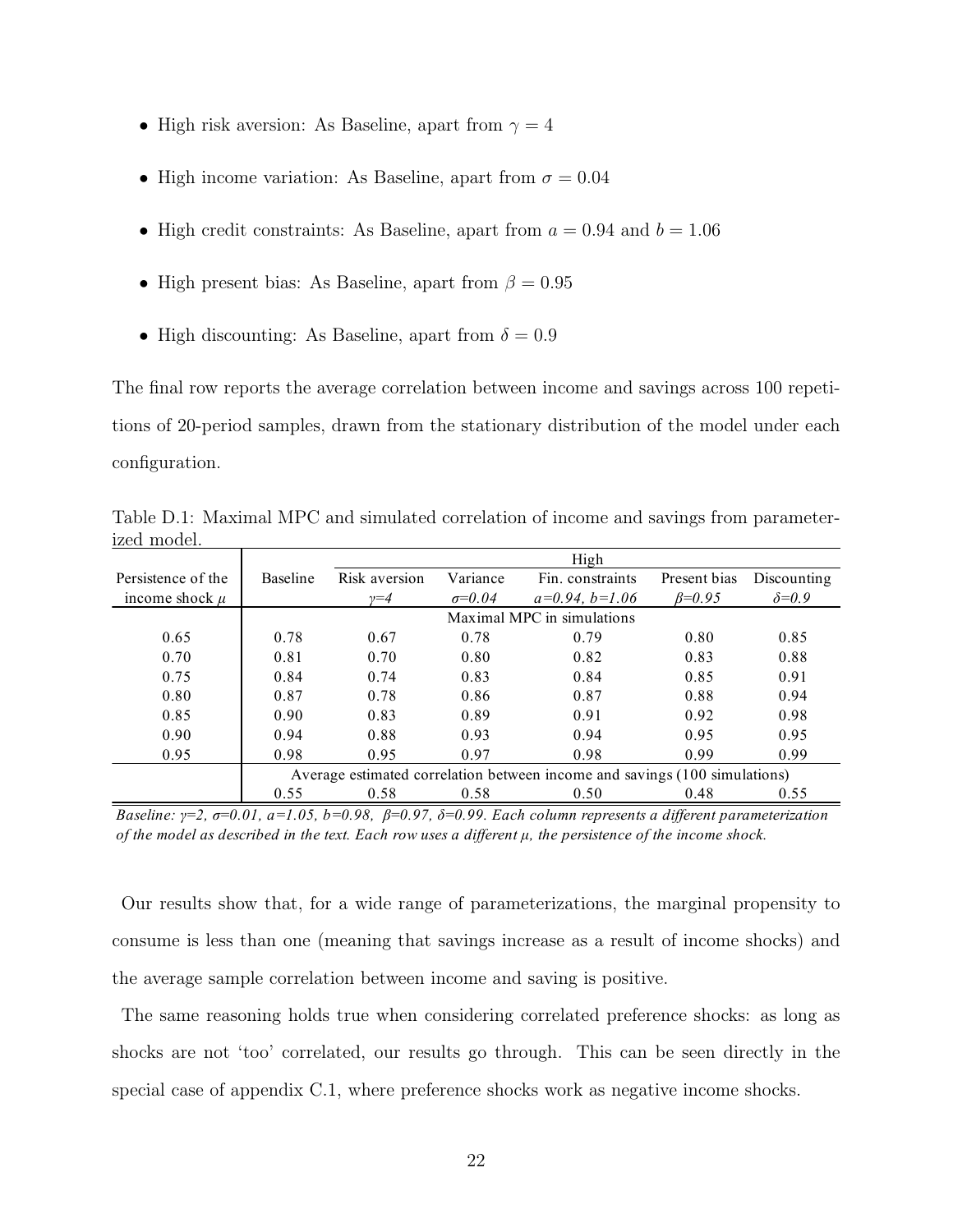### D.3 Shocks to the Returns Function  $R_i$

So far we have assumed that the interest rate faced by the household is determined only by the level of savings through R. However, interest rates may vary for other reasons, for example if investment opportunities available to the household change over time.

Shocks to R that are observed by the household introduce a new force that can lead to a relationship between savings and MRS. To see this, consider the no-constraints version of the model with a period-specific interest rate, in which

$$
MRS_t \equiv \frac{u'(c(w_t, \rho_t), \rho_t)}{E_t [d_{t+1} u'(c(w_{t+1}, \rho_{t+1}), \rho_{t+1})]} = (1 + r_t).
$$

Here, (for example) a positive shock to the interest rate in period  $t$  will lead to an increase in MRS. In order to determine the resulting change in savings, we can take the derivative of  $(1 + r_t)E_t[d_{t+1}u'(c(w_{t+1}, \rho_{t+1}), \rho_{t+1})]$  – i.e. the marginal value of savings – with respect to a change in r (holding  $s_t$  constant). If this derivative is positive (negative), then  $u'(c(w_t, \rho_t), \rho_t)$ must rise (fall) in order to maintain the Euler equation, meaning that consumption must fall (rise) and savings rise (fall) as a result of the change. The relevant derivative is

$$
E_t\left[d_{t+1}u'(c_{t+1},\rho_{t+1})\right] + (1+r_t)s_t E_t\left[d_{t+1}u''(c_{t+1},\rho_{t+1})\frac{\partial c_{t+1}}{\partial w_{t+1}} + \frac{\delta d_{t+1}}{\delta w_{t+1}}u'(c_{t+1},\rho_{t+1})\right].
$$

The first expectations term captures the mechanical effect of the increase in the interest rate on the marginal value of savings (the substitution effect of making saving more attractive than immediate consumption), and it is always positive. The second term captures the impact of the change in wealth caused by higher interest rates, first through the impact on future marginal utility (the income effect), and second through the change in the discount factor in the quasi-hyperbolic model (where  $\beta$  < 1). With exponential discounting, the second expectation will be negative, as  $\frac{\delta d_{t+1}}{\delta w_{t+1}}$  equals zero, the discount rate and marginal propensity to consume are positive, and the utility function is concave. Thus, if the household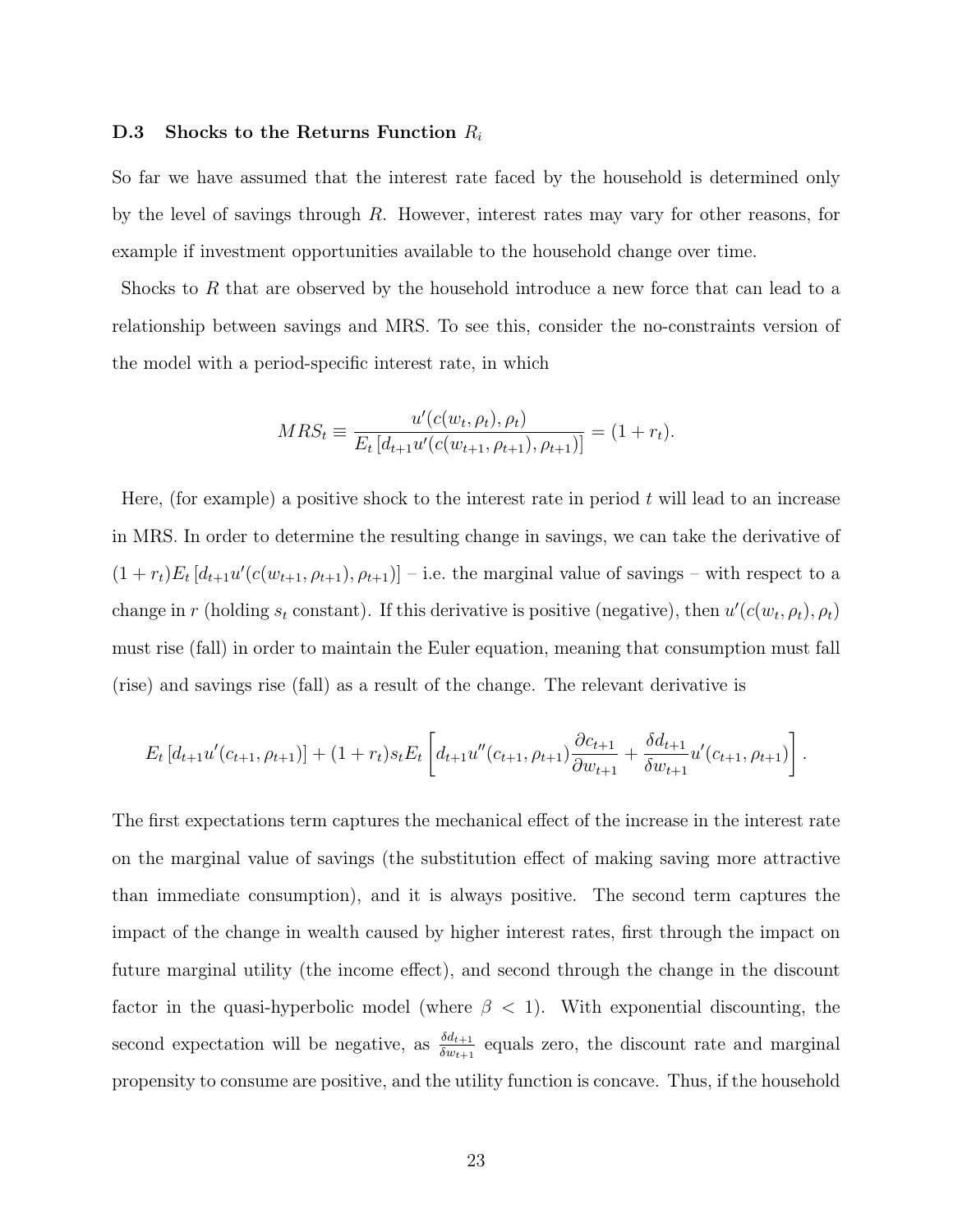is in debt and savings are negative, savings and measured MRS will be *positively* related; both the substitution and income effect drive the household to reduce current consumption. If savings are positive, then the relation may be positive or negative, depending on whether the income or substitution effect dominates. Higher savings tend to make a negative relationship more likely. With quasi-hyperbolic discounting, the wealth effect depends in addition on the effect of wealth on the marginal propensity to consume and therefore the discount factor.

These results mean that shocks to the interest rate would introduce noise in the estimations we perform in section 3. If savings are negative or the substitution effect dominates the interest rate effect on savings, then the relationship of MRS with savings studied in section 3.2 constitutes a test of the relative importance of exogenous shocks to  $R$ , and endogenous changes to the interest rate due to changes in s. The fact that we find a negative relationship implies that the latter are more important.

If instead the household is a net saver and the income effect of the interest change dominates, then the negative relationship between MRS and savings could be due to either endogenous or exogenous changes in interest rates.Could the no-constraints model be correct, yet financial shocks are correlated with the interest rate due to this effect? Note first that the results we document in section 3 are robust to the inclusion of time dummies, which control for aggregate changes in the interest rate, e.g. due to macroeconomic conditions. Note further that shocks to the interest rate would lead to a relationship of MRS with endogenous (labor) income and consumption spending, but not with financial shocks. Thus, some third event would have to cause both a change in in the individual-specific interest rate and individualspecific financial shocks, at a high enough frequency to be picked up in our three-week panel. Given the nature of the shocks we examine (for example the sickness of a family member or payment received from the government), we believe that the channel highlighted in our model is the most plausible explanation.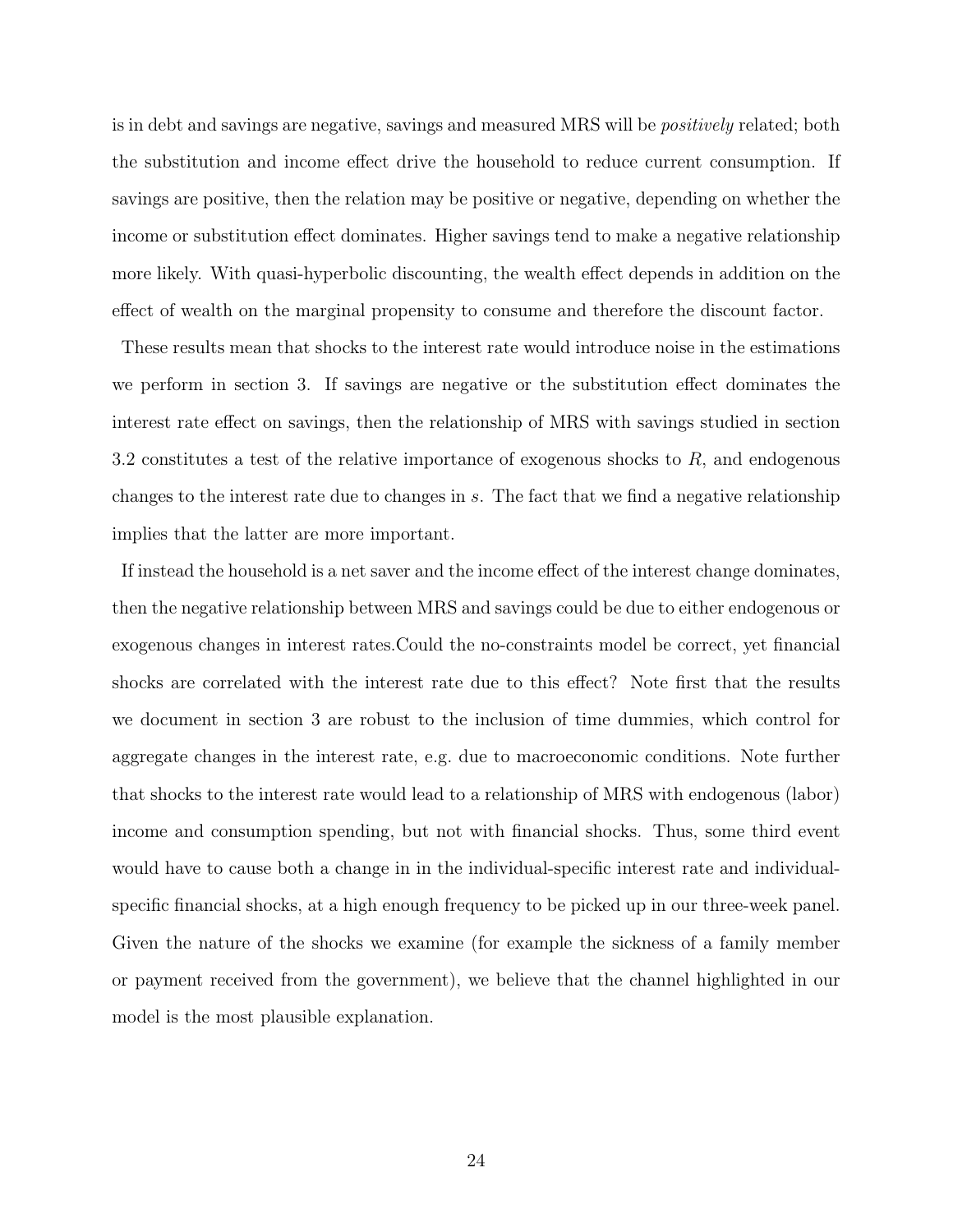#### D.4 Naive Decision Makers

So far we have assumed that subjects with time-inconsistent preferences are sophisticated: they realize that their future selves will make choices in order to maximize utility functions which are different from their own. Another possibility is that subjects are naive, and believe that in the future they will behave in a manner consistent with their current preferences. There is evidence that a significant fraction of the population are at least partially naive (see for example DellaVigna (2009)).

A naive decision maker will choose consumption in period 0 in order to maximize

$$
u_i(c_{i0}, \rho_{i0}) + \beta_i E_0 \sum_{t=1}^{\infty} \delta_i^t u_i(c_{it}, \rho_{it})
$$

under the assumption that for periods  $s > 0$ , they will make choices that maximize

$$
u_i(c_{is}, \rho_{is}) + E_0 \sum_{t=1}^{\infty} \delta_i^t u_i(c_{it+s}, \rho_{it+s}).
$$

In this case the subject believes that their decisions for all future periods will be governed by the standard exponential Euler equation, and so

$$
\hat{E}_0 u'(c(w_s, \rho_s), \rho_s) = \hat{E}_0 [R'(s_s) \delta u'(c(w_{s+1}, \rho_{s+1}), \rho_{s+1})]
$$

where  $\hat{E}_0$  indicates the (incorrect) expectations of the naive period 0 agent and  $c(w_{s+1}, \rho_{s+1})$ is their (incorrect) prediction of the consumption function for all periods  $s > 0$ . Moreover, because the time 0 agent assumes that the time 1 agent maximizes the same utility function as the time 0 agent, a standard envelope theorem argument implies that

$$
V'(w_1) = \hat{E}_0 u'(c(w_1, \rho_1), \rho_1)
$$

where  $V$  is the perceived value of wealth in period 1 from the perspective of the period 0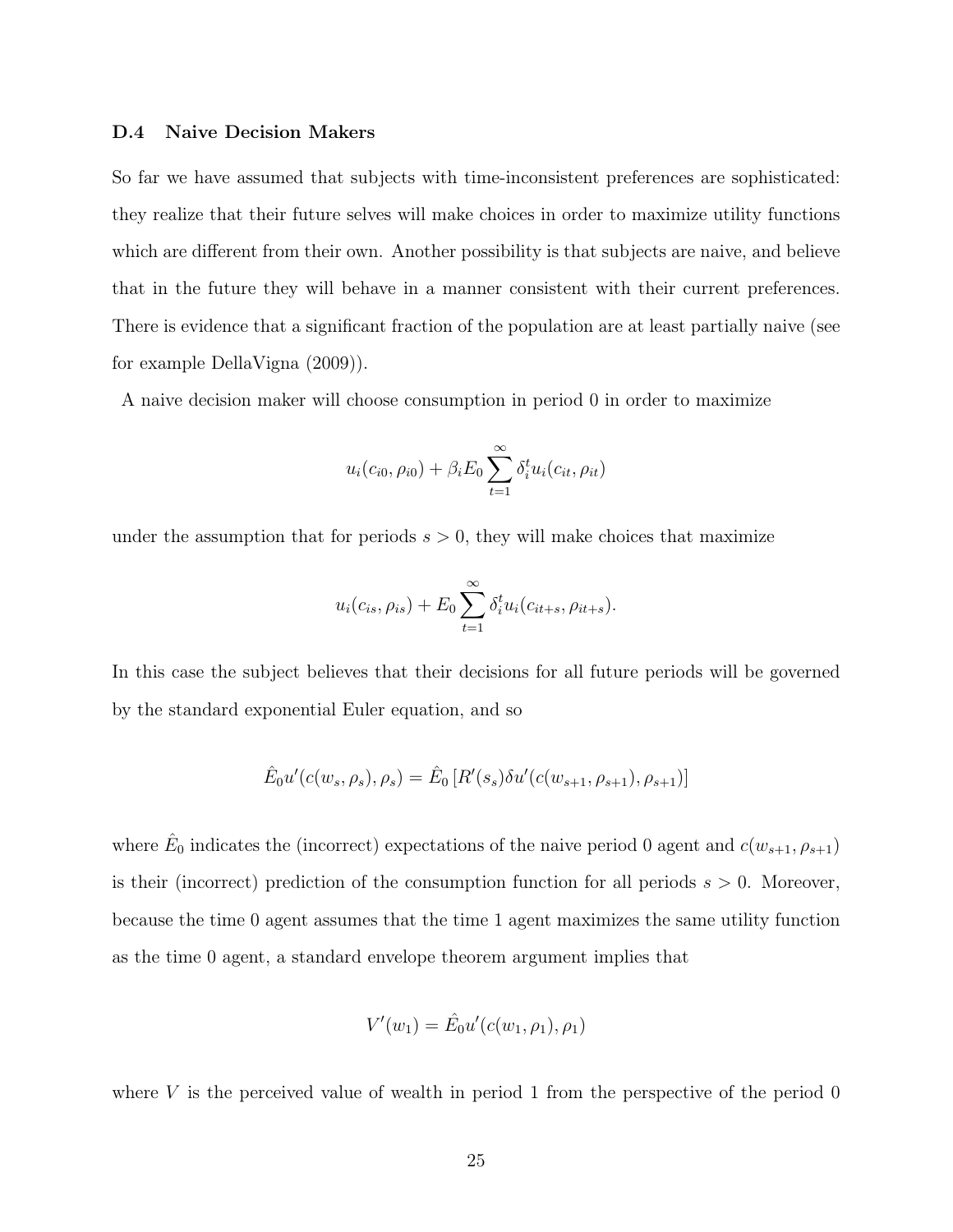agent. The first-order condition for consumption in period 0 therefore implies

$$
u'(c_0, \rho_0) = \beta \delta \hat{E}_0 \left[ R'(s_0) u'(c(w_1, \rho_1), \rho_1) \right].
$$

Using these results, we can first establish that an equivalent result to Proposition 1 holds using the same arguments as in appendix B, replacing inequality 3 with

$$
R'(s_t^*) = \frac{u'(c_t^*, \rho_t)}{\hat{E}_t \left[ \beta \delta u'(c(w_{t+1}, \rho_{t+1}), \rho_{t+1}) \right]} > \hat{R}.
$$

One can also derive an equivalent of Proposition 2, replacing inequality 4 with

$$
\frac{\hat{E}_t [u'(c_{t+1}, \rho_{t+1})]}{\hat{E}_t [\delta u'(c_{t+2}, \rho_{t+2})]} > \hat{R}.
$$

Note that the approximation error  $O(b_2 : w_{t+1})$  is zero because the subject assumes that they will be time-consistent.

The three predictions from section 1.5 hold in the case of the naive model. The relationship between measured MRS and the savings rate comes directly from equation (2). For the results regarding income and preference shocks, an examination of the proofs from appendix C show that the key ingredients are (1) the additive separability of the utility function between consumption in period t and wealth in period  $t + 1$ ; (2) the concavity of the perperiod utility function; and (3) the fact that utility is increasing in wealth in period  $t + 1$ , all of which are true in the naive model.

One key difference between the naive model and either the exponential or the sophisticated hyperbolic model is that it introduces a new channel which can lead to a gap between  $\frac{a_2}{a_1}$ and  $\frac{b_2}{b_1}$ . Because the naive decision maker believes that they will be more patient in period  $t+1$  than they are in period t, they believe that their consumption rules will also differ, and that they will save more at any given level of wealth. Thus, even if the economy is in steady state, the household believes that it will save more on average in the future period, and so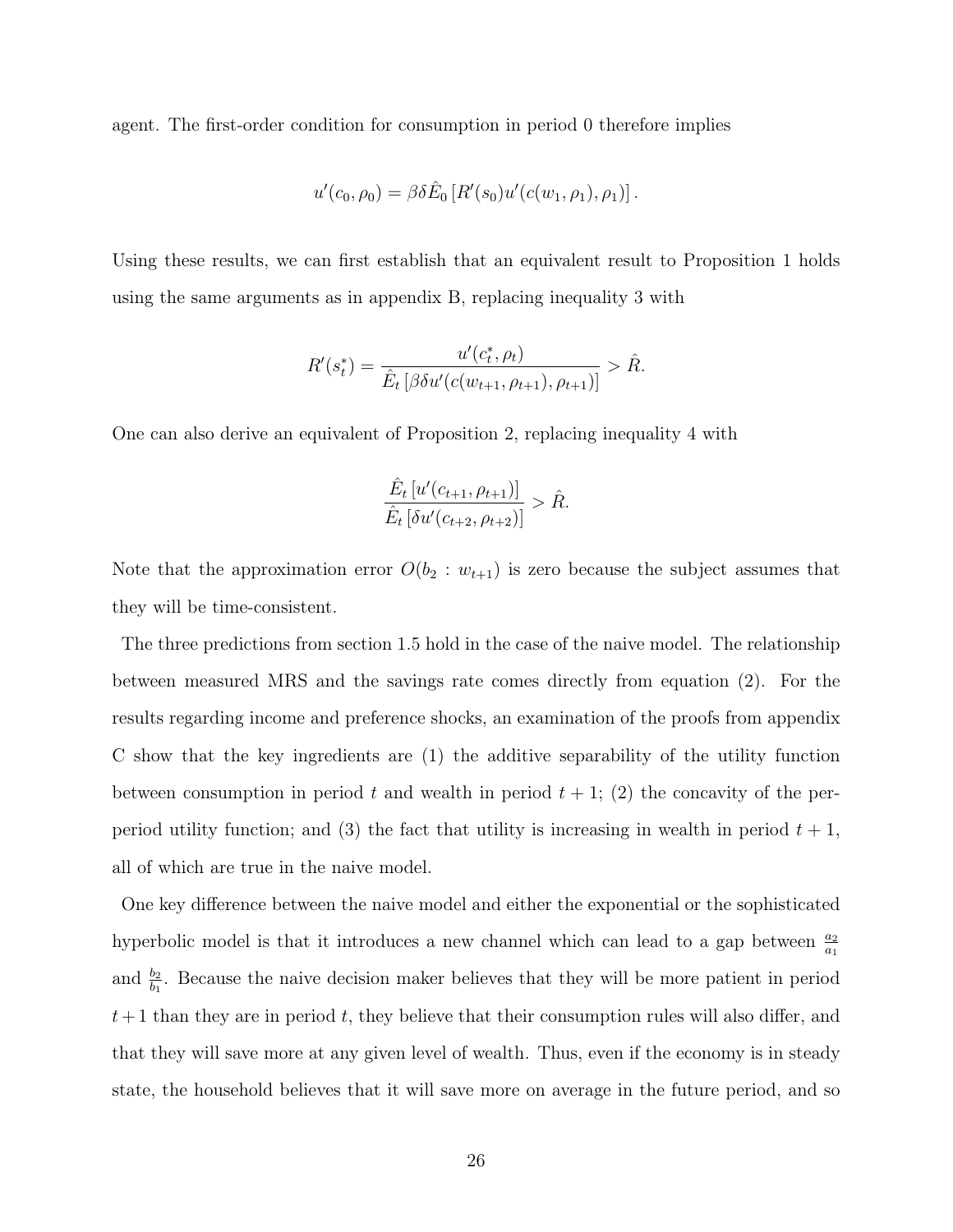|             |                               | <b>Observations</b> | Mean   | $\cdot$<br>Std. Dev. | Minimum  | Maximum |
|-------------|-------------------------------|---------------------|--------|----------------------|----------|---------|
| Respondent: | Holds salaried employment     | 1008                | 12.20% | 32.70%               | 0        |         |
|             | Male                          | 1009                | 87.20% | 33.40%               | 0        |         |
|             | Under 25 years                | 1009                | 4.96%  | 21.70%               | 0        |         |
|             | 45 years and over             | 1009                | 26.26% | 44.00%               | $\Omega$ |         |
|             | At least four years of school | 1009                | 34.49% | 47.56%               | 0        |         |
|             | Can read and write            | 1009                | 50.05% | 50.00%               | 0        |         |
| Household:  | Number of members             | 1013                | 6.29   | 3.15                 |          | 22      |
|             | Children under 15             | 1013                | 3.31   | 2.03                 |          | 13      |

Table E.1: Characteristics of experimental subjects.

*Sample: 1017 respondents with at least one completed MPL. Four subjects without demographic information.*

will face a lower interest rate. This in turn means that, ceteris paribus,  $\frac{b_2}{b_1}$  will be lower than  $a_2$  $\frac{a_2}{a_1}$  and the household will look more patient for choices involving future payments.

# E Data Summary

#### E.1 Experimental Data

 $\setminus$ 

| Implied MRS at    | week 1 |         | week 2 |          | week 3 |         |
|-------------------|--------|---------|--------|----------|--------|---------|
| interval midpoint | Number | Percent | Number | Percent  | Number | Percent |
| 0.71              | 53     | $6.4\%$ | 38     | 4.4%     | 43     | $5.0\%$ |
| 0.80              | 5      | $0.6\%$ |        | $0.1\%$  | 3      | $0.4\%$ |
| 0.93              | 22     | $2.7\%$ | 25     | 2.9%     | 17     | $2.0\%$ |
| 1.1               | 122    | 14.7%   | 122    | 14.0%    | 113    | 13.2%   |
| 1.35              | 61     | 7.4%    | 74     | 8.5%     | 95     | 11.1%   |
| 1.75              | 58     | $7.0\%$ | 93     | $10.7\%$ | 74     | $8.6\%$ |
| 2.5               | 53     | $6.4\%$ | 56     | 6.4%     | 84     | $9.8\%$ |
| 4.5               | 54     | 6.5%    | 47     | $5.4\%$  | 54     | $6.3\%$ |
| 8                 | 402    | 48.4%   | 415    | 47.7%    | 375    | 43.7%   |
| Total             | 830    | 100     | 871    | 100      | 858    | 100     |

Table E.2: Weekly distribution of experimentally elicited MRS in decision A.

*Distribution of MRS in decision A, ratio of earlier to later payment at interval midpoint. Assuming value 0.708 for individuals who always choose the late payment and 8 for those who always choose the earlier payment. Inconsistent choices excluded.*

### E.2 Income by Source

Figure E.1 shows the distribution of non-zero income realizations. We break out labor income, where we include all income-earning activities that require labor input from the household; working in one's own business (in activities such as making and selling items, or driving a taxi), working for a piece-rate or time-dependent pay, or working for a regular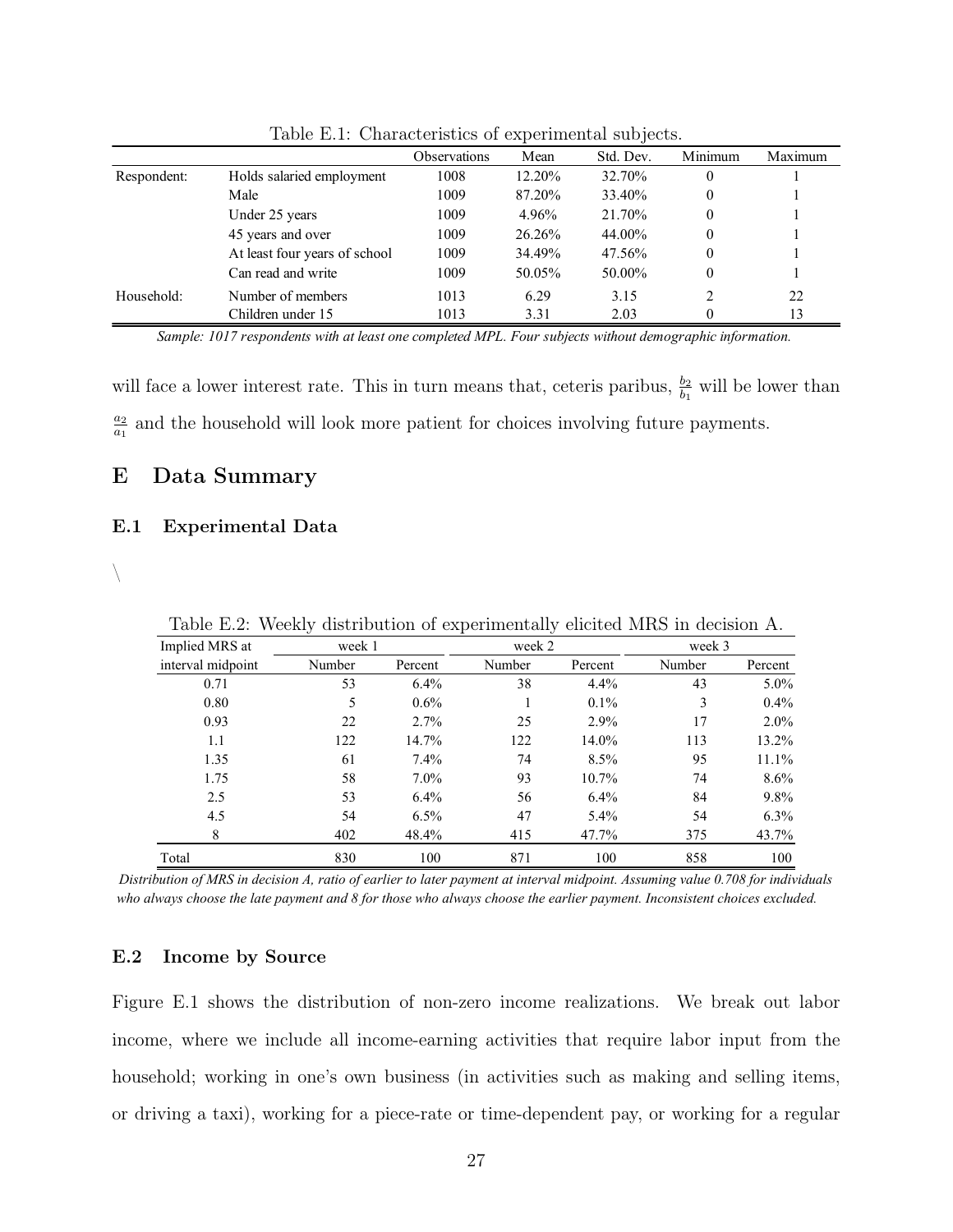salary. Non-labor income includes important income sources like rent paid to the household or transfers from other households. Since the timing and variation of non-labor income is likely not entirely exogenous to the household's consumption needs either, we further categorized government and military payments, rent paid to the household, and loans paid back to the household by others as most likely to be "exogenous", that is, less likely to be determined by a choice that the household made. By comparison, payments received from a RoSCA (tontine), sales revenues, and transfers and gifts from other households might be actively requested or generated by the household according to their consumption smoothing needs, and are thus to some degree "endogenous". We decided on these categories before running any data analysis of effects by income category.

Figure E.1: Distribution of different types of income by source, excluding person-weeks with zero income in each category. Labor income has the most non-zero observations, followed by exogenous non-labor income. The overall amounts of non-labor income tend to be smaller.



Figure E.1 shows that the income distribution is very skewed. While our outcome variable (MRS) can only take a few fixed values, the reader may be concerned that results are driven by extreme points in the independent variables. We re-estimated all main regressions after transforming income variables, spending variables, and flow savings using the inverse hyperbolic sine function to reduce the influence of such extreme values, and the results are qualitatively unchanged (regression tables available on request).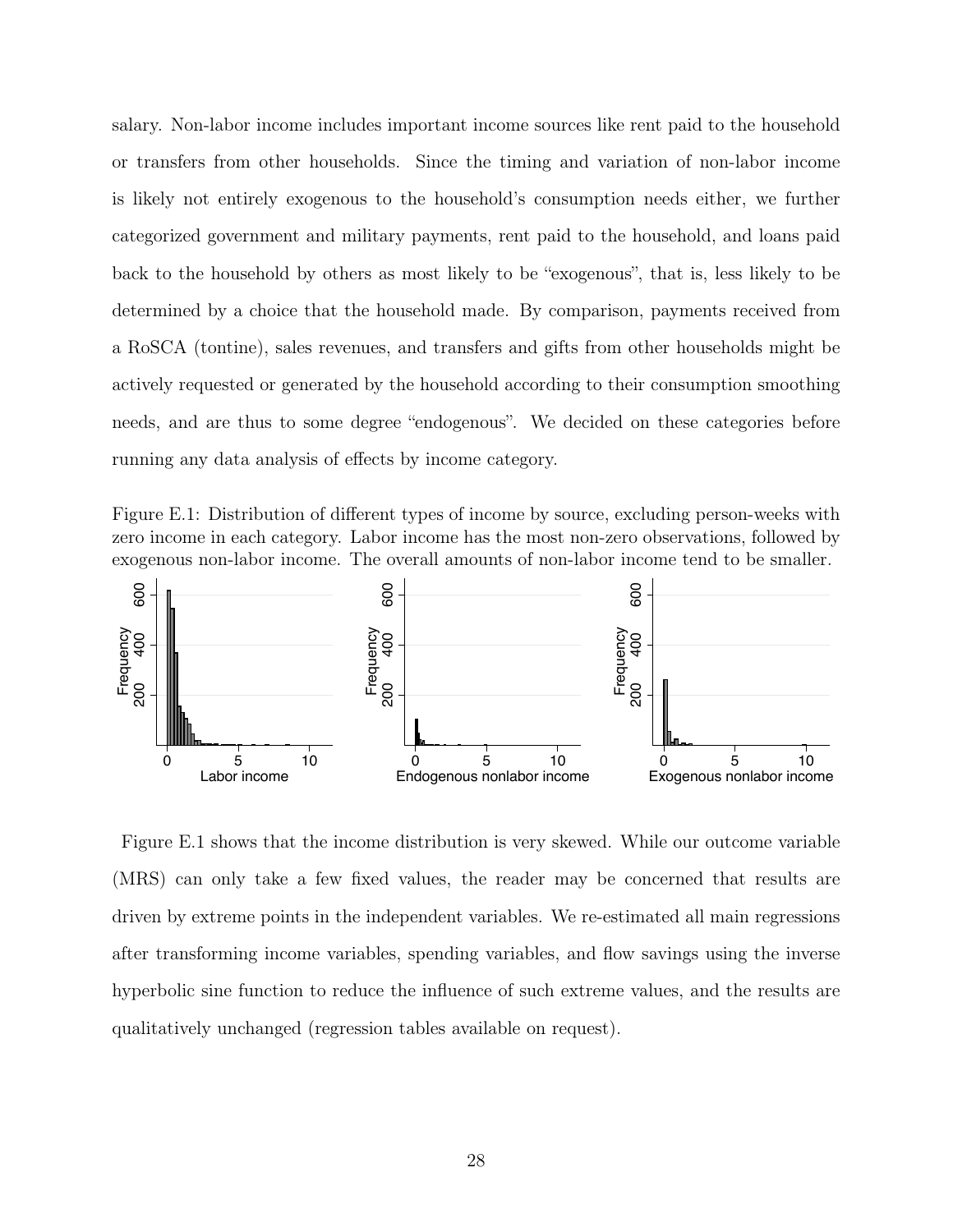## F Justification for Savings Regression

The theory relates the stock of savings  $s_{it}$  to MRS through the function  $R(s_{it})$ . Our data does not contain good measures of the savings stock of the household, but we can construct a test of this relationship based on flow savings (the difference between income and consumption). If our model is correct, then a Taylor expansion of R' around  $s_{it-1}$  links last-period MRS, the change in savings, and current MRS:

$$
R'_{it}(s_{it}) = R'_{it}(s_{it-1}) + R''_{it}(s_{it-1})(s_{it} - s_{it-1}) + \frac{1}{2}R'''_{it}(s_{it-1})(s_{it} - s_{it-1})^2 + o_{it}
$$
  
\n
$$
MRS_{it} = MRS_{it-1} + R''_{it}(s_{it-1})(\Delta s_{it}) + R'''_{it}(s_{it-1})\frac{1}{2}(\Delta s_{it})^2 + \eta_{it}
$$
\n(8)

where  $\Delta s_{it} = y_{it} - c_{it}$  represents the flow of savings in t, and the person and time indices on R account for variation in financial conditions between periods and individuals (see section D.3). The term  $\eta_{it}$  includes the approximation error  $o_{it}$ ; if  $R_{it}$  differs from week  $t-1$  to  $t$ , for example due to a change in credit market conditions, then  $MRS_{it-1} = R'_{it-1}(s_{it-1})$  and  $\eta_{it}$  also contains the difference  $R'_{it}(s_{it-1}) - R'_{it-1}(s_{it-1})$  (see section D.3).

Now consider the regression equation

$$
\Delta \widetilde{M}RS_{it} = \lambda_1 \widetilde{\Delta s}_{it} + \lambda_2 \left[ 0.5 \widetilde{\Delta s}_{it}^2 \right] + \alpha_i + \gamma_t + \epsilon_{it}.
$$
\n(9)

 $\Delta MRS_{it}$  and  $\Delta s_{it}$  denote values we observe in our data.  $\Delta MRS_{it}$  is the difference in observed experimental trade-offs between period  $t - 1$  and  $t$ , and is measured with error  $r_{it}$ , which will enter  $\epsilon_{it}$  along with  $\eta_{it}$  above. The fixed effects  $\alpha_i$  and  $\gamma_t$  capture any periodspecific or individual-specific trends in  $R'$ . If there are no such trends, these coefficients will be zero.<sup>9</sup> Measured flow savings  $\widetilde{\Delta s}_{it} = \tilde{y}_{it} - \tilde{c}_{it} = \Delta s_{it} + z_{it}^y - z_{it}^c$  may contain measurement

<sup>9</sup>Because measured flow savings are on average negative, estimating the equation without any constant will bias the estimate of  $\lambda_1$  if such trends are present. Note also that an individual fixed effect can capture changes in experimental decisions over time that are not related to the financial market, due for example to changing levels of trust in the surveyors by our sample subjects. This corresponds to a time trend in (non-classical) measurement error.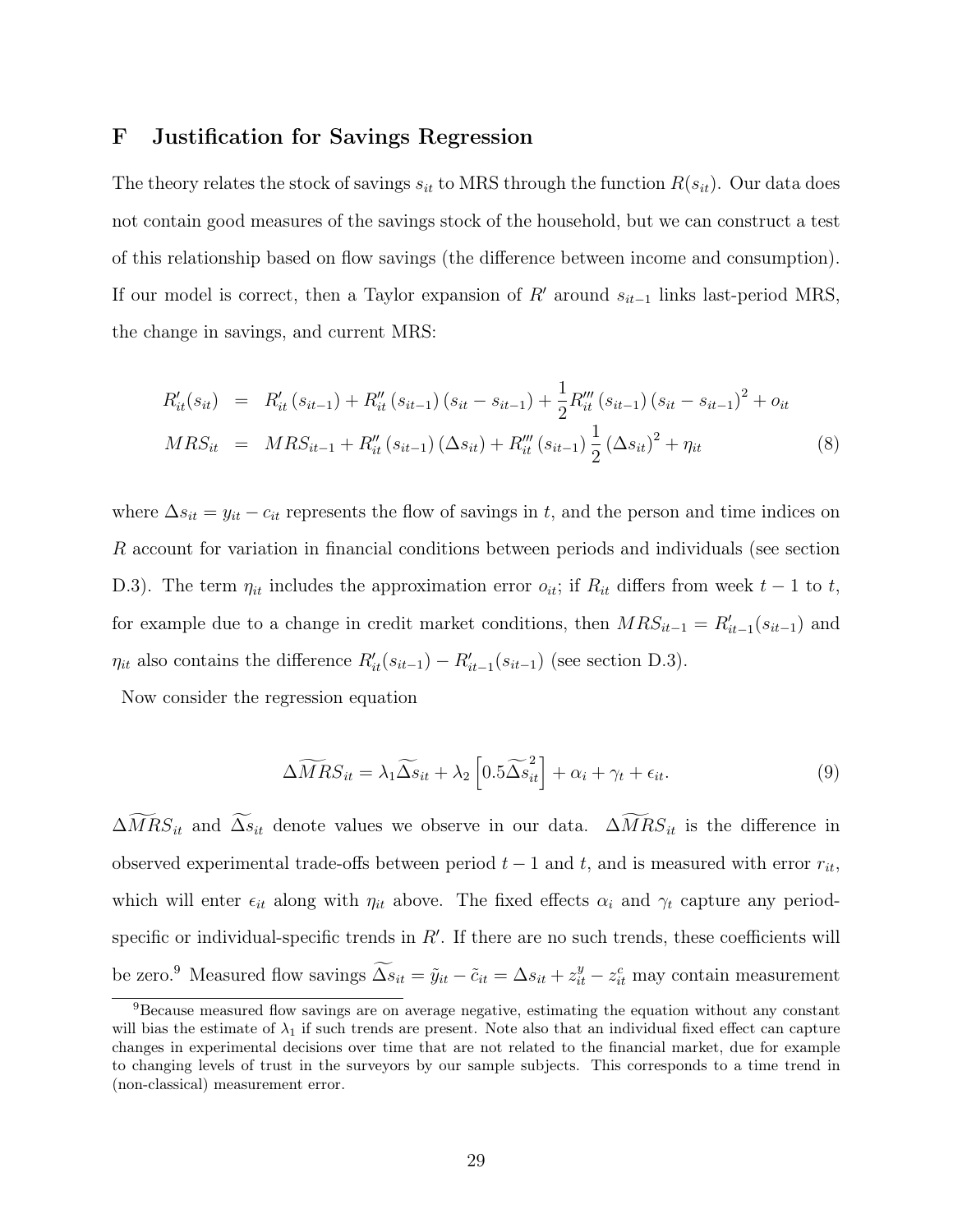error in income and consumption,  $z_{it}^y$  and  $z_{it}^c$ , respectively.

We first use this regression to test our model against the null hypothesis that the households in our sample are subject to complete credit constraints. In the complete-constraints case,  $MRS_{it} = \frac{u'(y_{it})}{E[\beta \delta u'(y_{it+1})]}$  in each period, there are no savings, and (true) flow savings equal zero. Measured flow savings  $\widetilde{\Delta s}_{it} = z_{it}^y - z_{it}^c = z_{it}$  therefore represent only measurement error. We would expect  $\lambda_1$  to be zero under this model.<sup>10</sup> By contrast, if our model holds, we expect  $\lambda_1$  < 0, since R is concave.<sup>11</sup>

Under the complete-constraints model, the estimate of  $\lambda_1$  will not be significantly different from zero, under the assumption that  $z_{it} \perp \overline{MRS}_{it}$ . We do however expect  $MRS_{it}$  to vary with (true) income, so if  $z_{it}$  is non-classical measurement error and correlated with true income or spending, this assumption may be violated. Could such a correlation be responsible for our negative estimate for  $\lambda_1$ ? Our survey asked individuals to report income and spending separately. A plausible source of a correlation between income or spending and error  $z_{it}$  is therefore differential under- or over-reporting; and since reported flow savings are on average negative, and reported income has a lower variance than reported spending, this would imply that true income is negatively correlated with flow savings (for example,  $\tilde{y}_{it} = \alpha_{it}^y y_{it}$  and  $\tilde{c}_{it} = \alpha_{it}^c c_{it}$  so that  $z_{it} = (\alpha_{it}^y - \alpha_{it}^c) y_{it}$  and  $\alpha_{it}^y < \alpha_{it}^c$  on average). Since MRS is negatively correlated with income in the full constraints model, this error structure would introduce a positive bias and predict  $\hat{\lambda}_1 > 0$  if  $\lambda_1 = 0$ .

Another type of bias could occur if the measurement error in MRS,  $r_{it}$ , were directly correlated with  $z_{it}$ , in other words, whenever subjects underreport income relative to consumption, they also systematically overreport their MRS (and vice versa), perhaps due to a mistaken perception of being more constrained.<sup>12</sup> However, we judge this source of bias to be fairly

<sup>&</sup>lt;sup>10</sup>Under the no-constraint and narrow bracketing models  $\lambda_1 = 0$  as well: with narrow bracketing, experimental MRS is unrelated to any outside financial variables by assumption, and in the no-constraints case, the interest rate is unaffected by savings, and  $R'' = 0$  and  $R''' = 0$ .

<sup>&</sup>lt;sup>11</sup>The exception would be if flow savings  $\widetilde{\Delta s}_{it}$  and the unobserved variation in MRS,  $\epsilon_{it}$ , are strongly positively correlated. See below for an additional discussion on potential error correlations.

<sup>&</sup>lt;sup>12</sup>But note that this *cannot* be driven by perceived consumption  $\hat{c}_{it}$ . For example, a plausible effect could be that subjects who perceive the household's consumption to be lower than what it really was will also overestimate the marginal utility of additional consumption. This would again lead to a positive correlation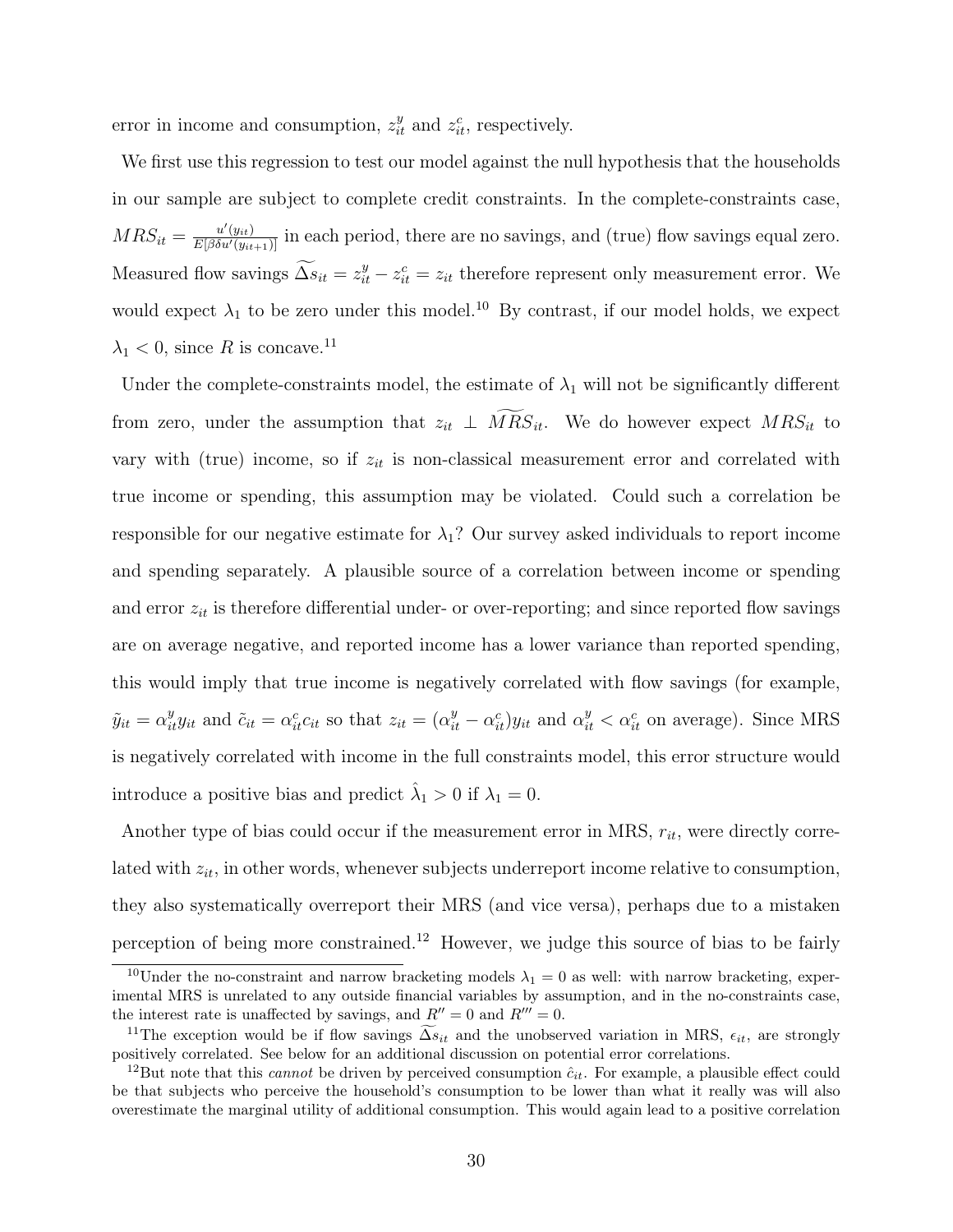| $\frac{1}{2}$       |               |              |                        |             |  |
|---------------------|---------------|--------------|------------------------|-------------|--|
|                     | Individual FE |              | Individual and time FE |             |  |
|                     |               | Adv. event   |                        | Adv. event  |  |
|                     | MRS(A)        | expenses     | MRS(A)                 | expenses    |  |
| Adv. event $(0/1)$  |               | ***<br>0.161 |                        | $0.160$ *** |  |
|                     |               | (0.014)      |                        | (0.015)     |  |
| Adv. event expenses | $1.707$ **    |              | $1.579$ **             |             |  |
|                     | (0.789)       |              | (0.791)                |             |  |
| Observations        | 2467          | 2467         | 2467                   | 2467        |  |

Table G.1: Instrumental variables regression with individual fixed effects (left) and individual and time fixed effects (right). First and third columns reproduce results from table 6, second and fourth columns show first stage regressions.

*Standard errors clustered at the individual level (in parentheses). Significance levels \* p<0.10, \*\* p<0.05, \*\*\* p<0.01.*

implausible under complete credit constraints, because subjects with no ability to save or borrow should realize that it is not actually possible that they consumed an amount different from their income. Moreover, the way we collected our income and consumption data – by asking household members individually for their income from different sources, as well as their spending on different types of items – makes it unlikely that the difference between total reported consumption and income (i.e.  $z_{it}$ ) is even salient to the subject.

# G Additional Regression Results and Robustness Checks

### G.1 Additional Results

Table G.1 reports the first stage of the instrumental variables regression in table 6.

Table G.2 repeats the regressions from Table 7, but includes a cubed savings term. The first-order effect of savings is slightly stronger than with only squared savings included.

### G.2 Robustness Checks

We conduct three different robustness checks.

Table G.3 shows MRS regressed on all income and spending components. The two columns titled "IV" again instrument for adverse event spending.Exogenous income is significantly and negatively correlated with the MRS elicited from experimental decisions  $(MRS_t)$  in every

of flow savings and MRS.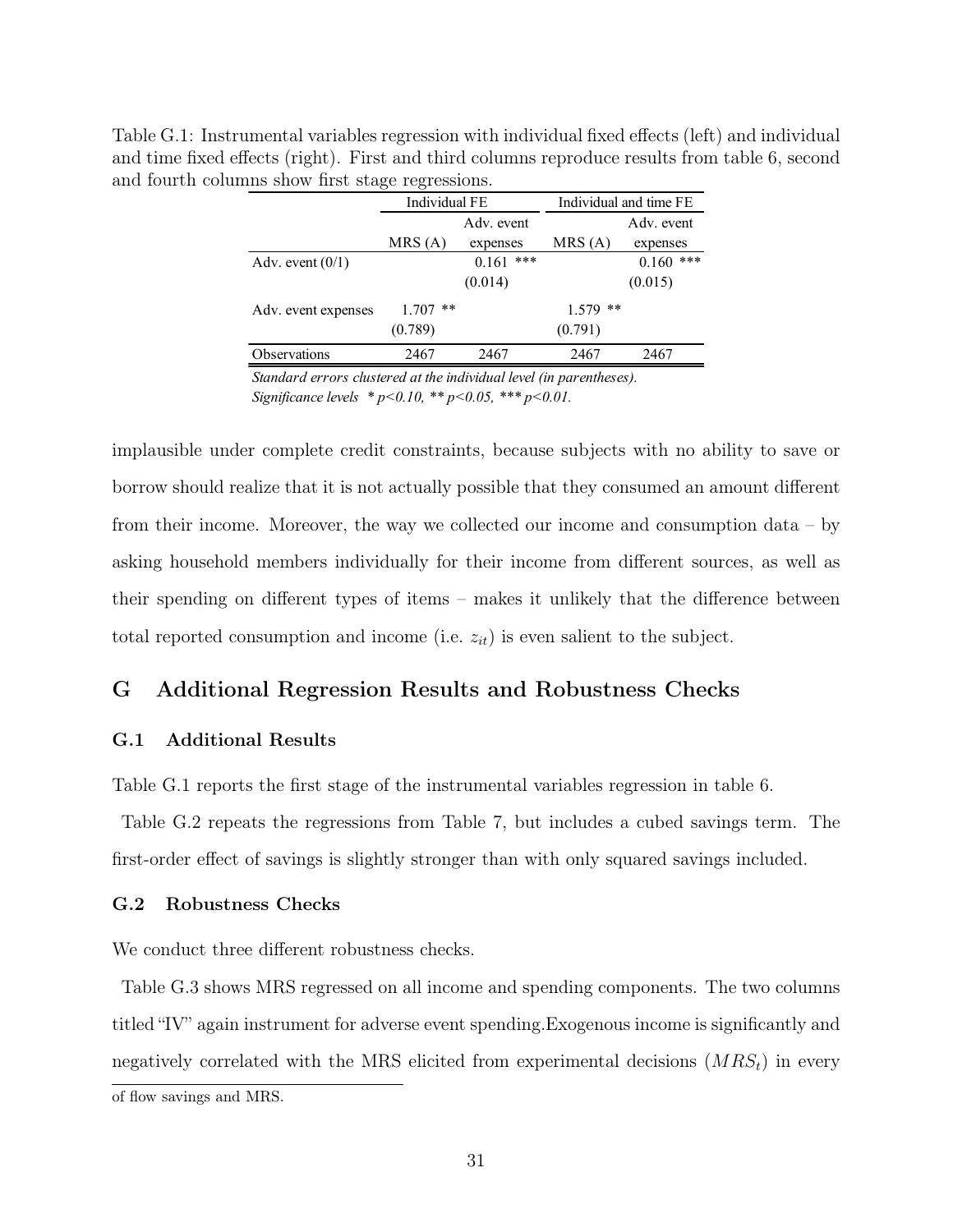|                         | <b>OLS</b> | <b>OLS</b> | <b>OLS</b> | <b>OLS</b> |
|-------------------------|------------|------------|------------|------------|
| Flow savings $\Delta s$ | $-0.231$ * | $-0.228$ * | $-0.593$ * | $-0.592$ * |
|                         | (0.134)    | (0.135)    | (0.328)    | (0.330)    |
| $0.5\Delta s^2$         | $-0.0240$  | $-0.0234$  | $-0.0861$  | $-0.0860$  |
|                         | (0.0341)   | (0.0344)   | (0.134)    | (0.134)    |
| $(1/3)\Delta s^3$       | 0.00705    | 0.00695    | 0.0317     | 0.0317     |
|                         | (0.00819)  | (0.00822)  | (0.0286)   | (0.0287)   |
| Time FE                 |            | yes        |            | yes        |
| Ind FE                  |            |            | yes        | yes        |
| <b>Observations</b>     | 1462       | 1462       | 1462       | 1462       |

Table G.2: MRS change over time as a function of (flow) savings, third-order Taylor expansion.

*Flow savings measured as income minus expenditure. Standard errors clustered at the individual level (in parentheses). Significance levels \* p<0.10, \*\* p<0.05, \*\* p<0.01.*

specification. Adverse event spending is positively and significantly correlated with MRS, except in the OLS regressions where 'other spending' is included. This specification does not change the coefficient sizes, but does lead to somewhat larger standard errors, possibly due to collinearity. Event spending remains significantly related to MRS in the IV specification, even when other spending is included.

Table G.4 shows the estimation results for exogenous shocks when including quadratic terms. This preserves the expected coefficient signs, but renders the coefficients individually insignificant. However, we can carry out F-tests (likelihood ratio tests) for the joint significance of the terms relating to each type of shocks, and these show that the coefficients on non-labor exogenous income are reliably jointly significant at the 1% level in all specifications. By contrast, adverse event spending is not significant in the OLS specifications and exhibits some concavity. The coefficients suggest that the effect on MRS is strongest at about \$322 weekly expenses and declines after. This may be a result of the endogeneity of the amount spent and an implicit selection effect: only households that are not liquidity constrained can afford to spend several hundred dollars out of pocket on an unexpected event in a given week. Unfortunately we do not have two independent instruments for the linear and the squared terms and therefore cannot carry out IV regressions. The coefficient sizes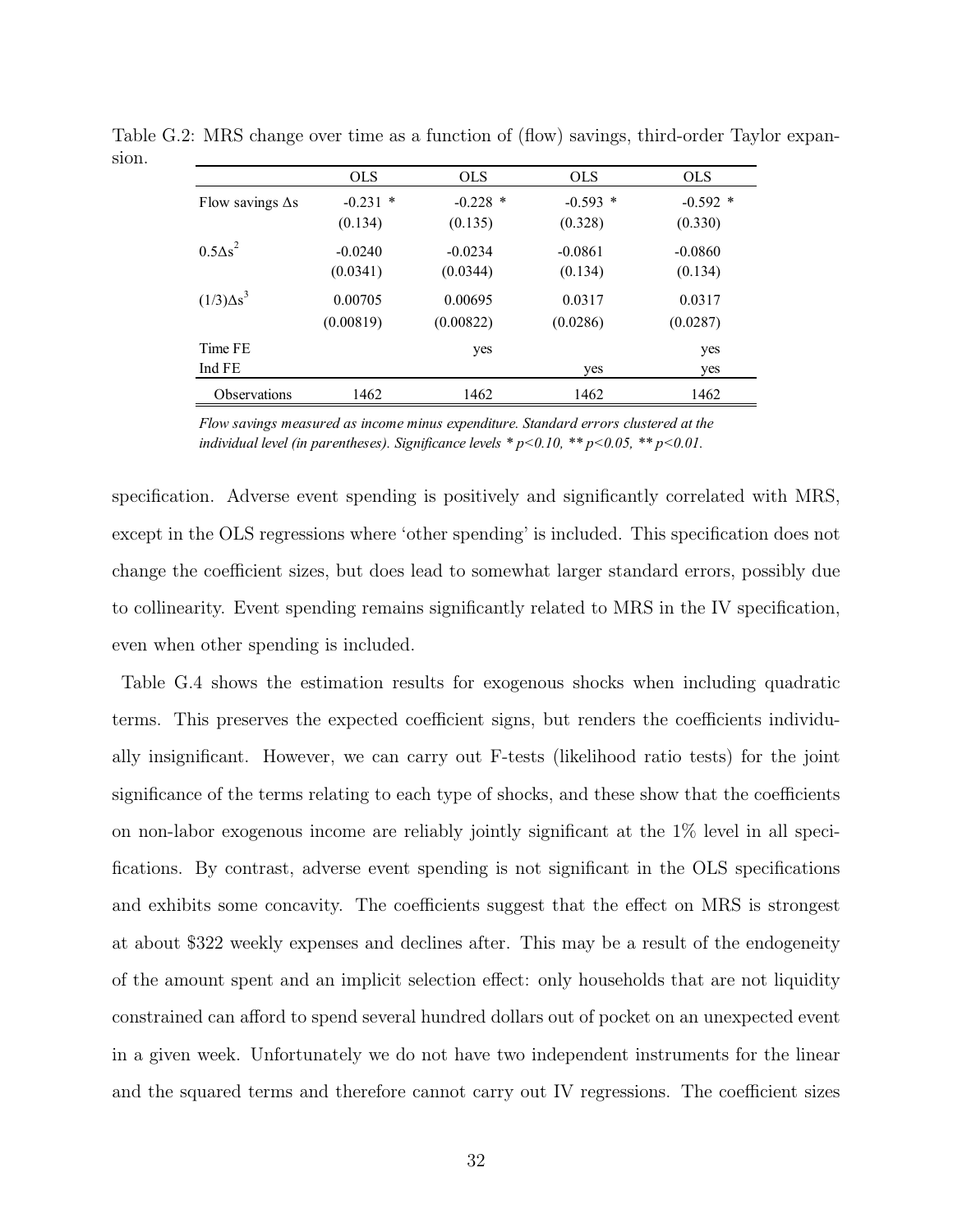|                        |              |              | moonie wird oponding |              |              |              |             |
|------------------------|--------------|--------------|----------------------|--------------|--------------|--------------|-------------|
|                        | <b>OLS</b>   | <b>OLS</b>   | <b>OLS</b>           | <b>OLS</b>   | IV           | IV           | CL          |
| Labor income           |              |              | $-0.185$             | $-0.189$     | $-0.153$     | $-0.159$     | $-0.262$ *  |
|                        |              |              | (0.142)              | (0.143)      | (0.163)      | (0.142)      | (0.136)     |
| Nonlabor income        |              |              | $-0.330$             | $-0.321$     | $-0.268$     | $-0.265$     | $-0.316$    |
| "endogenous"           |              |              | (0.251)              | (0.258)      | (0.261)      | (0.270)      | (0.282)     |
| <b>Nonlabor income</b> | $-0.409$ *** | $-0.409$ *** | $-0.382$ ***         | $-0.384$ *** | $-0.378$ *** | $-0.380$ *** | $-0.379$ ** |
| "exogenous"            | (0.142)      | (0.149)      | (0.125)              | (0.133)      | (0.128)      | (0.134)      | (0.171)     |
| Other spending         |              |              | $0.268$ **           | $0.245$ *    | 0.192        | 0.177        | $0.215$ *   |
|                        |              |              | (0.128)              | (0.131)      | (0.141)      | (0.132)      | (0.119)     |
| Adv. event expense     | $0.252 *$    | $0.233 *$    | 0.251                | 0.222        | $1.683 *$    | $1.562$ **   | $0.390**$   |
|                        | (0.145)      | (0.139)      | (0.182)              | (0.183)      | (0.865)      | (0.873)      | (0.199)     |
| $1/(sd)^{(a)}$         |              |              |                      |              |              |              | $0.916$ *** |
|                        |              |              |                      |              |              |              | (0.044)     |
| Ind FE                 | yes          | yes          | yes                  | yes          | yes          | yes          | yes         |
| Time FE                |              | yes          |                      | yes          |              | yes          | yes         |
| Observations $(b)$     | 2540         | 2540         | 2390                 | 2390         | 2289         | 2289         | 12608       |

Table G.3: Income and spending effects on  $MRS_t$ .

*Standard errors clustered at the individual level (in parentheses). Significance levels \* p<0.10, \*\* p<0.05, \*\*\*p<0.01. (a) Reciprocal of the standard deviation of the error term in the conditional logit model. (b) OLS: max. one observation per week per household. CL: max. eight binary choices per week per household.*

and signs in the conditional likelihood specification echo those of the OLS estimates but the shock variables are not significant. However, unlike in the OLS estimates, likelihood ratio tests for the coefficients on the quadratic terms show that they jointly contribute significantly (at the 10% level) to improving the conditional likelihood model fit.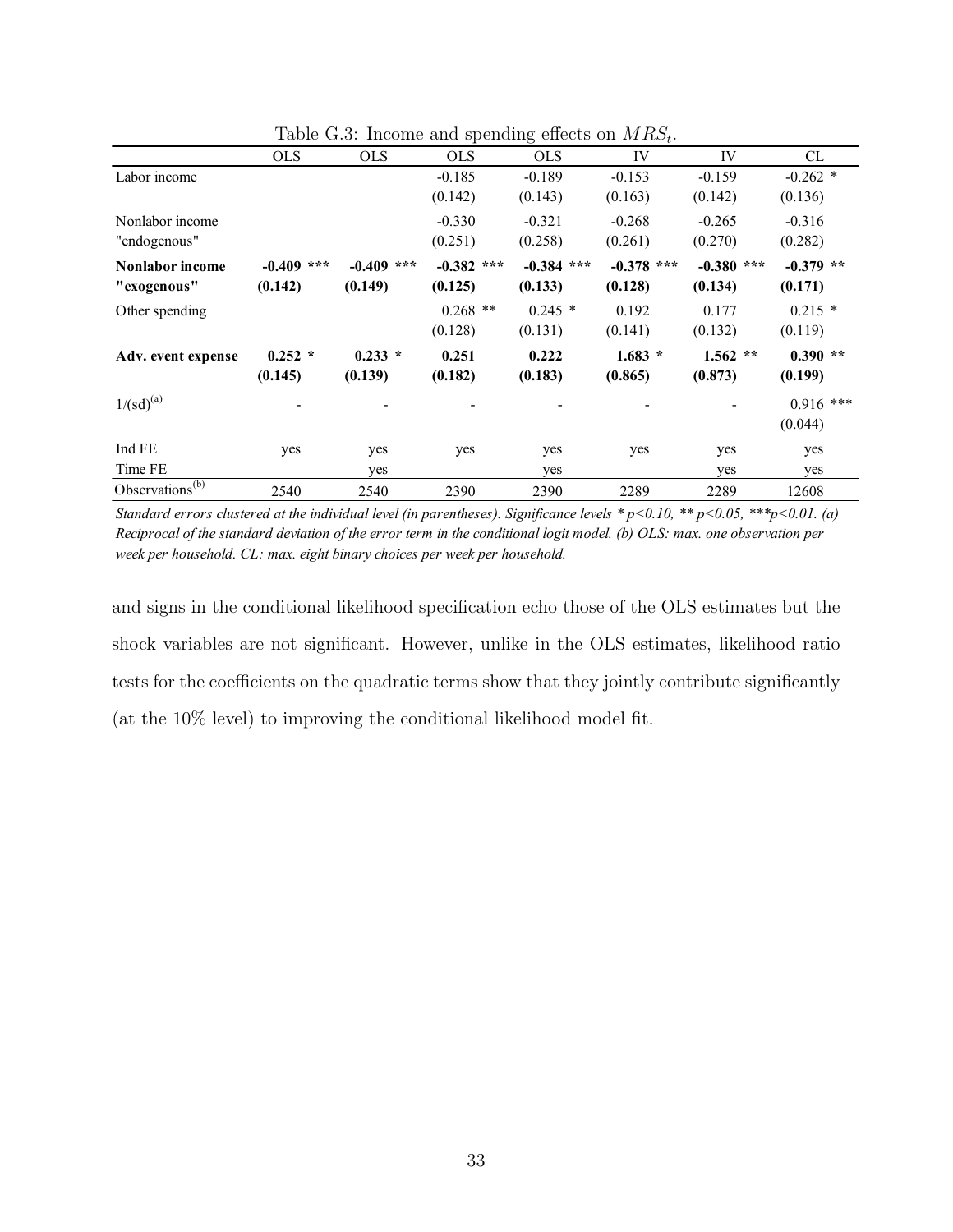|                                               | <b>OLS</b> | <b>OLS</b> | <b>OLS</b> | <b>OLS</b>          | <b>CL</b>           |
|-----------------------------------------------|------------|------------|------------|---------------------|---------------------|
| <b>Nonlabor</b> income                        | $-0.190$   |            | $-0.195$   | $-0.152$            | $-0.096$            |
| "exogenous"                                   | (0.281)    |            | (0.268)    | (0.285)             | (0.356)             |
| (Nonlabor income                              | $-0.030$   |            | $-0.028$   | $-0.029$            | $-0.030$            |
| "exogenous") $^{\wedge}2$                     | (0.039)    |            | (0.038)    | (0.037)             | (0.043)             |
| Adv. event expenses                           |            | 0.580      | 0.534      | 0.328               | 0.426               |
|                                               |            | (0.358)    | (0.356)    | (0.424)             | (0.456)             |
| (Adv. event expenses) $^{\wedge}2$            |            | $-0.090$   | $-0.079$   | $-0.027$            | $-0.019$            |
|                                               |            | (0.072)    | (0.072)    | (0.126)             | (0.151)             |
| Labor Income                                  | $-0.055$   |            |            | $-0.043$            | $-0.090$            |
|                                               | (0.184)    |            |            | (0.204)             | (0.202)             |
| (Labor Income) $^{\wedge}2$                   | 0.023      |            |            | $-0.034$            | $-0.058$            |
|                                               | (0.044)    |            |            | (0.044)             | (0.064)             |
| Nonlabor income                               | 0.27       |            |            | 0.248               | 0.388               |
| "endogenous"                                  | (0.462)    |            |            | (0.474)             | (0.435)             |
| (Nonlabor income                              | $-0.181$   |            |            | $-0.175$            | $-0.251$ *          |
| "endogenous")^2                               | (0.147)    |            |            | (0.147)             | (0.132)             |
| Other Spending                                |            |            |            | $-0.086$<br>(0.169) | $-0.321$<br>(0.214) |
| (Other Spending) $^{\wedge}2$                 |            |            |            | $0.0554$ ***        | $0.107$ **          |
|                                               |            |            |            | (0.018)             | (0.045)             |
| $1/(sd)^{(a)}$                                |            |            |            |                     | $0.921$ ***         |
|                                               |            |            |            |                     | (0.045)             |
| Ind FE                                        | yes        | yes        | yes        | yes                 | yes                 |
| Observations <sup>(b)</sup>                   | 2484       | 2543       | 2540       | 2390                | 12616               |
| Joint significance of coefficients (p-value): |            |            |            |                     |                     |
| Nonlabor ex. income (all)                     | $0.02$ *** |            | $0.02$ *** | $0.02$ ***          | 0.14                |
| Adverse event spending (all)                  |            | 0.16       | 0.17       | 0.38                | 0.18                |
| All quadratic terms                           | 0.46       | 0.21       | 0.40       | 0.72                | $0.09*$             |

Table G.4: Exogenous shocks with quadratic terms of all variables.

*Standard errors clustered at the individual level (in parentheses). Significance levels \* p<0.10, \*\* p<0.05, \*\*\*p<0.01. (a) Reciprocal of the standard deviation of the error term in the conditional logit model. (b) OLS: max. one observation per week per household. CL: max. eight binary choices per week per household.*

Overall, these results suggest that the sample is not quite large enough to deliver the required power for including higher order terms. Nonetheless, the effects are qualitatively robust and the simple linear estimates do not appear to mask important nonlinear effects.

Lastly, one may be worried about using as a proxy of MRS the midpoint of the interval that contains it according to the subject's decisions. The conditional logit approach resolves this by explicitly modeling the subject's binary decisions and assigning the (unobserved) MRS value that fits these observed choices best. As an additional test of the robustness of the OLS results, we carry out 200 repeated regressions of MRS on financial variables, where we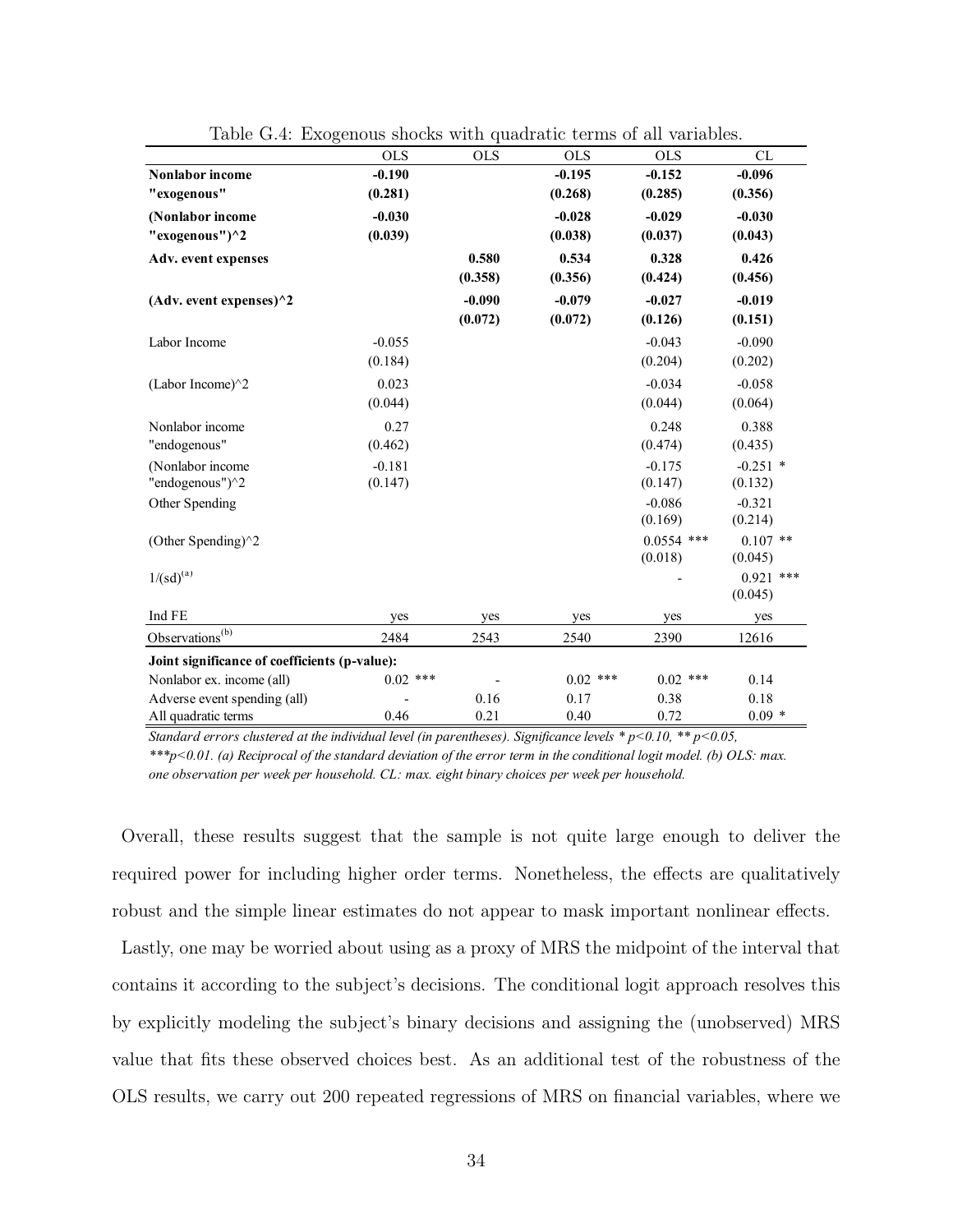Table G.5: Regression coefficients from 200 repeated OLS estimates using random draws for the MRS variables from the interval in which they must lie according to experimental choices.

|                              | (Estimation     | Coefficient distribution on financial variable |          |                 |                      |  |
|------------------------------|-----------------|------------------------------------------------|----------|-----------------|----------------------|--|
|                              | approach)       | 1st percentile                                 | Mean     | 99th percentile | Prop. $ t  \ge 1.69$ |  |
| Adverse event $(0/1)$        | (fixed effects) | 0.181                                          | 0.283    | 0.399           | 88%                  |  |
| Spending on adverse event    | (fixed effects) | 0.060                                          | 0.264    | 0.487           | 49%                  |  |
| Nonlabor income, "exogenous" | (fixed effects) | $-0.566$                                       | $-0.424$ | $-0.313$        | $100\%$              |  |
| Savings                      | (constant)      | $-0.261$                                       | $-0.181$ | $-0.097$        | 77%                  |  |
| Savings                      | (fixed effects) | $-0.570$                                       | $-0.382$ | $-0.164$        | 56%                  |  |

*Mean, 1st, and 99th percentile of 200 coefficient estimates when estimating effect of each financial variable (left) on MRS, using in each regression a new set of uniform random draws from the interval which contains the unobserved MRS (intervals 0.66-0.75 and 6-10 for lowest and highest possible values). Last row shows proportion of coefficient estimates that are significant at 5% level.* 

draw the MRS from a uniform distribution over the interval of possible values defined by the subject's experimental choices. For the lowest and highest intervals, we use as endpoints 300/450=0.66 and 10 respectively, so that the averages over the lowest and highest interval equal the values we assigned in the regressions reported in the main text.

Summary statistics on the set of regression estimates obtained from this procedure are reported in table G.5. The mean coefficients on an adverse event dummy and on adverse event spending are 0.283 and 0.264, respectively, and the coefficient on exogenous non-labor income is -0.424 on average. The coefficient on savings is on average -0.181 with a constant term and -0.382 with fixed effects. 100% of these estimates have the predicted signs, and between 49% and 100% are themselves significant at the 5% level.

# H Conditional Likelihood Estimation

Recall that the decision maker chooses  $a_1$  over  $a_0$  if

$$
\frac{u'(c_t, \rho_t)}{E_t \left[d(w_{t+1}, \rho_{t+1})u'(c_{t+1}, \rho_{t+1})\right]} \le \frac{a_1}{a_0}
$$

and  $a_0$  over  $a_1$  otherwise. The left-hand side is the MRS.

Consider decision set A. For each decision maker  $i$  in period  $t$  we observe 8 decisions  $k = 1, \ldots, 8$ . Let  $a_0^k = 50k$  and  $a_1 = 300$ , so that low k corresponds with a high MRS. We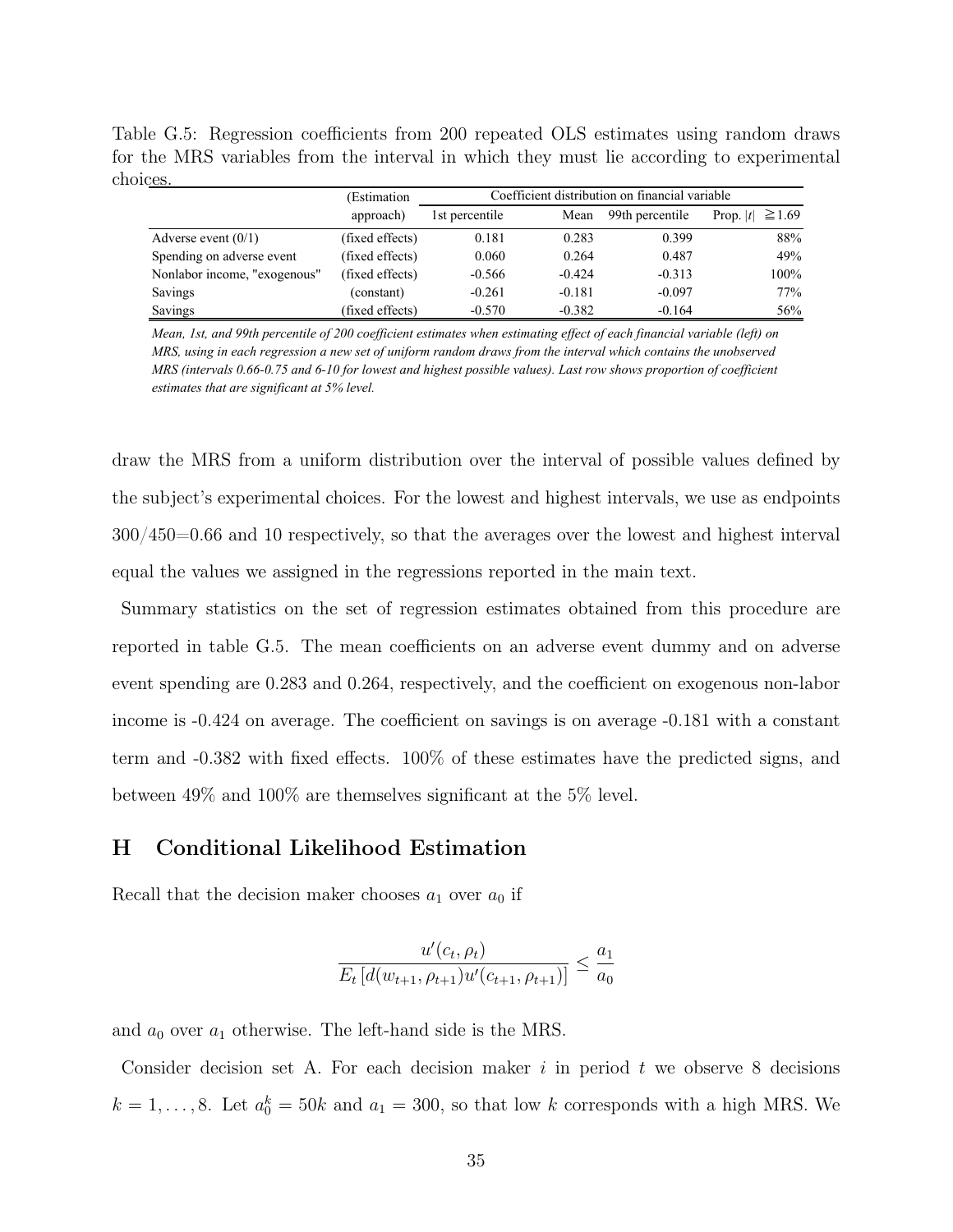model the set of decisions A in a given week as a latent discrete choice problem, separately for each binary choice

$$
Prob(i \text{ chooses } a_1 \text{ over } a_0^k \text{ in } t) = P\left(MRS_{it} + \epsilon_{itk} \leq \frac{a_1}{a_0^k}\right).
$$

Assuming that the error term has a logistic distribution with scale parameter  $\sigma$ , the probability is

$$
P\left(\epsilon_{itk} \leq \frac{a_1}{a_0^k} - MRS_{it}\right) = \frac{\exp\left[\frac{1}{\sigma}\left(\frac{a_1}{a_0^k} - MRS_{it}\right)\right]}{1 + \exp\left[\frac{1}{\sigma}\left(\frac{a_1}{a_0^k} - MRS_{it}\right)\right]}.
$$

Without an error term, we would by necessity expect decisions to be monotonic, that is, there is a single switch point within a set of choices, and each set of choices pins down  $MRS_t$  up to an interval (of varying size across k). We would like to estimate the  $MRS_{it}$ as a function of an individual fixed parameter and the effect of financial variables between different periods using conditional likelihood estimation (Chamberlain 1984).

Denote the choice of  $a_1$  over  $a_o^k$  in t by  $y_{itk} = 1$  (0 otherwise). Assume for the moment that there are only two levels of  $k$  and two periods. Now consider for example the probability that  $y_{i11} = y_{i12} = 1$  but  $y_{i21} = 0$  and  $y_{i22} = 0$ , given by

$$
\frac{\exp\left[\frac{1}{\sigma}\left(\frac{a_1}{a_0^1} - MRS_{i1}\right)\right] \exp\left[\frac{1}{\sigma}\left(\frac{a_1}{a_0^2} - MRS_{i1}\right)\right]}{\prod_{t=1}^2 \prod_{k=1}^2 \left\{1 + \exp\left[\frac{1}{\sigma}\left(\frac{a_1}{a_0^k} - MRS_{it}\right)\right]\right\}}
$$

Then the probability that  $y_{i11} = y_{i12} = 1$  conditional on  $\sum_{t,k} y_{itk} = 2$  is

$$
\frac{\exp\left[\frac{1}{\sigma}\left(\frac{a_1}{a_0^1}-MRS_{i1}\right)\right]\exp\left[\frac{1}{\sigma}\left(\frac{a_1}{a_0^2}-MRS_{i1}\right)\right]}{\sum_{t,k|\sum_{t,k}\sum_{t,k}\min=2}\left(\exp\left[\frac{1}{\sigma}\left(\frac{a_1}{a_0^{k_1}}-MRS_{i t_1}\right)\right]\exp\left[\frac{1}{\sigma}\left(\frac{a_1}{a_0^{k_2}}-MRS_{i t_2}\right)\right]\right)},
$$

where  $MRS_{it} = \alpha_i + \lambda X_{it} + \gamma_t$ . Since  $\frac{\alpha_i}{\sigma}$  is constant, this term cancels from all the exponents. This construction works equally with three periods and eight choices  $k$ , and all possible choice combinations. Denoting  $m_{itk} = \frac{1}{\sigma}$ σ  $a_1$  $\frac{a_1}{a_0^k} - \beta X_{it} - \tilde{\gamma}_t$  where  $\beta = \frac{\lambda}{\sigma}$  $\frac{\lambda}{\sigma}$  and  $\tilde{\gamma}_t = \frac{\gamma_t}{\sigma}$  $\frac{\gamma_t}{\sigma}$ , the log conditional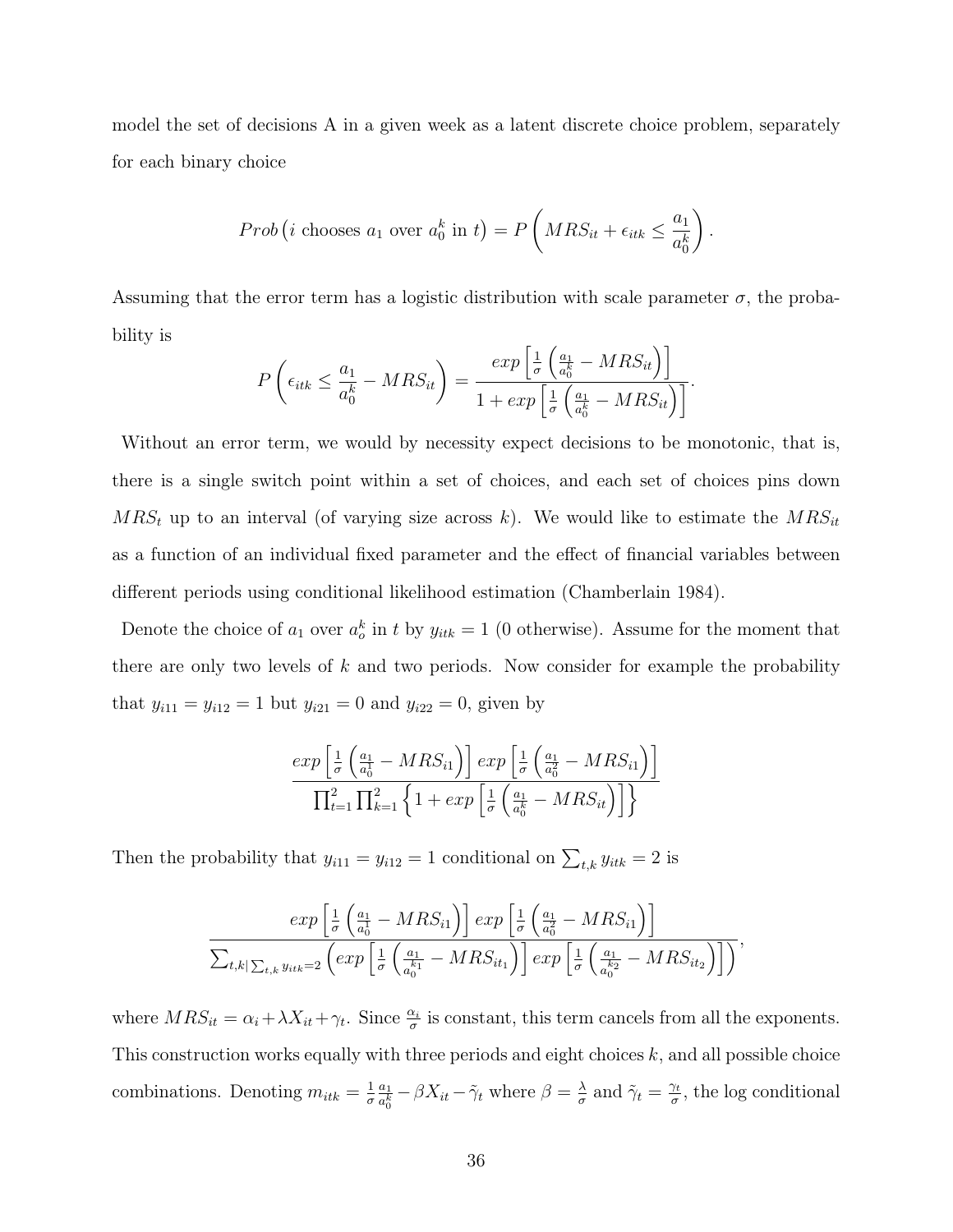likelihood is

$$
\ln L = \sum_{i=1}^{N} \left\{ \sum_{t,k} y_{itk} m_{itk} - \ln \left( \sum_{\{d_{tk}\} \in B_{itk}} exp \left[ \sum_{t,k} d_{tk} m_{itk} \right] \right) \right\},\,
$$

where  $B_{itk}$  contains all indicator sets such that  $\sum d_{tk} = \sum y_{itk}$ . This is equivalent to estimating a conditional logistic regression with person fixed effects and period dummies, where we can in addition cluster the error terms at the person level. For computational reasons and given the short panel, it is assumed that the error variance  $\sigma$  is constant across the population. We parameterize the MRS as a linear or quadratic function of the financial variables as in the main text. We exclude any subjects who in any set of decisions switch between early and late payments more than three times. This does not occur frequently, but we assume that these participants have not understood the experimental decisions well enough to contribute meaningfully to the MRS estimation.

### I Relationship to the Literature

From a theory standpoint, the closest paper to ours is Pender (1996). He considers an integrated model of choices over experimental payments in two periods in different credit environments, including where interest rates increase with borrowing. Our model extends this work in a number of ways, for example by allowing for preference shocks, time inconsistency and endogenous labor responses, and by showing that the results do not rely on active arbitrage. From an empirical perspective, Pender's identification strategy, which is based on experimental data only, requires that (large) experimental payments themselves affect the household's credit market position, whereas our model and empirics consider the role of exogenous financial shocks on experimental choices.

Concurrent to our paper, Epper (2017) considers theoretically a model in which experimental subjects have a (hard) liquidity constraint, positive income expectations and integrate their experimental choices into their broader consumption plans. While the set-up of this paper shares many features with our own, the aims of the two papers are different: Epper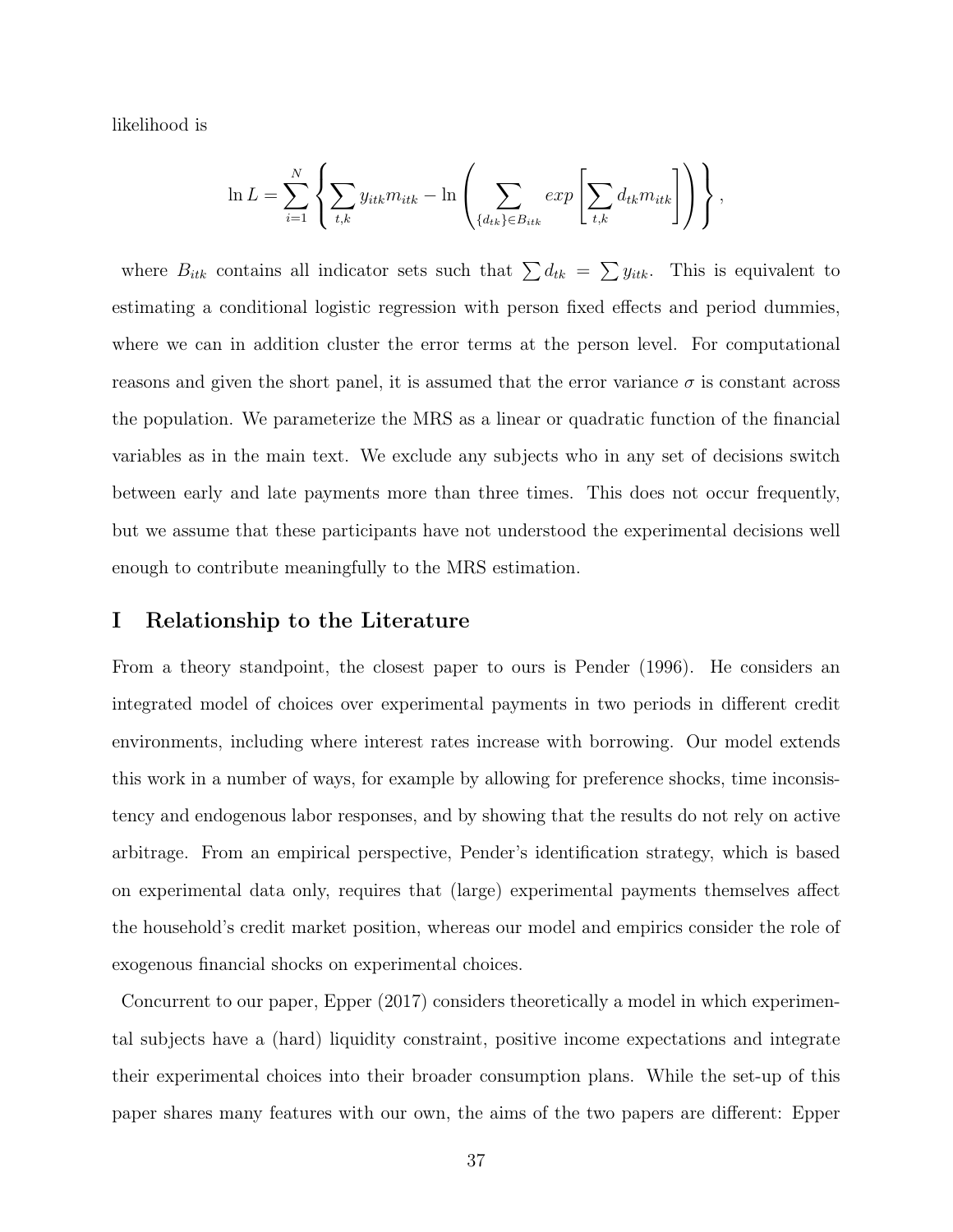(2017) shows how such a set up can lead naturally to many observed 'anomalies' in intertemporal choice experiments, even if subjects have standard exponential preferences. In contrast we focus on what can and cannot be learned from experimental choices in the face of soft credit constraints and income and preference shocks.

Another theoretical contribution is Cubitt and Read (2007), who consider the implications of a model of arbitrage with two distinct interest rates for borrowing and saving. Similar to Pender, their predictions derive from the assumption that subjects apply different interest rates to experimental payments at different points in time, but they do not consider the impact of financial shocks. As discussed in section 1.6.1, Andreoni and Sprenger (2012) estimate a parameter that captures background consumption, but identification in their model of experimental choices requires changes to the MRS that cannot be arbitraged. None of these papers explore what can be learned about consumption smoothing, credit constraints or financial shocks from MRS experiments.

On the empirical side, several papers investigate the variation of individual's time preference measures over time (see Chuang and Schechter (2015) for an overview). On balance, papers that study the relationship of experimental time preference measures with external financial conditions offer support for the general idea that the latter can influence the former. None of these papers make predictions about, or separately study, the relationship of MRS with individual-level variation in the inputs into the household's financial decision problem, i.e. financial shocks, spending and savings. They therefore cannot perform the range of tests we use to learn about the household's financial decision-making.

Five studies correlate time preferences with some measure of subjects' outside financial situation in a range of populations and find a relationship.<sup>13</sup> Harrison et al.  $(2005)$  correlate measured time preferences with a variety of questions on perceived changes in their financial situation. The coefficients on these survey measures are jointly insignificant, although one

<sup>&</sup>lt;sup>13</sup>In related work, Meier and Sprenger (2010) study whether credit constraints and future liquidity are correlated with time preference in cross sectional, rather than panel data. They find no evidence for such a relationship. Haushofer et al. (2013) find that experimenter induced income shocks increase impatience. However, their design precludes the credit constraints channel we consider in this paper.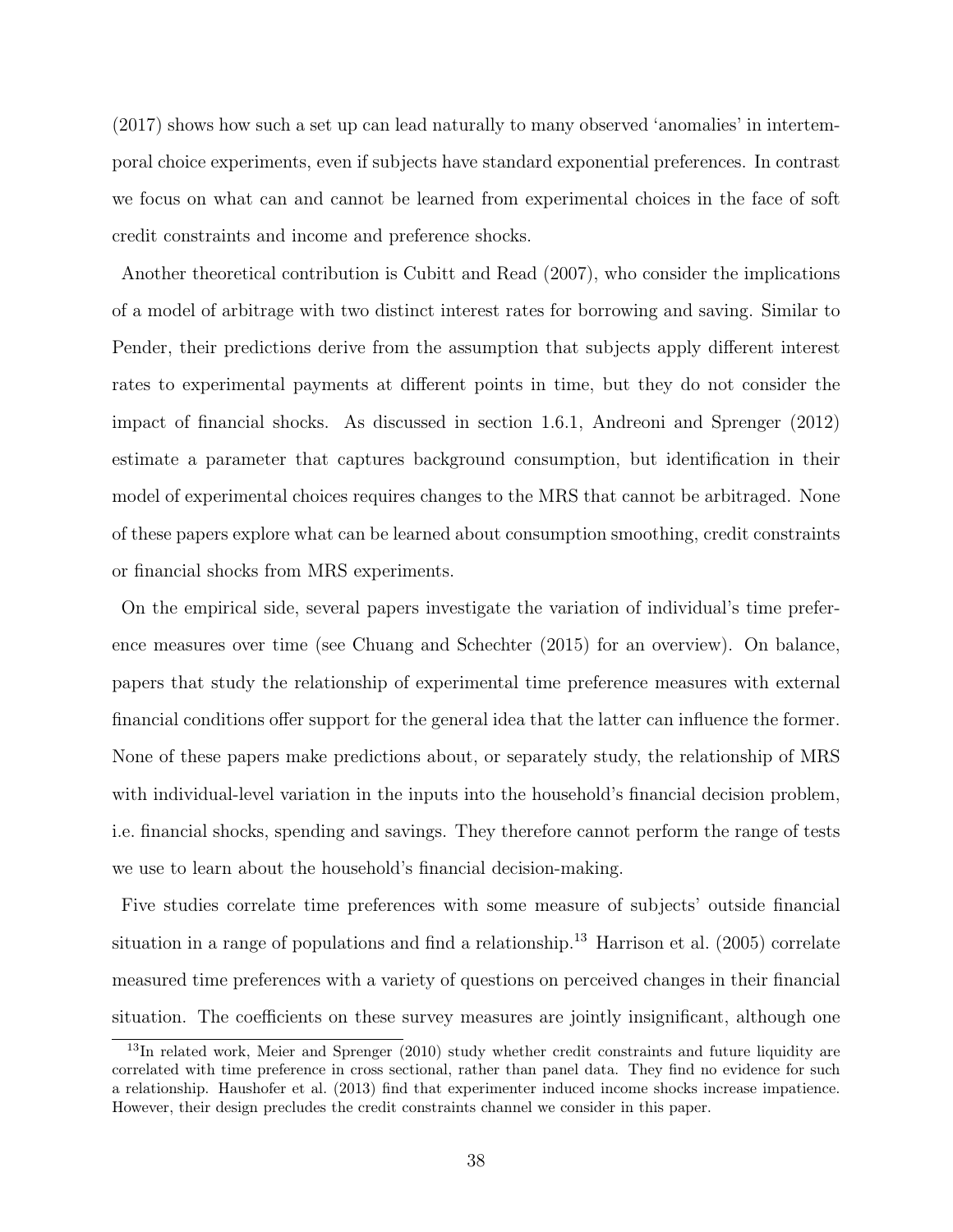particular question regarding the general economic situation in the country is significantly related to the measured discount rate.<sup>14</sup> Krupka and Stephens (2013) report data collected in the Seattle and Denver Income Maintenance Experiments from the 1970. They find that changes in weekly income and monthly hours worked (as well as inflation rates) are correlated with changes in the discount rate, which they interpret as a response to real interest changes in line with our model predictions. Concurrent with our own study, Carvalho et al. (2016) and Ambrus et al. (2015) report a relationship between financial variables and measured MRS. Carvalho et al. use the natural variation in liquidity caused by the pay cycle to examine the effect on a number of cognitive and behavioral measures in a sample of low income US households. They show that before-payday participants behave as if they are more present-biased in choices over monetary rewards but not over non-monetary real effort tasks, supporting a liquidity-constraint interpretation. Ambrus et al. find that only subjects without a stable background income exhibit present bias. Also contemporaneous with our paper, Cassidy et al. (2018) find a causal link between liquidity and measured present bias using randomized timing of experimental payments.

Three other studies do not find a correlation between financial variables and measured discount rates. Meier and Sprenger (2015) survey a sample of 250 individuals at a tax filing center in Massachusetts and find no relationship between time preferences and demographic or income changes. Similarly, in Chuang and Schechter's sample of 49 households from Paraguay, income changes between 2007 and 2009 have no significant impact on (hypothetical) time preference measures in the two survey rounds. The findings in these papers may be different from ours due to the smaller sample size and the fact that events from the past year have already entered subjects' intertemporal optimization, or do not reflect income shocks .Giné et al. (2018) perform an experiment in rural Malawi to examine the revision of intertemporal choices. Subjects were first asked to allocate money across an intertemporal budget, and were then offered to change their initial allocation later. The authors

<sup>&</sup>lt;sup>14"</sup>Turning to the economic conditions in the country as a whole, would you say that at the present time economic conditions are better or worse than they were X months ago?"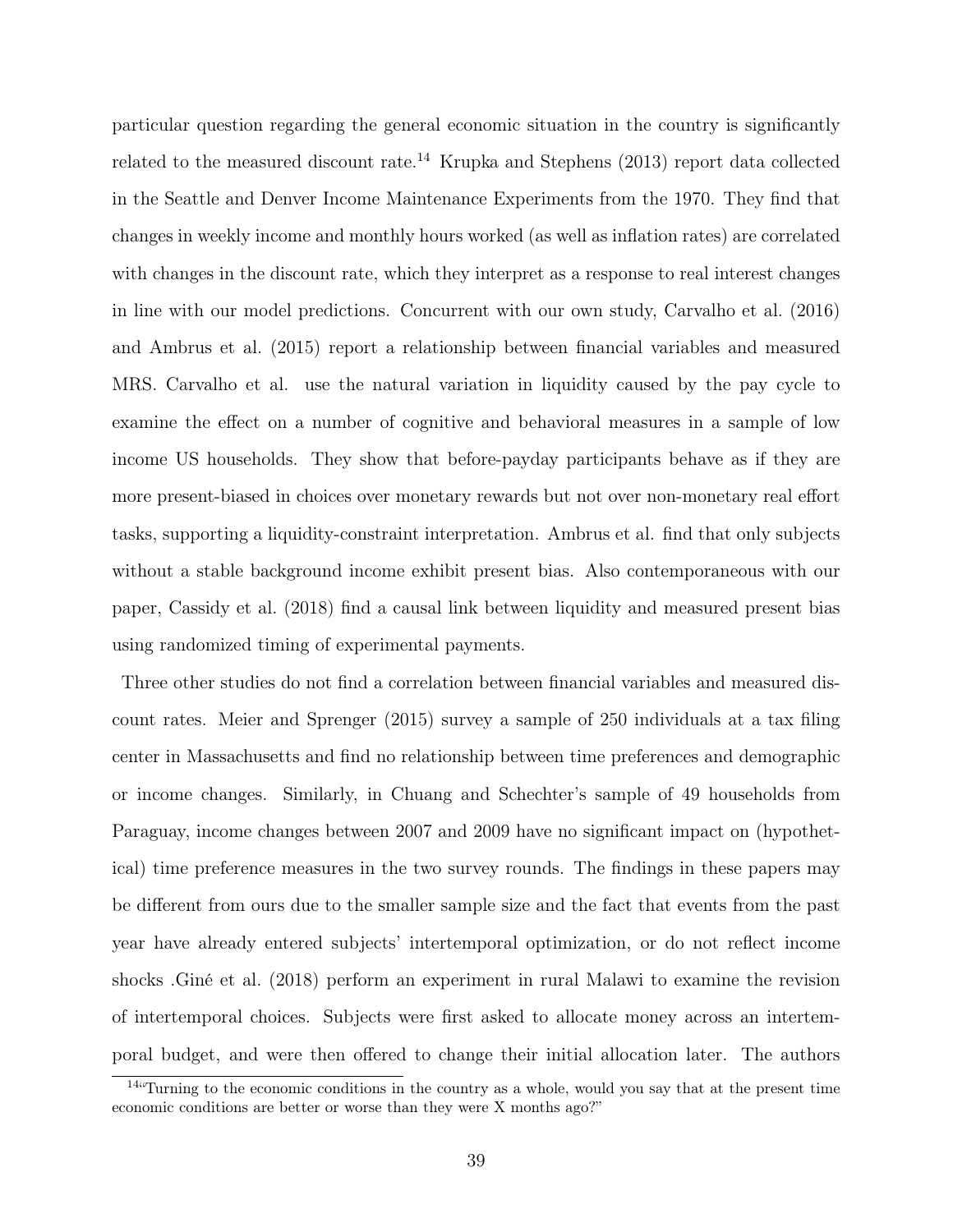find no significant effect of measured shocks – a death in the family or "unexpected income shortfalls" – on the subject's choice to revise. This is surprising given our findings, but the authors also state that there were few deaths (2% of households) and income shortfalls were generally small, so that the presence of undetected large effects cannot be rejected given the wide standard errors.

Lastly, some indirect support for our model comes from Halevy (2015b). He reports time t preferences between payments at t and  $t + 1$  and between payments at  $t + 1$  and  $t + 2$ , and time  $t + 1$  preferences over payments at  $t + 1$  and  $t + 2$ . This allows the categorization of non-stationary time preferences into those that violate time invariance (changing relative value of immediate and delayed payments) and time consistency (changing relative valuations of payments that occur in  $t + 1$  and  $t + 2$ ). While time inconsistency could be a consequence of present bias, a quasi-hyperbolic narrow bracketer should still make timeinvariant choices. The author reports significant violations of time invariance, consistent with temporary liquidity constraints.

# Bibliography

- Attila Ambrus, Tinna Laufey Asgiersdottir, Jawwad Noor, and L Sandor. Compensated Discount Functions: An Experiment on the Influence of Expected Income on Time Preferences. Working Paper 168, Economic Research Initiatives at Duke (ERID) Working Paper Series, 2015.
- James Andreoni and Charles Sprenger. Estimating time preferences from convex budgets. American Economic Review, 102(7):3333–56, 2012.
- Nava Ashraf, Dean Karlan, and Wesley Yin. Tying Odysseus to the mast: evidence from a commitment savings product in the Philippines. Quarterly Journal of Economics, 121(2): 635–672, 2006.
- Robert F. Bordley. Possible convexity of the indirect utility function due to nonlinear budget constraints. Economics Letters, 49(1):19–25, July 1995.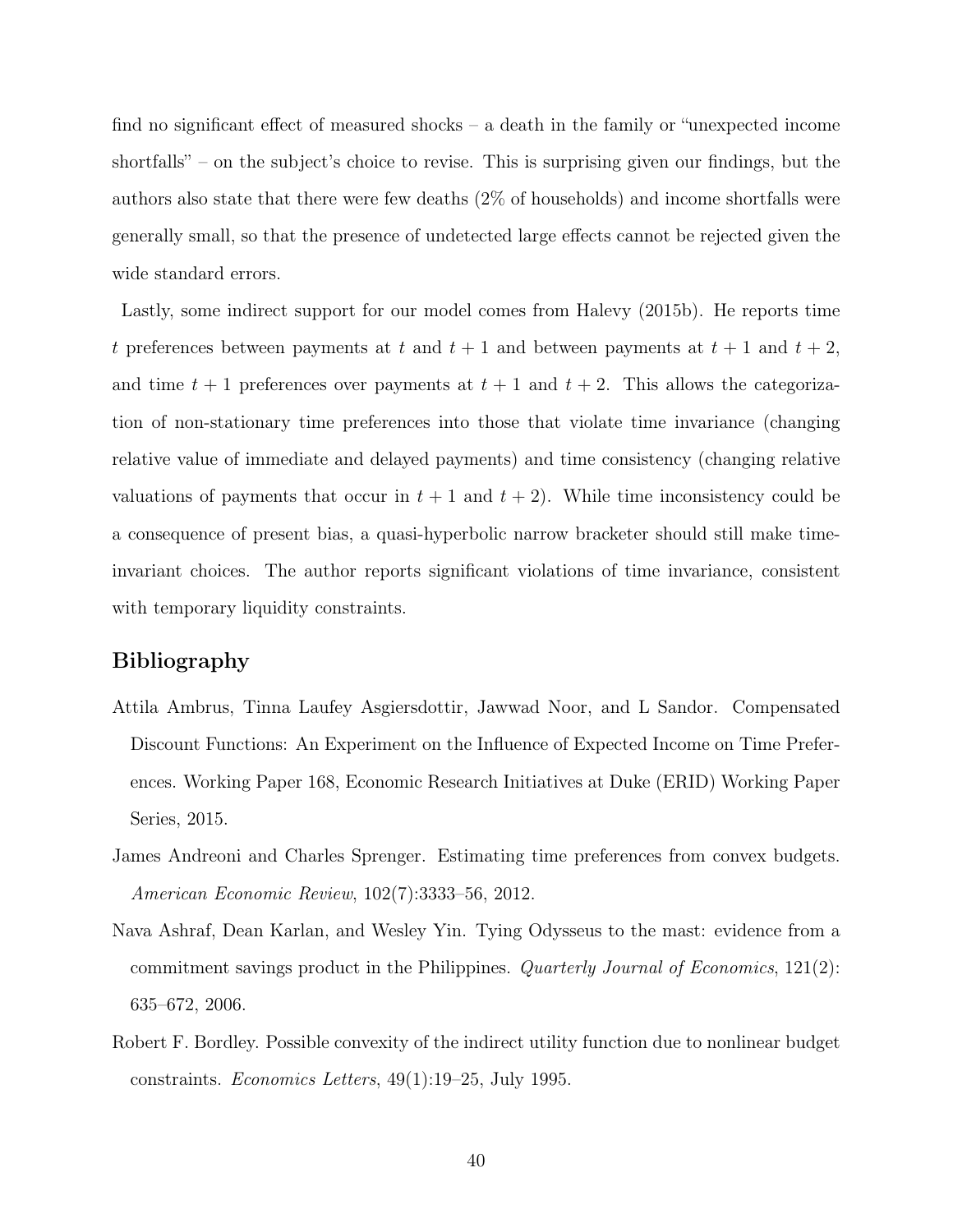- Leandro S Carvalho, Stephan Meier, and Stephanie W Wang. Poverty and economic decisionmaking: Evidence from changes in financial resources at payday. American Economic Review, 106(2):260–84, 2016.
- Rachel Cassidy et al. Are the poor so present-biased? *Institute for Fiscal Studies Working* Paper, (18/24), 2018.
- Yating Chuang and Laura Schechter. Stability of experimental and survey measures of risk, time, and social preferences: A review and some new results. Journal of Development Economics, 117(151-170), 2015.
- Daryl Collins, Jonathan Morduch, Stuart Rutherford, and Olivia Ruthven. *Portfolios of the* Poor. Princeton University Press, 2009.
- Robin Cubitt and Daniel Read. Can intertemporal choice experiments elicit time preferences for consumption? Experimental Economics, 10(4):369–389, December 2007.
- Suresh De Mel, David McKenzie, and Christopher Woodruff. Returns to capital in microenterprises: evidence from a field experiment. Quarterly Journal of Economics, 123(4): 1329–1372, 2008.
- Angus Deaton. Savings and liquidity constraints. Econometrica, 59(5):1221–1248, 1991.
- Stefano DellaVigna. Psychology and economics: Evidence from the field. Journal of Economic literature, 47(2):315–72, 2009.
- Pascaline Dupas and Jonathan Robinson. Savings constraints and microenterprise development: Evidence from a field experiment in kenya. American Economic Journal: Applied Economics, 5(1):163–192, 2013a.
- Pascaline Dupas and Jonathan Robinson. Why don't the poor save more: evidence from health savings experiments. American Economic Review, 103(4):1138–1171, 2013b.
- Thomas Epper. Income expectations, limited liquidity, and anomalies in intertemporal choice. 2017.
- Parikshit Ghosh, Dilip Mookherjee, and Debraj Ray. Credit rationing in developing countries: an overview of the theory. Readings in the theory of economic development, pages 383–401,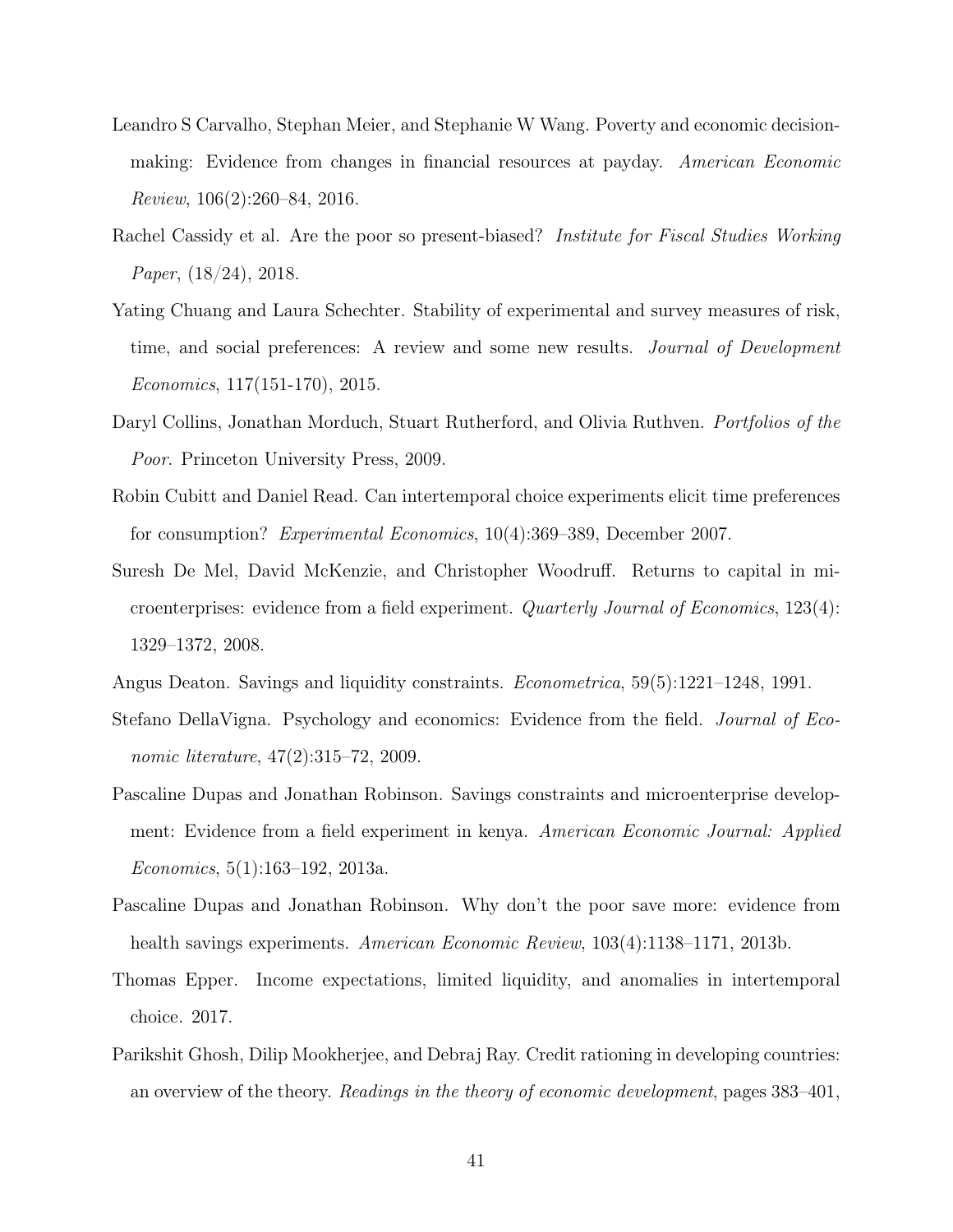2000.

- Xavier Giné, Jessica Goldberg, Dan Silverman, and Dean Yang. Revising commitments: Field evidence on the adjustment of prior choices. The Economic Journal, 128(608):159– 188, 2018.
- Yoram Halevy. Time consistency: Stationarity and time invariance. *Econometrica*, 83(1): 335–352, 2015b.
- Christopher Harris and David Laibson. Dynamic choices of hyperbolic consumers. Econometrica, 69(4):935–57, July 2001.
- Glenn W. Harrison, Morten I. Lau, and E. Elisabet Rutström. Dynamic consistency in Denmark: A longitudinal field experiment. UCF Economics Working Paper, 05-02, 2005.
- Johannes Haushofer, Daniel Schunk, and Ernst Fehr. Negative income shocks increase discount rates. Technical report, 2013.
- Erin L. Krupka and Melvin Stephens. The stability of measured time preferences. Journal of Economic Behavior & Organization,  $85(C):11-19$ , 2013.
- Lilia Maliar and Serguei Maliar. Quasi-geometric discounting: A closed-form solution under the exponential utility function. Bulletin of Economic Research, 56(2):201–206, 2004.
- Stephan Meier and Charles Sprenger. Present-Biased Preferences and Credit Card Borrowing. American Economic Journal: Applied Economics, 2(1):193–210, January 2010.
- Stephan Meier and Charles D Sprenger. Temporal stability of time preferences. Review of Economics and Statistics, 97(2):273–286, 2015.
- John L. Pender. Discount rates and credit markets: Theory and evidence from rural India. Journal of Development Economics, 50(2):257–296, August 1996.
- Mark R. Rosenzweig and Kenneth I. Wolpin. Credit market constraints, consumption smoothing, and the accumulation of durable production assets in low-income countries: Investments in bullocks in India. Journal of Political Economy, 101(2):223–244, 1993.
- Klaus D Schmidt. On the covariance of monotone functions of a random variable. 2003.
- M. Uribe and S. Schmitt-Grohé. *Open Economy Macroeconomics*. Princeton University